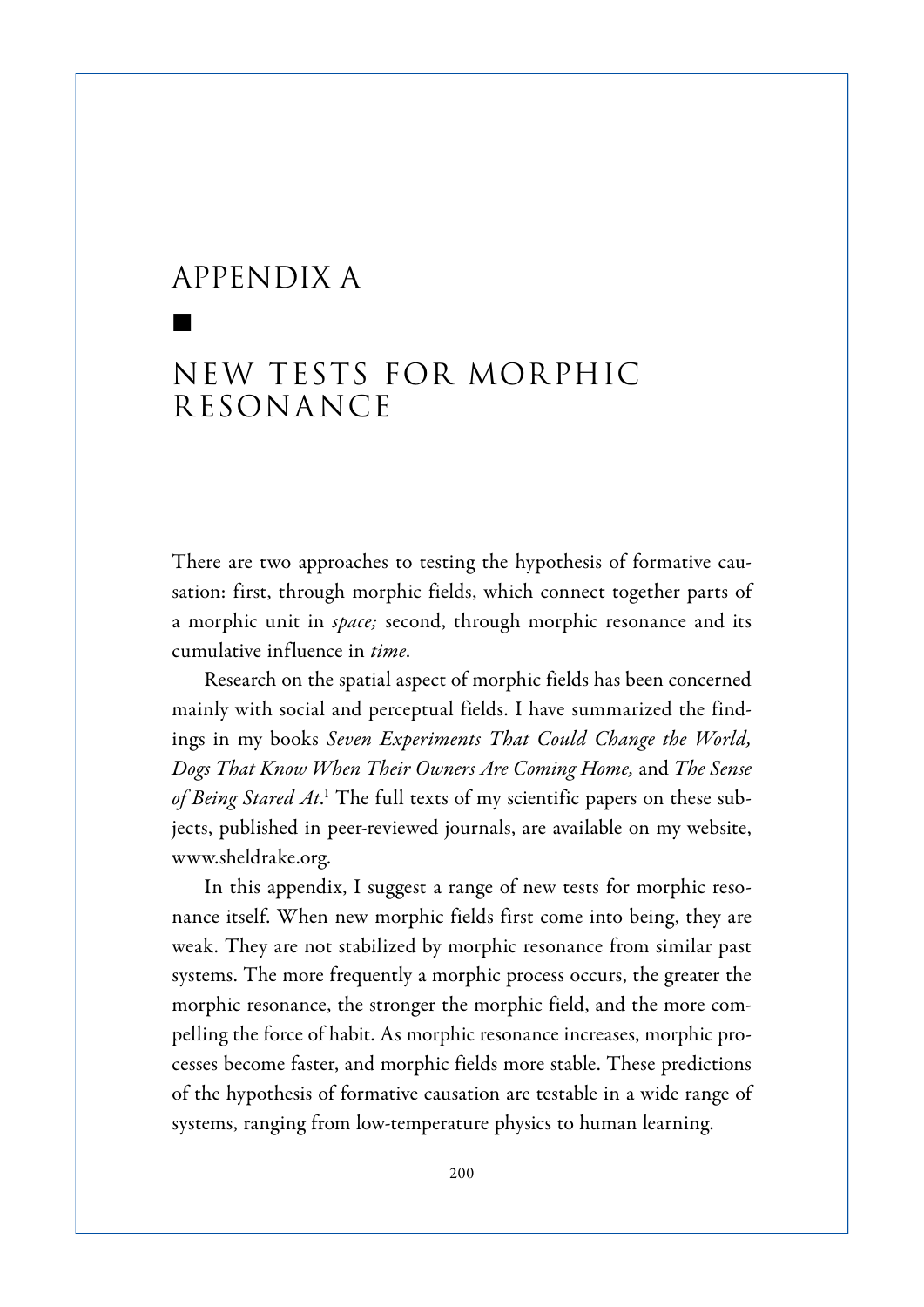# A.1 Bose-Einstein condensates

When morphic units have occurred for billions of years and been repeated innumerable times, no changes in the rate of their formation will be detectable. Nor will their stability change. Their habits are fixed. For example, the formation of hydrogen atoms, methane molecules, and sodium chloride crystals will not show any measurable changes. In order to detect morphic resonance, it is necessary to study *new* self-organizing systems.

In the realm of physics, what processes observable here on Earth are unlikely ever to have occurred anywhere else in the universe? Phenomena at very low temperatures.

The background temperature of the universe, as revealed by the cosmic background microwave radiation, is 2.7°K, or in other words 2.7 degrees C above absolute zero. But in laboratories, it is now possible to cool systems to less than 1°C above absolute zero, far colder than the rest of the universe, as far as we know. At these ultra-low temperatures, physical systems behave very strangely.

The best-known low temperature phenomenon is the formation of Bose-Einstein condensates, a new state of matter, over and above the familiar solid, liquid, gas, and plasma states. Satyendranath Bose and Albert Einstein first predicted the existence of these condensates in 1927. The first to be investigated was helium-4 in 1938. When cooled to 2.17°K, it became a superfluid, flowing without friction. The first "pure" Bose-Einstein condensate was made in 1995, with rubidium-87. Such condensates have many strange properties and are effectively superatoms, groups of atoms that behave as one.

Presumably Bose-Einstein condensates made in modern physics laboratories are entirely new to nature, and have never occurred before in the history of the universe (unless they have been made in physics laboratories by aliens on other planets). Since they behave as unified wholes, they may be a point at which quantum fields and morphic fields converge.

If Bose-Einstein condensates are indeed organized by morphic fields,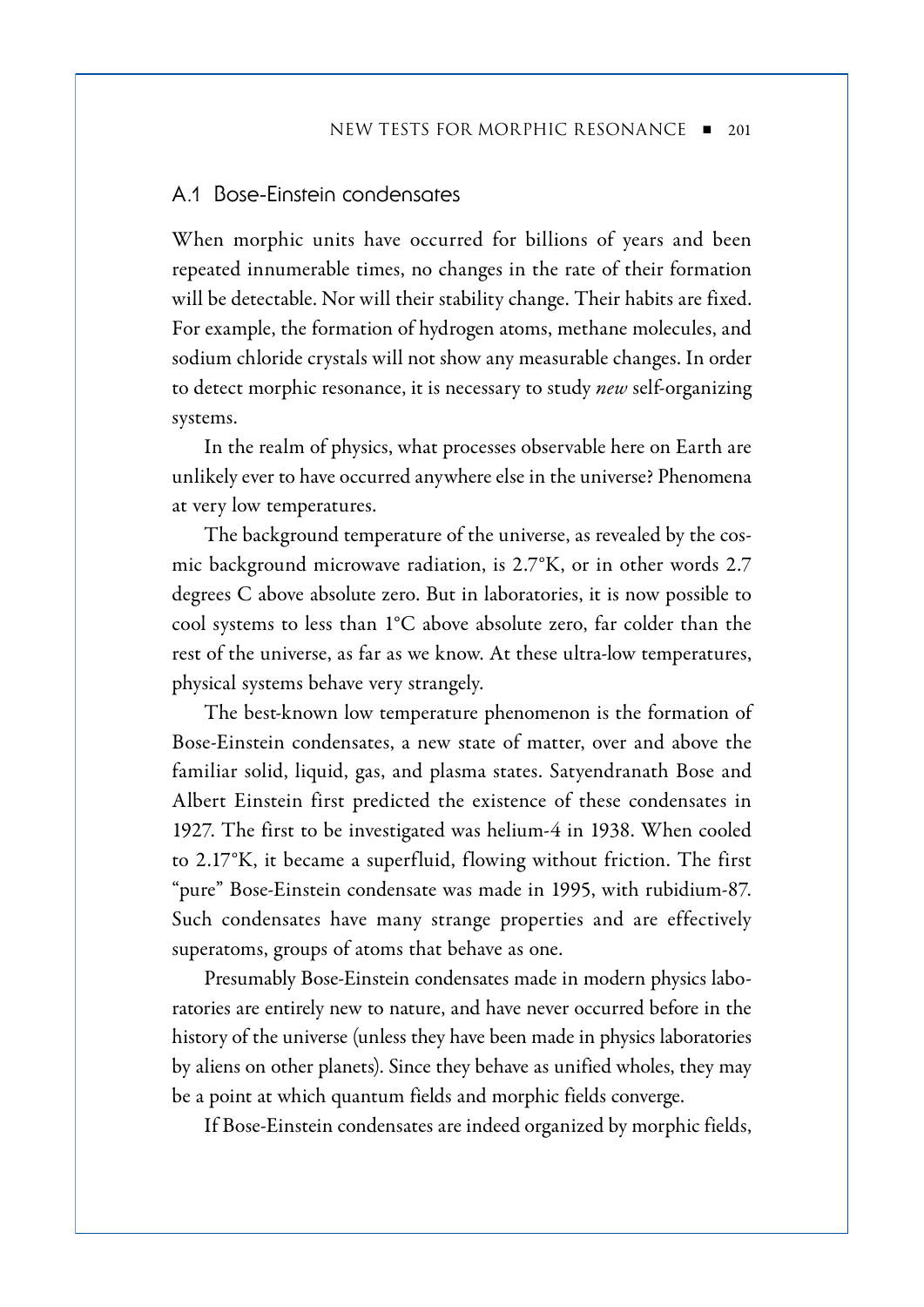then the more often a given kind of condensate is made in a laboratory, the easier it should be to make it under similar conditions all over the world, and the more stable it should be.

To test for morphic resonance, a new kind of condensate is prepared, and then made again repeatedly under standard conditions. The rate at which it forms is monitored. If morphic resonance is at work, the condensate will form more readily the more often this process is repeated, and the stability of the condensate will increase.

# A.2 Melting points

As discussed in chapter 5, morphic resonance should lead to an increased rate of crystallization the more often a compound is crystallized. Through resonance from previous similar crystals, the field of any particular type of crystal should be strengthened.

An increase in morphic field strength should also cause crystals to be more stable; it should be harder to destroy them. Crystals break up when they are heated to their melting point. Morphic resonance should cause the melting points of new kinds of crystals to increase.

This is a shocking prediction. Melting points are called "physical constants" because they are supposed not to change. Although they are affected by a number of variables, such as atmospheric pressure and the presence of impurities, it is generally taken for granted that pure samples of a given substance at standard atmospheric pressure have the same melting point at all times and in all places. Everyone knows that the melting point of ice is, always has been, and always will be 0°C. Weighty handbooks of physical constants list the melting points of many thousands of substances. Few aspects of science seem more certain. Having studied chemistry, I too used to take the constancy of melting points for granted.

After the first edition of this book was published, I gave a seminar on morphic resonance in the Chemistry Department of the University of Vermont in which I discussed the increasing rates of crystallization of new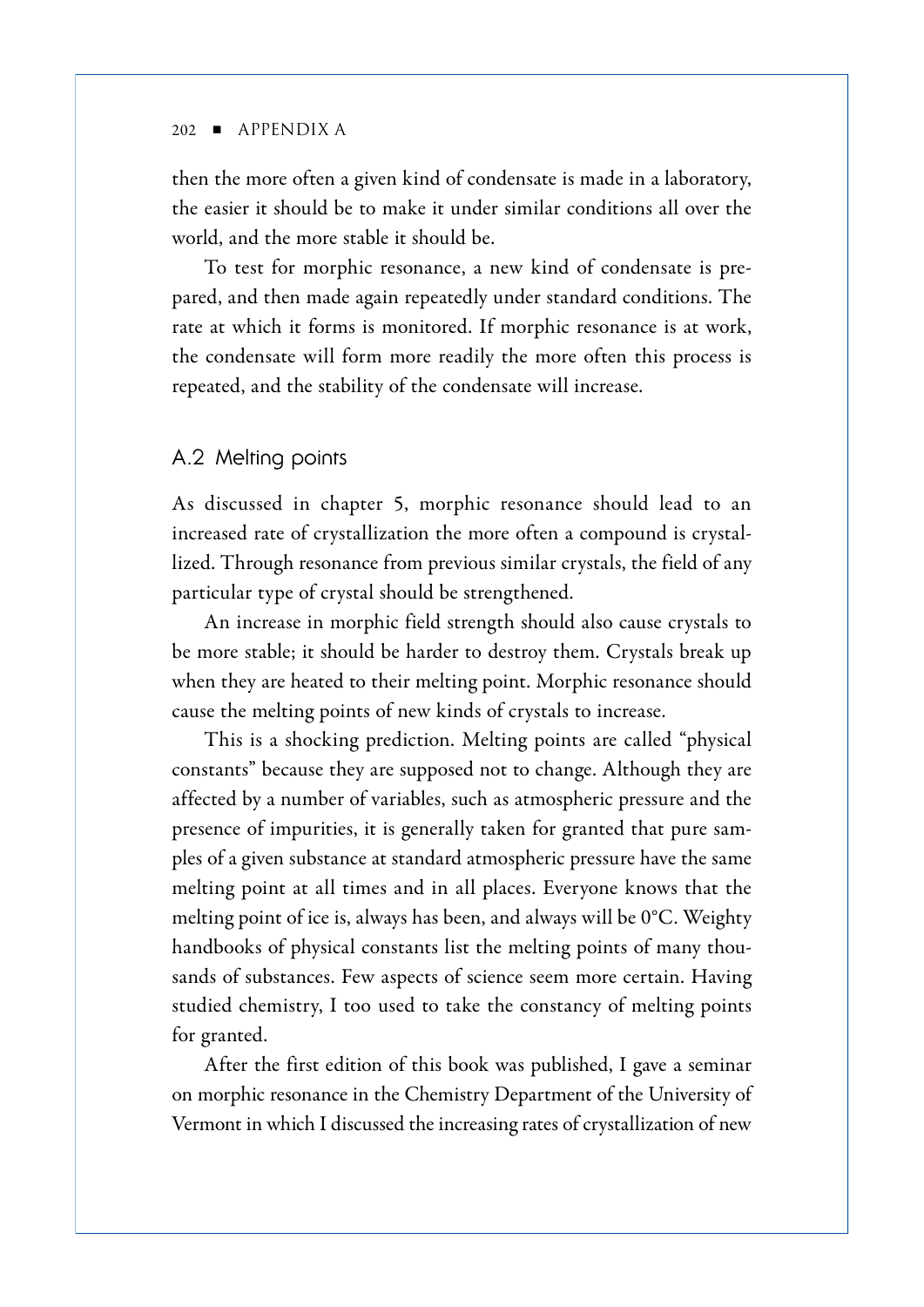compounds. A chemist pointed out to me that if morphic fields of crystals grew stronger by morphic resonance, then melting points should also rise. He was right. I began to investigate whether this really happened.

I started by asking several synthetic chemists if they had ever noticed a tendency for the melting points of new substances to increase. Yes, they had; this seemed to be a common observation. But they had a ready explanation: as time goes on, chemists' skills improve. Impurities reduce melting points, and therefore melting points rise as chemists make purer samples. I asked, "How we can be sure that the later samples were in fact purer?" The usual answer was: "They must be purer because they have higher melting points." The argument was reasonable, but circular.

I then looked up the melting points of a wide range of organic chemicals in early-, mid- and late-twentieth-century handbooks and chemical journals. My aim was to compare the melting points of compounds that have crystallized in nature for millions of years with those of compounds that first crystallized in laboratories. If there is a general tendency for chemists' samples to be purer, then both kinds of crystals should show similar increases in their melting points. But if melting points are influenced by morphic resonance, only the melting points of recently crystallized substances would be expected to rise. Compounds that crystallize under natural conditions should not show this tendency, for two reasons.

First, there are likely to be limits beyond which melting points can increase no more. Other factors become limiting. This is true of all processes. For example, after Roger Bannister first ran a four-minute mile in 1954, speeds have continued to increase; the current record is 3 minutes 43 seconds. But it is very unlikely that records would keep being broken until the mile is run in 3 minutes, or 1 minute, or 1 second. Other factors become limiting—the muscular system, the ability of the heart to pump enough blood, and even friction—a point would come at which the athletes' jockstraps burst into flames. In general, morphic resonance would be expected to lead to changes that reach limits. And this would be as true of melting points as of everything else.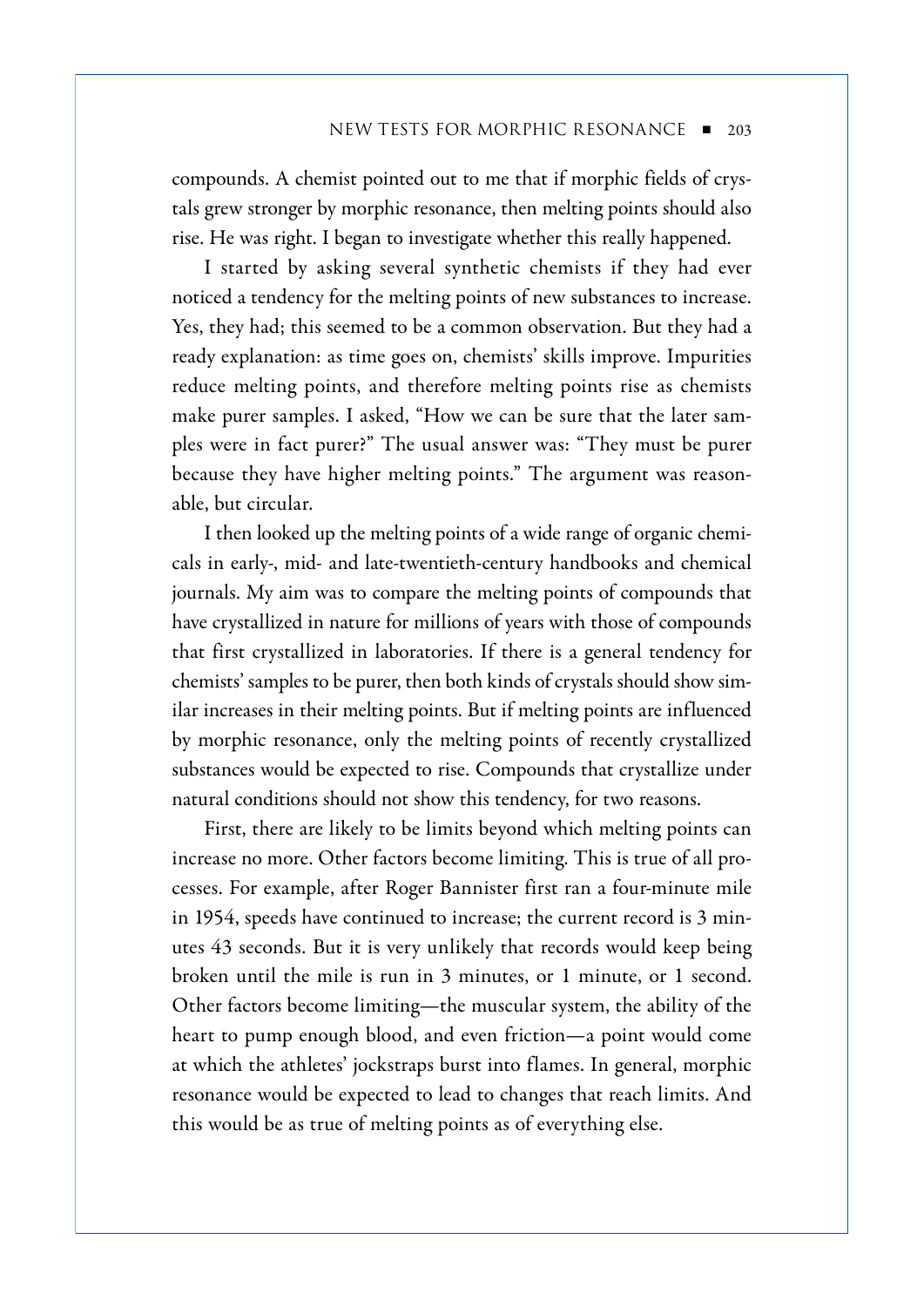Second, there will be so much morphic resonance from past crystals that no further change will be observable. Against a background of resonance from quadrillions of past crystals, the resonance from a few thousand more makes no detectable difference.

Obviously the melting points in handbooks are based on reports in the chemical literature that predate the handbooks themselves, and melting points in one edition of a handbook are often copied into the next edition, or copied from other handbooks. Hence the dating of changes in melting points is not precise, and the value quoted in a given handbook could refer to a determination carried out years or even decades earlier.<sup>2</sup> Nevertheless, the handbooks are updated from time to time, and new melting points substituted for old ones.

The most up-to-date melting points are to be found in chemical catalogs. I concentrated on the Aldrich Chemical Company's *Catalogue Handbook of Fine Chemicals*. In many cases, the Aldrich melting points were higher than in the standard reference books in libraries. But how reliable were the Aldrich values? In 1991, I purchased samples of forty different chemicals from Aldrich and arranged for their melting points to be measured in the Materials Department of Imperial College of Science and Technology, University of London.<sup>3</sup> The values were in close agreement with the company's claims, usually with differences of less than one or two degrees C. Thus the melting points in the Aldrich catalog seemed to be a reliable guide to contemporary values.

Many increases in melting points over the course of the twentieth century were greater than five degrees. For example, saccharin, the oldest artificial sweetener, was first synthesized in 1878. In 1902, its melting point was 220°C. By 1996 it was 229°C—a nine-degree increase. Phenolphthalein, used in chemistry laboratories as an indicator of acidity, was first made in 1880. In 1907 its melting point was 252°C; in 1989 it was 262°C—a ten-degree increase. The crown ethers are a family of crown-shaped molecules used as chelating agents, first synthesized in 1976. The most widely used member of the family, 18-crown-6, started with a melting point of 39°C. By 1989, it was 45°C—a six-degree increase.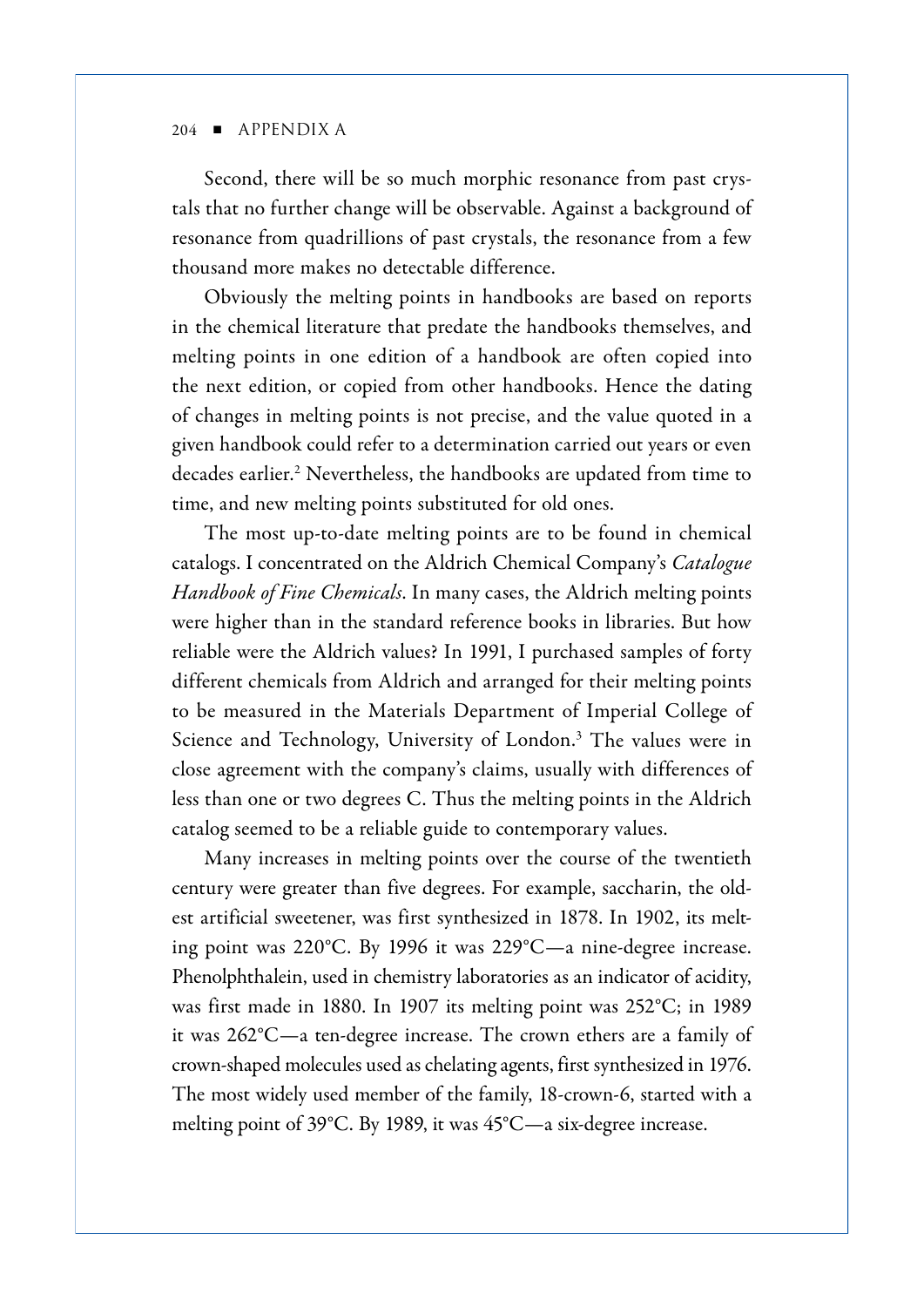Other compounds with rising melting points were chemicals naturally occurring in living organisms, but too dilute to crystallize in nature. Although the chemicals themselves have existed for many millions, even billions, of years, they probably crystallized for the first time when they were isolated and concentrated in laboratories from the nineteenth century onward. For example adrenaline, first isolated in 1895, had a melting point of 201°C in 1901. By 1989 it was 215°C—a fourteen-degree increase. Cortisone, isolated in the 1930s from the adrenal cortex, had a melting point of 205°C in 1936; in 1989 it was 225°C—a twenty-degree rise.

In the course of this research I found one glaring anomaly: vitamin  $B_2$ , also known as riboflavin, crystallizes in nature, for example, in the eyes of lemurs, and also in some fungal cells.4 Riboflavin crystals should therefore show little or no change in melting point. Yet there was an increase from 275°C in 1940 to 290°C in contemporary samples. However, the 1940 figure, taken from the fifth edition of the *Merck Index*, was only one of a range of melting points, from 271°C to 293°C, reported between the 1930s and 1950s.<sup>5</sup> This confusing variability may have a simple explanation: riboflavin is now known to have three different crystal forms with different melting points.<sup>6</sup>

In my survey of a wide range of chemicals, I found some with constant melting points and others whose melting points increased. Very few went down. In the early 1990s, I corresponded with the editor of one of the leading handbooks to ask whether he had ever studied the pattern of change from edition to edition. He had not. He was surprised by the widespread tendency for melting points to go up, having assumed that any changes would be a result of random errors, equally likely to go up or down. But this was not the case.

Figure A.1 compares the historical melting points of compounds that have been crystallizing in nature for millions of years with chemical derivatives of these compounds that did not exist until the nineteenth or twentieth century. Salicin is found in the bark of willows, poplars, and in other plants and has been used medicinally since the time of the ancient Greeks. It was first isolated in 1827. Its chemical derivative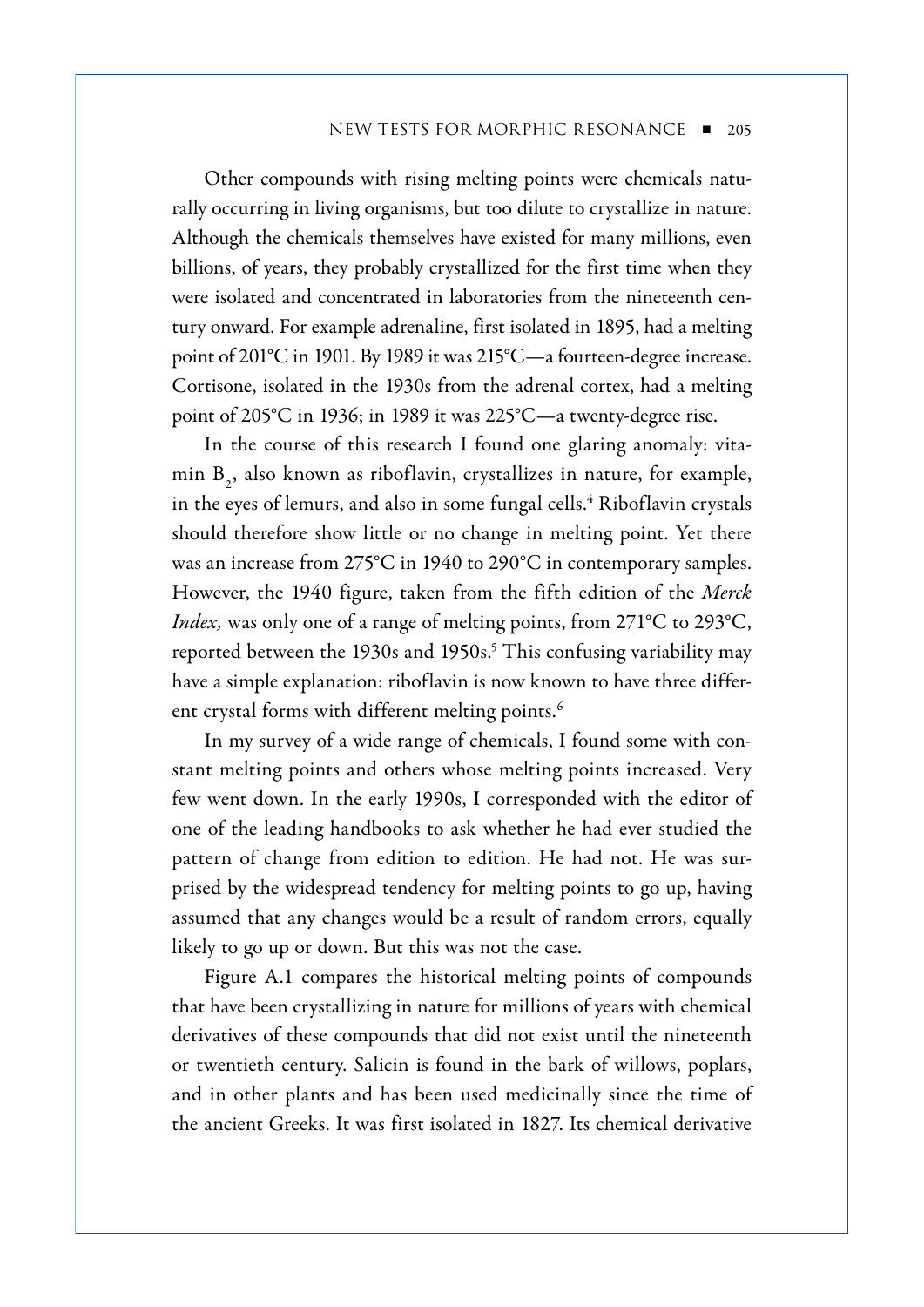# 206  $\blacksquare$  APPENDIX A

acetylsalicylic acid, also known as aspirin, was first synthesized in 1853. Aspirin was introduced into medical practice in 1899 and subsequently became one of the world's most popular drugs, with an annual consumption of around 50,000 tons.7 The melting point of salicin was constant throughout the twentieth century, while the melting point of aspirin increased by eight degrees C.



*Figure A.1. Changes in melting points over time in natural compounds (left) and related synthetic compounds (right).*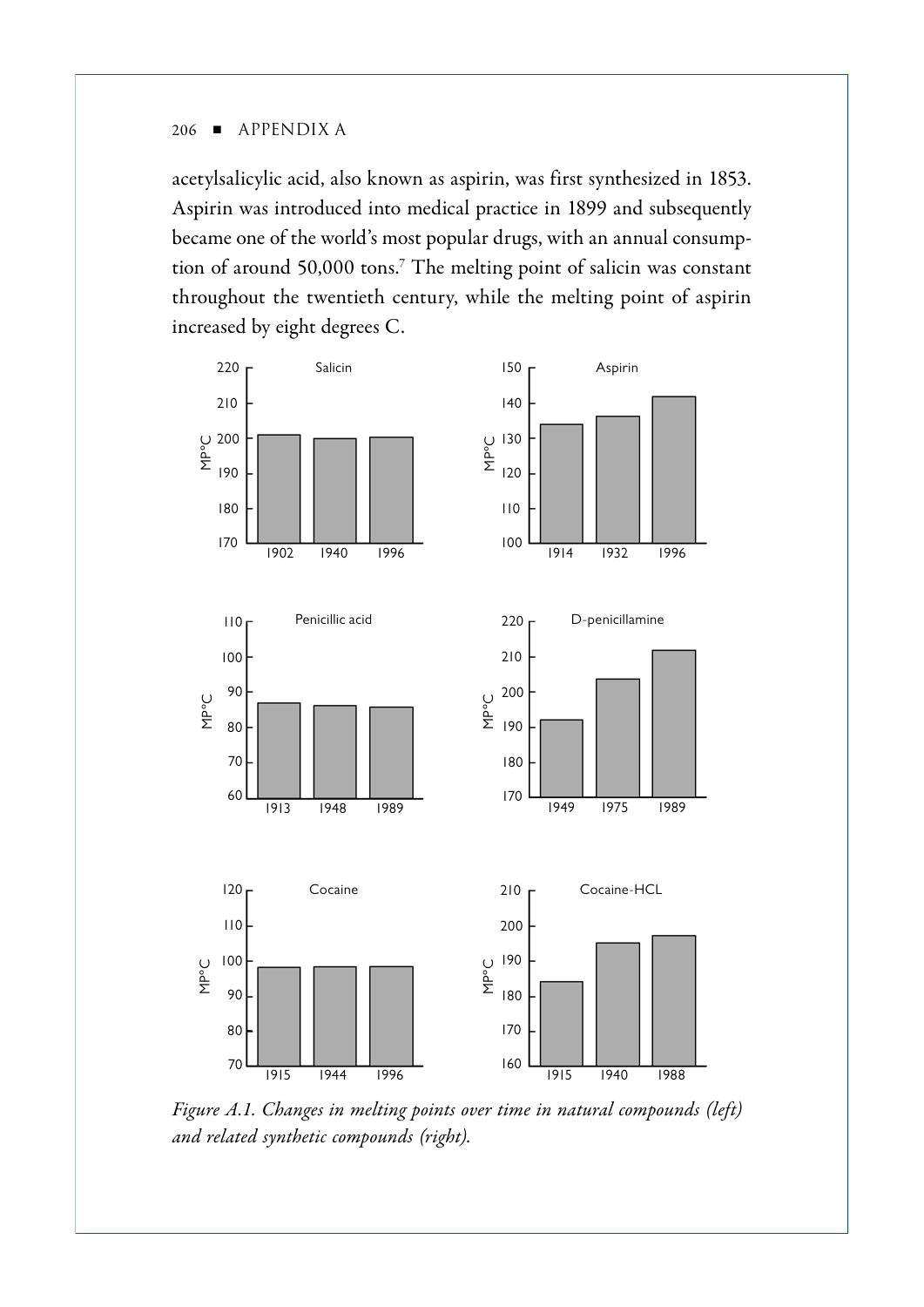Penicillic acid is excreted naturally by several species of fungi in the genus *Penicillium,* and was first isolated and identified in 1913, years before the discovery of the antibiotic properties of penicillin in 1929. A range of related compounds were isolated and synthesized in the 1940s.<sup>8</sup> One of them was D-penicillamine, a breakdown product of penicillin antibiotics, which is used therapeutically as an antirheumatic drug. The melting point of penicillic acid has remained more or less constant, whereas that of D-penicillamine has increased by twenty degrees C.

Cocaine occurs in the leaves of coca plants at a concentration of up to 1 percent.9 Presumably, over millions of years it has often crystallized as leaves dried up. By contrast, cocaine hydrochloride, the cocaine of commerce, is new; it is produced by treating coca-leaf extracts with hydrochloric acid. The melting point of cocaine has remained constant, whereas that of cocaine hydrochloride has increased by thirteen degrees C.

In 1997, a Dutch Skeptical organization, Stichting Skepsis, wrote to me challenging my observations about changes in melting points. I sent them my data. They checked the literature and came up with very similar values. They conceded that some melting points had indeed increased, but then fell back on the argument that these increases must have been due to improvements in purity rather than to morphic resonance. They had no evidence to support their assumption. In an article they wrote in the *Skeptical Inquirer,* they simply asserted, "There is no other explanation."10

Much more research could be done on the history of melting points. I have surveyed only a small part of the huge chemical literature. But unfortunately these records do not usually include any information on purity, and therefore this historical evidence can never be conclusive. The only way forward is to do special tests.

Here is an example. Take six new chemicals recently made in a university or chemical company. Crystallize all six and measure their melting points. Store the samples in a refrigerator. Now, in another laboratory, make one of these chemicals, selected at random, in large quantities, and crystallize it repeatedly. This should lead to an increase in the melting point of this particular compound, but not of the other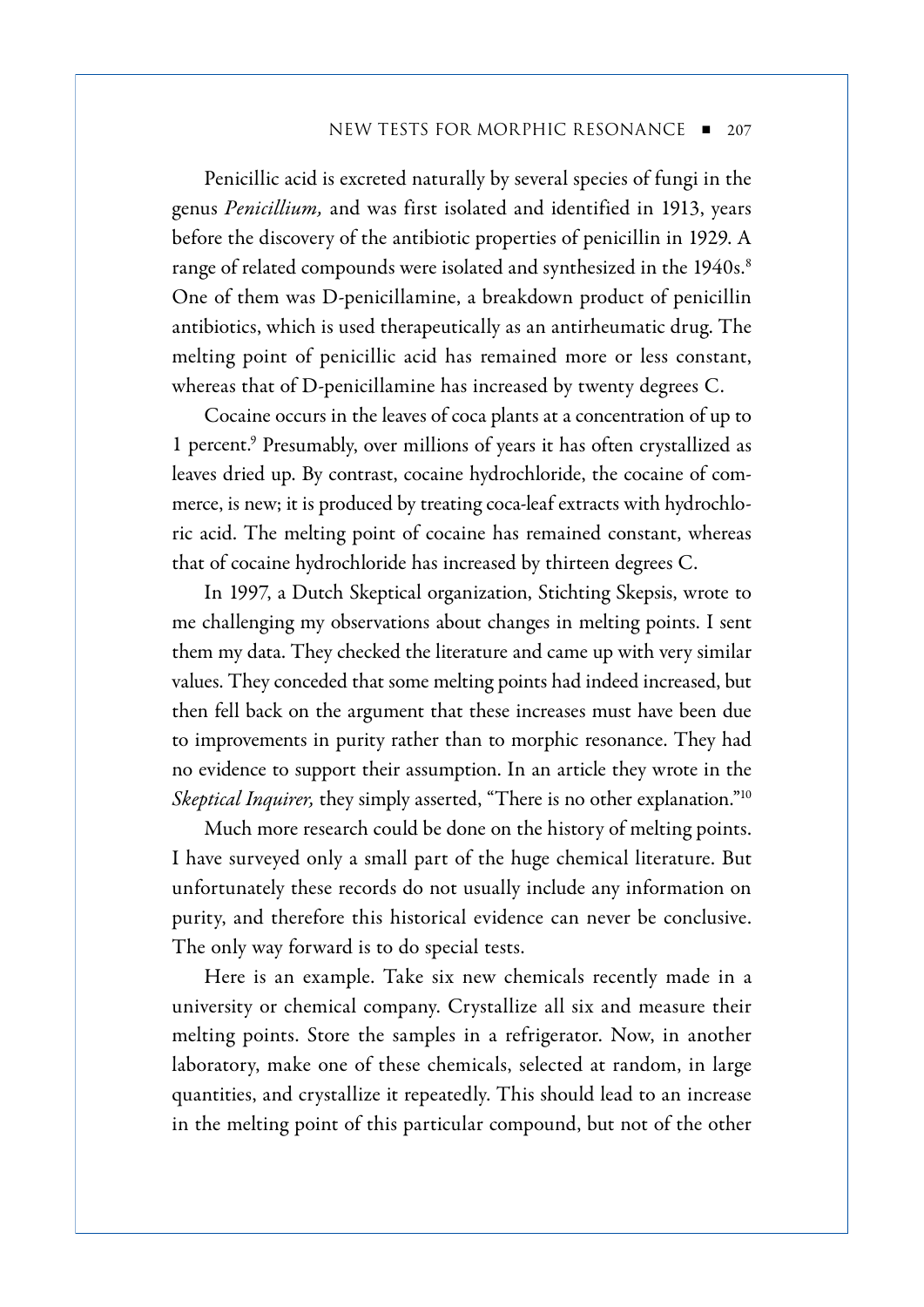five. In the first laboratory, now measure the melting points of all six samples again. Does the melting point of the test sample increase? Do the melting points of the other five samples stay the same?

# A.3 Crystal transformations

Many chemical substances take more than one crystalline form. The best-known examples are the alternative forms of chemical elements, called allotropes. Graphite and diamond are both crystalline forms of carbon, with the atoms bonded together as a hexagonal lattice in graphite and as a tetrahedral lattice in diamond. Graphite can be transformed into diamond at high temperature and pressure, which is how artificial diamonds are made. Tin has a gray allotrope with a cubic crystal structure and no metallic properties. When heated above 13.2°C, it changes into white tin, which is metallic and has a tetragonal lattice structure. Other elements with allotropic crystal forms are sulfur, phosphorus, and plutonium.

The crystals of many salts and molecules also exist in alternative forms, which are called polymorphs rather than allotropes. For example, calcium carbonate occurs in rocks as calcite or aragonite. Aragonite is more soluble, and occurs as small crystals within basalts, and also in the shells of mollusks. Calcite is found in sedimentary rocks, such as limestone, in Iceland spar crystals, and in the shells of bivalves such as oysters. Aragonite changes to calcite when heated to 470°C.

Potassium nitrate also exists in two alternative forms similar to calcite and aragonite. The aragonite type changes to the calcite type at 127.5°C. The transition has been studied in detail in single crystals slowly heated up and then cooled down while being observed continuously by means of light reflected by the crystals: the polymorphs have different reflection patterns. The aragonite-type crystals took several minutes just above the transition temperature to transform into calcite. When the calcite crystals were cooled down again, the original aragonite structure was restored within a few minutes in surprising detail, with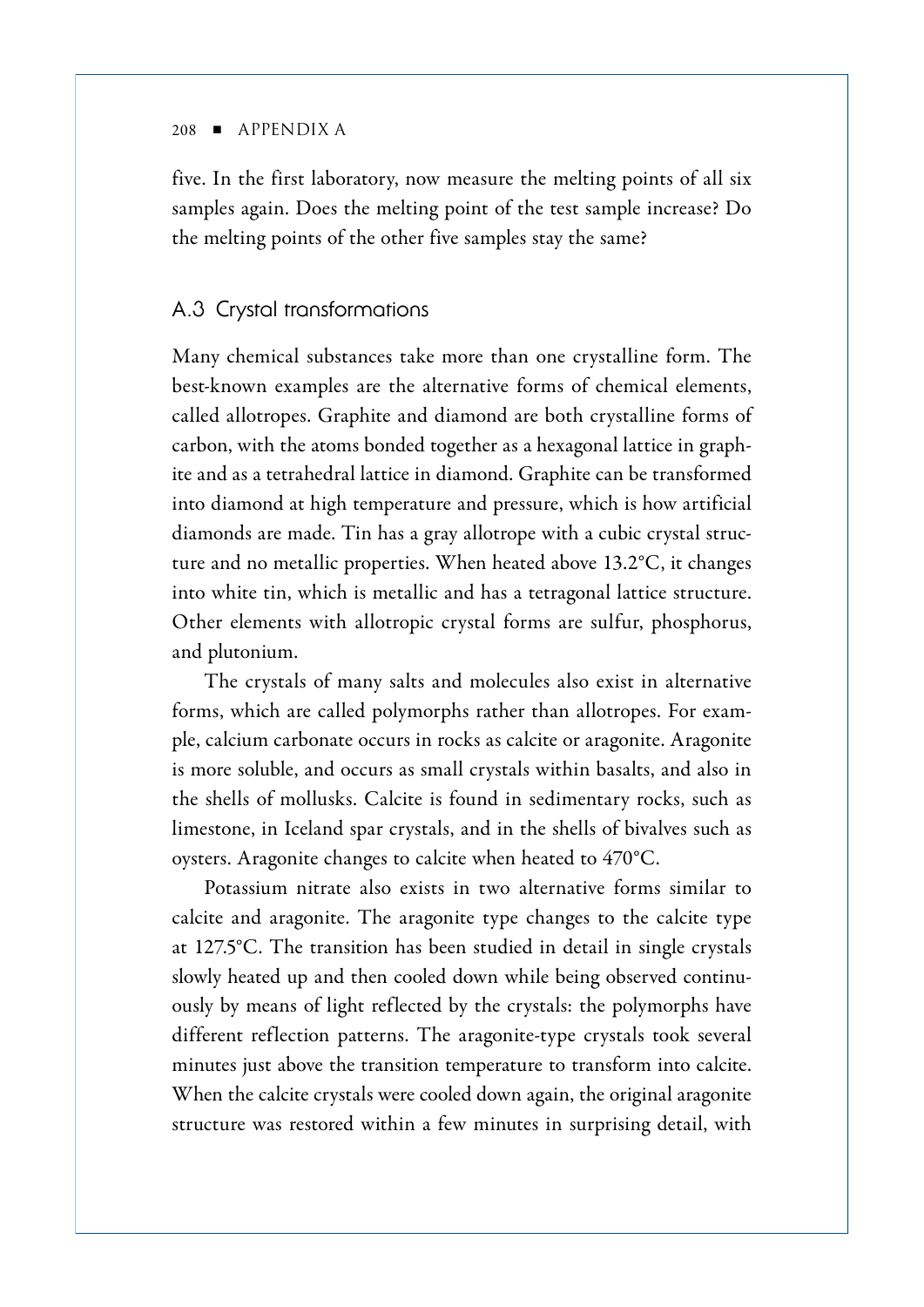the atoms lined up in the same way they had been in the original crystal, leading the investigators to conclude there was a "memory effect."<sup>11</sup>

Transformations between polymorphs also occur in many crystals of organic chemicals. For example, a sulfur-containing compound called N-methyl-1-thia-5-azoniacyclooctane-1-oxide perchlorate (NMTAOP) has two polymorphs, alpha and beta, with a transition temperature of 17°C. In studies with single crystals, when the alpha form was warmed to a few degrees above 17°C, it changed to the beta form in a few minutes, as measured by the optical properties of the crystals. The reverse transformation occurred when the beta form was cooled to 14°C, but took several days to go to completion. This transformation cycle could be repeated over and over again.<sup>12</sup>

Just as the crystallization of a compound from solution should occur more readily the more often this process is repeated (as discussed in section 5.6), so should the transformation of one polymorph to another occur more readily the more often this polymorph has formed. Hence, crystal transformations could provide a way of testing for morphic resonance.

The transformations need to be monitored continuously, either through optical properties, as in the examples of potassium nitrate and NMTAOP, or by other means: some crystals change color as they transform, while in other cases their electrical or magnetic properties change.13 The transformations can be brought about by heating or cooling, or by applying high pressure, or by both combined. Do the transformations occur more rapidly under standard conditions the more often a new polymorph is made?

As in the case of melting points, it is important to choose synthetic compounds for this study. Changes would not be expected in the rate of transformation of naturally occurring polymorphs like calcite and aragonite, because they have existed naturally for millions of years; transformations under high pressure and temperature have often occurred within the Earth's crust through geological processes. Fortunately, there are plenty of synthetic organic compounds that have never existed in nature, as far as we know, and whose polymorphs are of recent origin.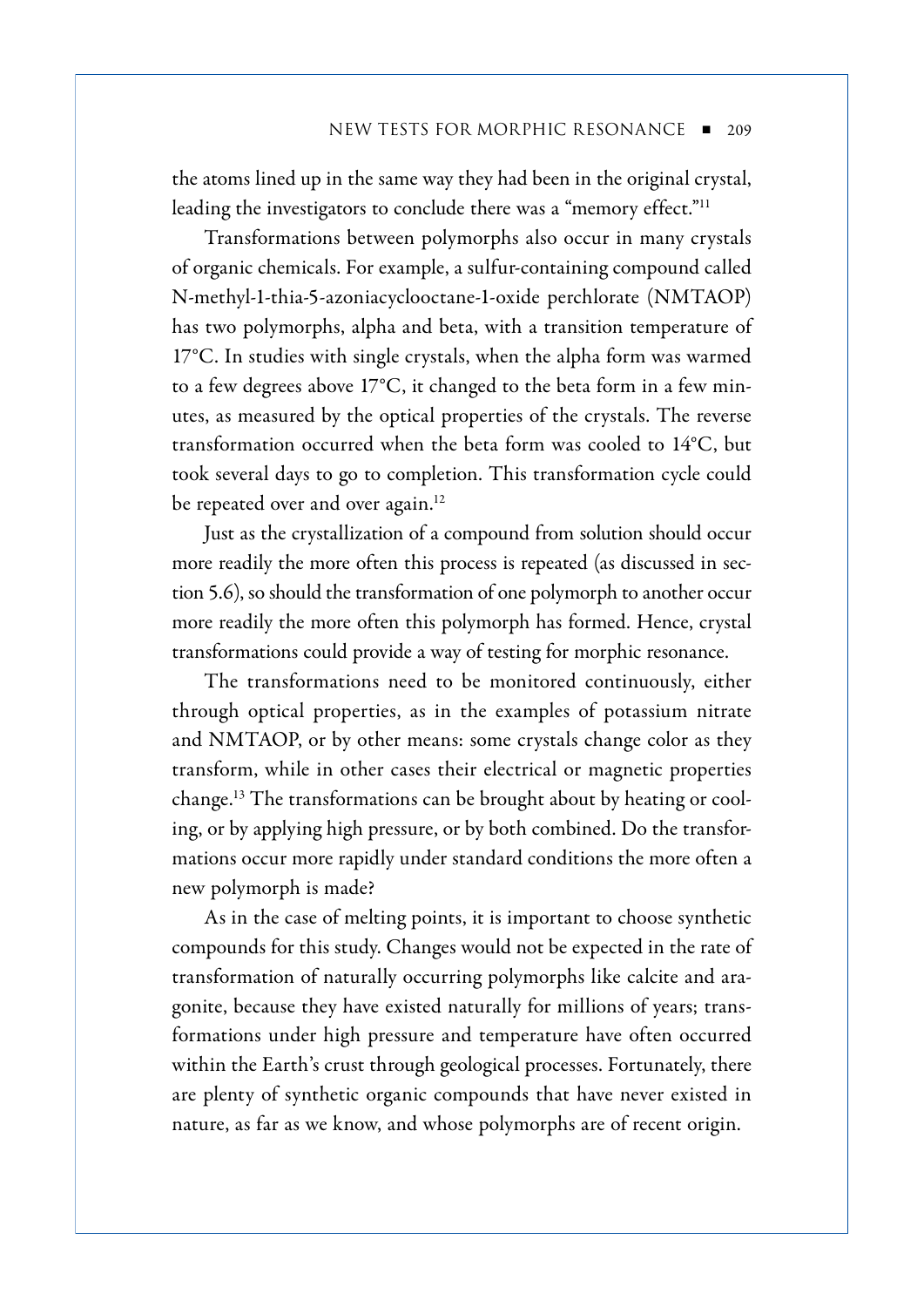## A.4 Adaptations in cell cultures

Plant and animal cells can be grown outside the organisms they come from, and some can be propagated in cell cultures within laboratory glassware for years. Through morphic resonance, if some cells from the culture adapt to a new challenge, similar cells should be able to adapt to the same challenge more rapidly even when they are separated.

There is already evidence that such an effect takes place. Miroslav Hill, a cell biologist, made a very surprising discovery in the 1980s when he was director of research at the Centre National de la Recherche Scientifique in Villejuif, France. Cells seemed to be influencing other similar cells at a distance.

Hill and his colleagues were working with cell cultures derived from hamsters. They were trying to find mutant cells resistant to thioguanine, a toxin. The standard procedure was to expose cells to the poison and see if any survived as a result of rare random mutations enabling them to resist it. None did.

At this stage the normal procedure would have been to expose the cells to mutation-causing chemicals in order to increase the number of random mutations and then try again. The conventional assumption is that mutations take place at random; they have nothing to do with adaptation to the environment. Instead, Hill's group decided to follow a trick of the trade of laboratory technicians, not mentioned in official laboratory manuals. Instead of testing large numbers of cells at a single time to find rare mutants resistant to attack, the technicians tested successive generations of cells. At regular intervals they routinely subcultured the cells, taking rapidly growing cells and putting some of them in a fresh culture medium. This process is called a passage. At the time of each passage, they also put some of the cells on top of dying cells in flasks containing the toxin. Sooner or later, resistant cells began to appear.

Hill and his colleagues decided to look for thioguanine resistance using a "serial assay" method, which differed from the technicians' procedure in that fresh flasks of toxic medium were used at each passage.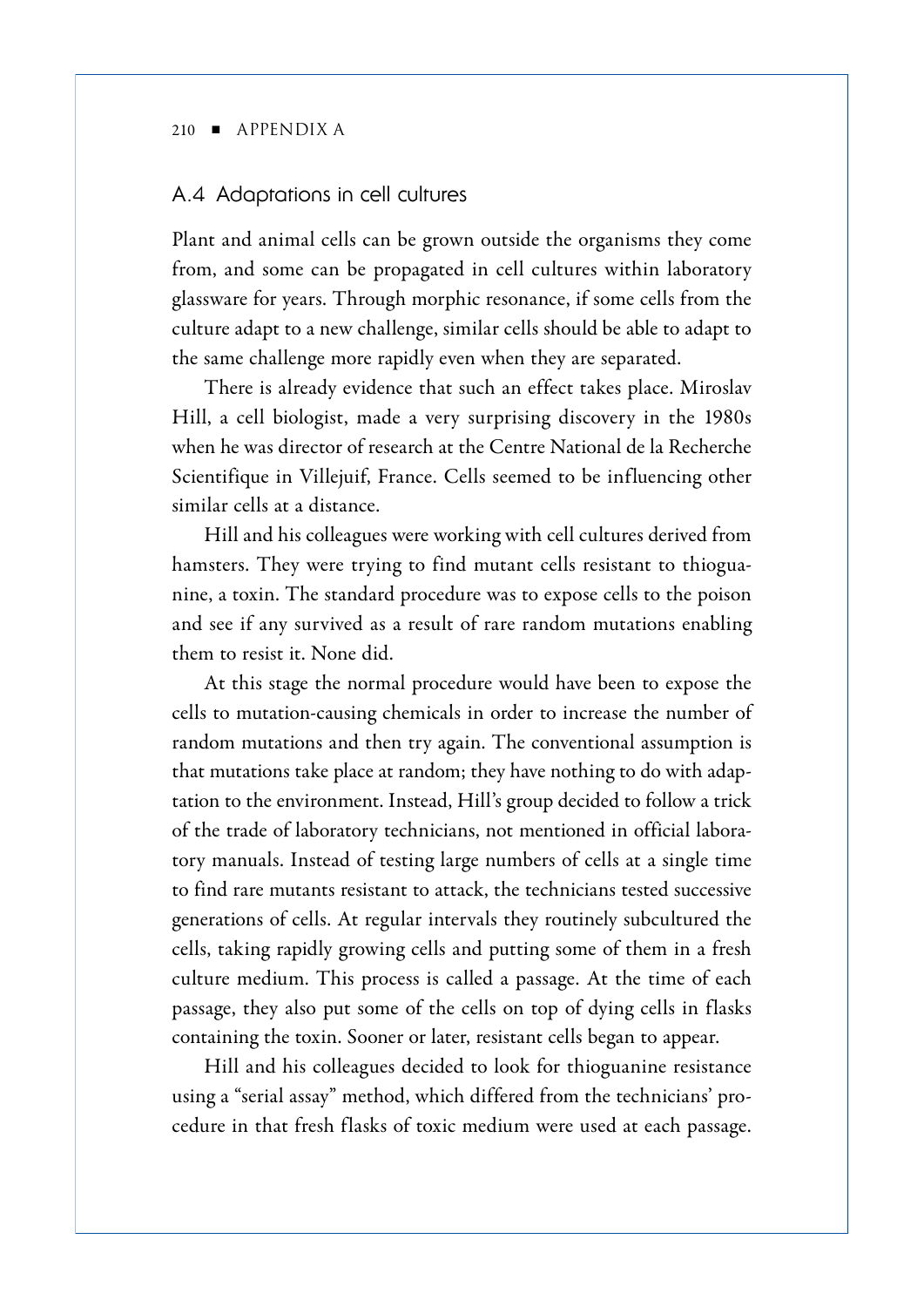The hamster cells were grown in a normal culture medium, and while still growing were divided into two samples. One was put into a fresh culture medium so that it could go on growing; the other was put into a new flask of the toxic medium. Thus at each passage, some cells were assayed for thioguanine resistance, while the others went on growing normally (figure A.2).

To start with, all the cells they placed in the thioguanine assay medium were killed. But after several passages, some cells were able to survive in the toxic medium. They had mutated. At the next passage, even more of the cells survived the toxin. The mutation rate was increasing. The descendants of these cells were also able to grow in the toxic assay medium; they inherited this resistance.<sup>14</sup>

Hill and his colleagues did another experiment to see if the same process could be repeated with a different poison, ethionine, not previously used in toxicity studies with hamster cells. For the first thirty passages, over a fifteen-week period, all the cells exposed to ethionine died.

The subsequent passages were characterized by a sudden appearance of mutants. These were more frequent from passage to passage . . . Thus ethionine-resistant mutants occurred in cultures growing without selection, and arose, in those growing cultures, in response to an ethionine attack on cells in parallel, physically separated cultures.15



*Figure A.2. Miroslav Hill's serial assay technique. At each passage, some cells were transferred to the toxic medium and some to the normal medium.*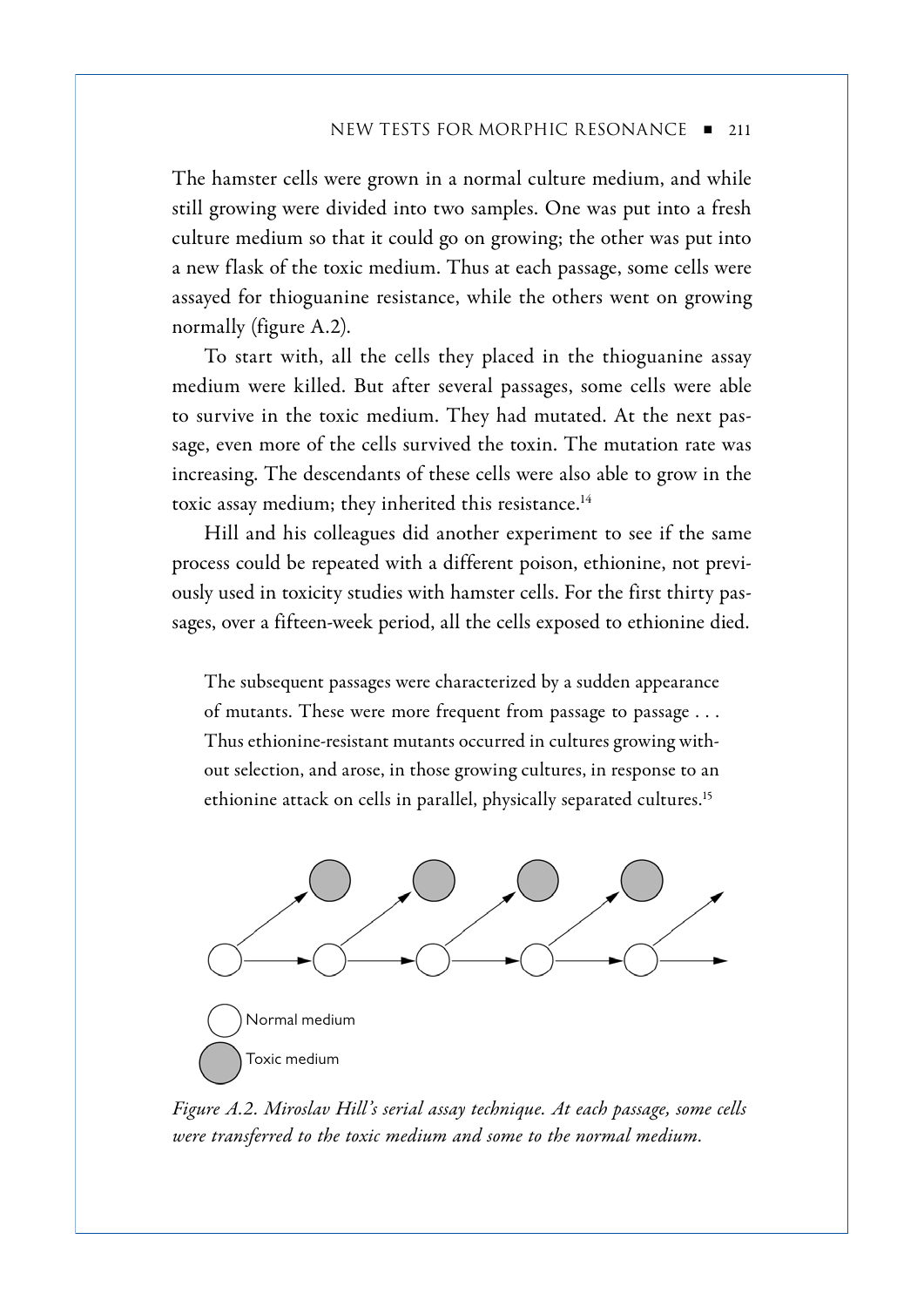The ethionine-resistant cells gave rise to descendants that inherited their resistance.

Hill's team then investigated whether the same techniques would enable hamster cells to adapt to high temperatures. The cells were grown, as usual, at 37°C, and at each passage, a sample was withdrawn and assayed for growth at 40.6°C.

Cells in the first sample died within three days, in the second they survived a profound crisis and gave rise to eleven colonies, and in the third they became established after a barely noticeable crisis. These cells then grew continuously as a cell line at 40.6°C.

In a second phase of the experiment, this cell line was kept growing at 40.6°C and samples were withdrawn at each passage and assayed at 41.3°C. No cells survived at this elevated temperature for thirty-one passages. Then tolerant cells began to occur in small numbers, then more frequently, and finally in large numbers. This new strain could thereafter be grown indefinitely at 41.3°C. In further experiments, Hill's team succeeded in establishing a strain that could grow at an even higher temperature, 42.0°C, but were not able to go higher.

Hill's conclusion was that "cells are more likely to survive an attack if their close relatives have already experienced such an attack." He argued that this showed that "there is an additional flow of information, not mediated by DNA, which may be referred to as adaptive information."

How was this adaptive information transmitted to close relatives? Hill suggested it happened because some of the cells under attack and some of the cells in the normal culture were sisters, separated at the most recent passage. Because they were descendants of the same mother cell, they were "entangled" in the sense of quantum physics.

According to quantum theory, systems that were part of the same system in the past remain linked, even when miles apart, such that a change in one is immediately accompanied by a change in the other, a phenomenon that Albert Einstein described as "spooky action at a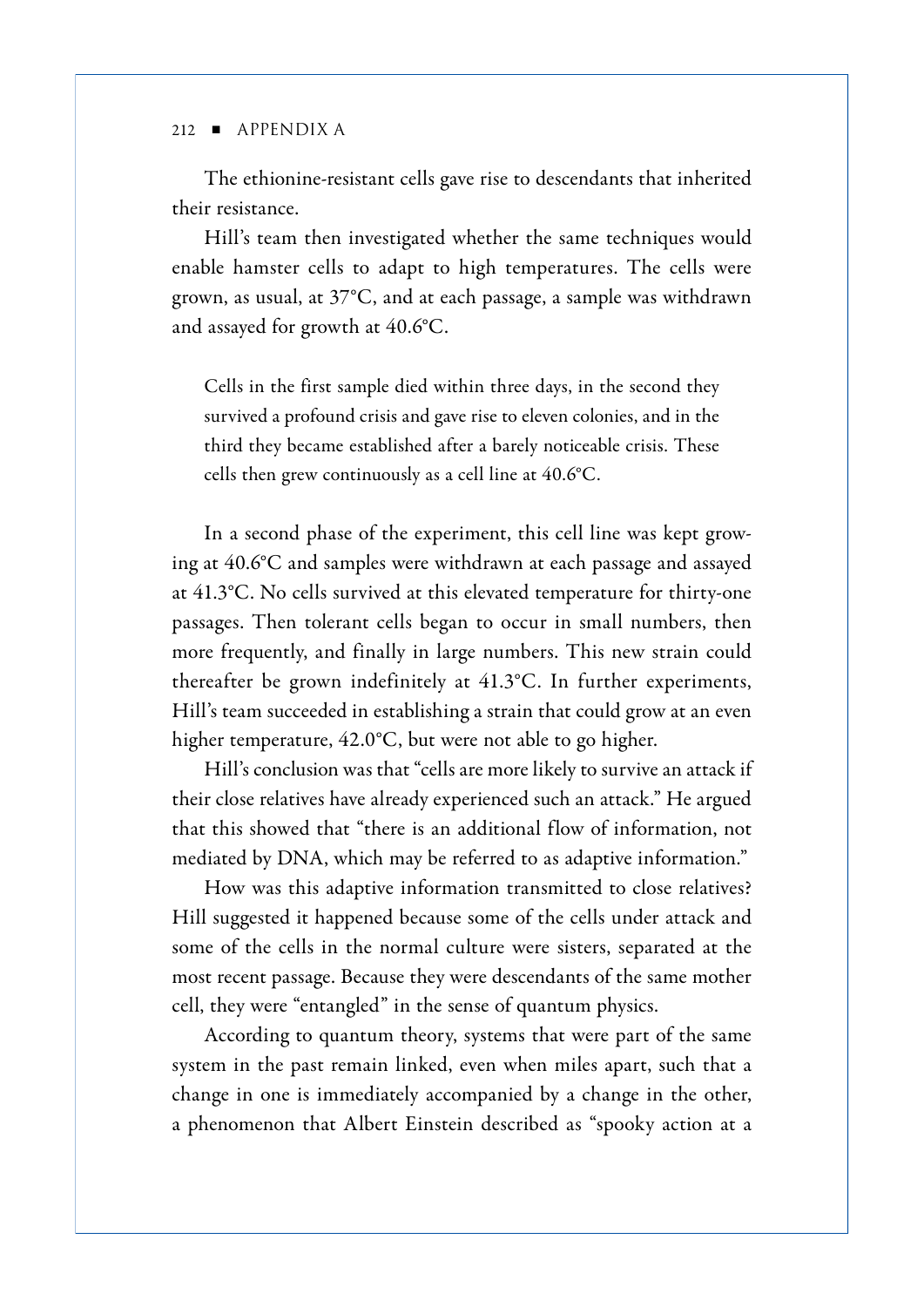distance." There is good experimental evidence that entanglement (also known as quantum non-locality, or quantum non-separability) really happens. Hill suggested that sister cells are not just analogous to but actually are entangled quantum systems.

Hill proposed that some of the cells struggling for survival adapted in such a way that they could resist the toxin, and their entangled sister cells underwent a similar adaptation even though they were not exposed to the toxin. Some of the descendants of these unexposed sister cells were carried over at the next passage to the assay conditions, and when they came under attack they were already resistant. Thus, passage by passage, the proportion of resistant cells increased in cells growing under normal conditions (figure A.3a).

The hypothesis of morphic resonance provides an alternative interpretation. Some cells under attack may undergo adaptive changes, as Hill



*Figure A.3. Abo*v*e: The "entanglement" interpretation of the Hill effect. Adapted cells in the toxic medium affect their sisters in the normal medium through entanglement (dotted lines). Below: The morphic resonance interpretation of the Hill effect. Adapted cells in the toxic medium influence subsequent cells in the toxic medium by morphic resonance (curved dotted lines).*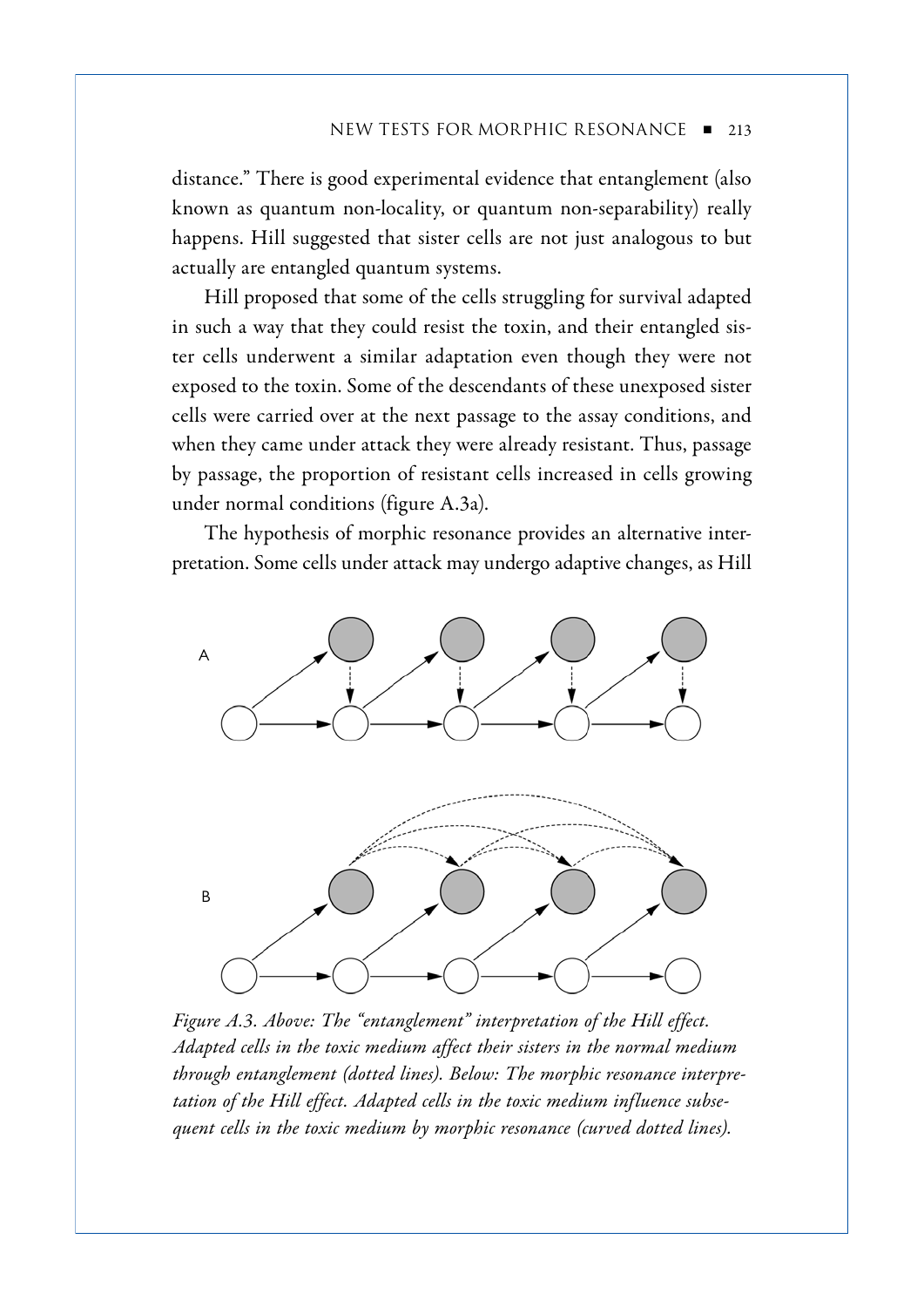suggests. Then cells currently under attack tune in to the adaptation via morphic resonance from past cells under attack. Hill's proposal involves a transmission of adaptive information across space, from sister cells under attack to sister cells in the normal culture. Morphic resonance involves a transmission of adaptive information across time, from past cells under attack to present cells under attack (figure A.3b).

These interpretations make different predictions that can be tested by experiment. Mouse cells could be used instead of hamster cells to avoid any morphic resonance from Hill's previous experiments.

Two cell lines, A and B, are derived from a common ancestral culture. Line A is simply transferred to a new normal medium in passage after passage, with no samples subjected to attack. B is subcultured following the Hill serial assay procedure, with some of the cells put under attack at each passage (figure A.4). Say that resistant cells in line B arise at passage five. The entanglement hypothesis predicts that adaptation should increase in the normal cells in line B but not in line A. Starting at passage five, line A is now subcultured at each passage following the Hill procedure, and subcultures are subject to the same attack as those in line B (figure A.4). The entanglement hypothesis suggests that there



*Figure A.4. An experiment to distinguish between entanglement and morphic resonance effects in the adaptation of cells to a toxic medium. Below: At successive passages, cells in line B are placed in a toxic medium. After, say, five passages, adapted cells begin to appear and the proportion of adapted cells increases in subsequent passages. Abo*v*e: The serial assay procedure begins after five passages in line A. If only entanglement was at work, adapted cells would not appear in the toxic medium for about five passages; if morphic resonance was at work, they would appear almost immediately.*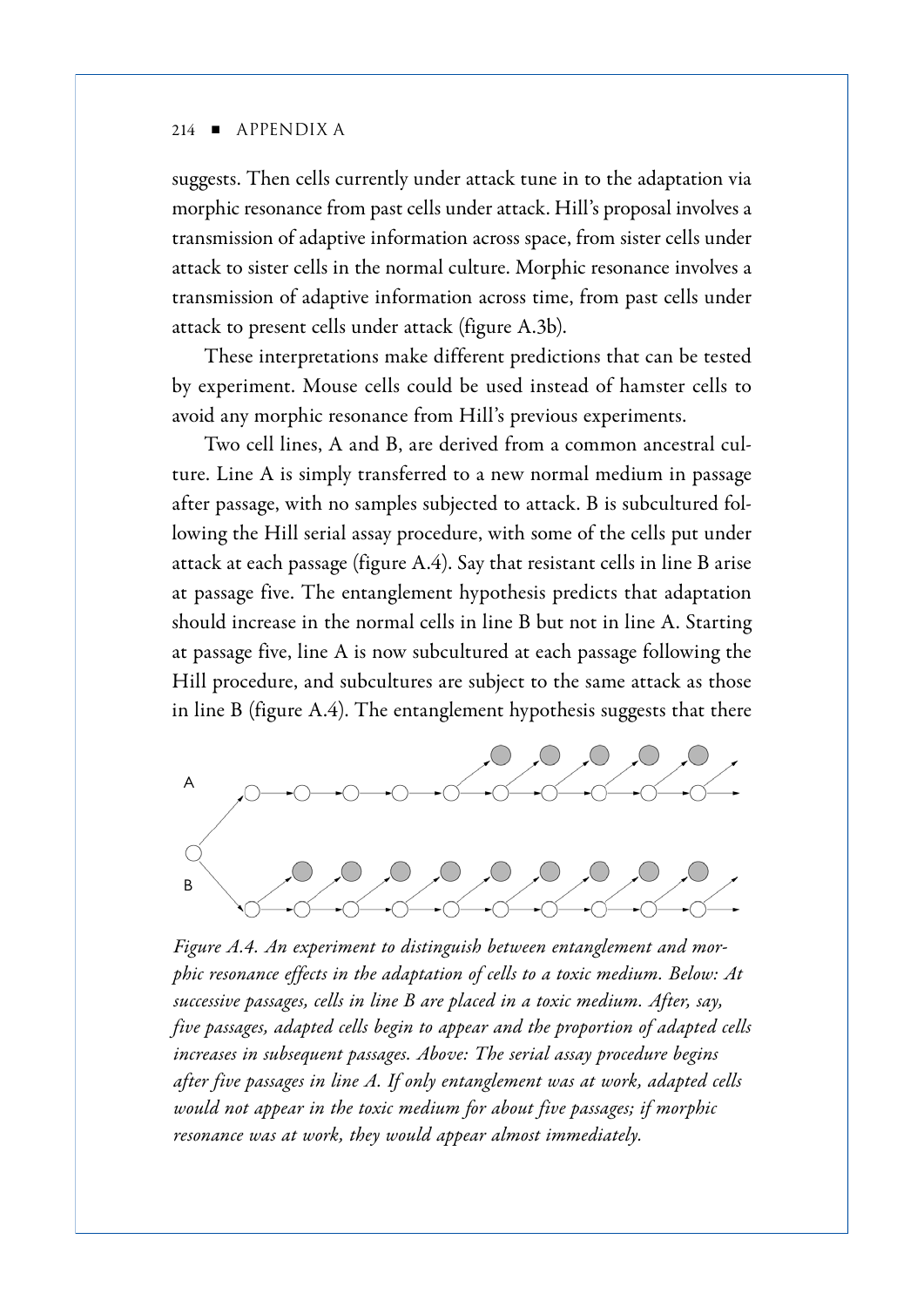will be about five passages before the cells under attack begin to develop resistance, as before. But the morphic resonance hypothesis suggests that resistance should begin to appear within one or two passages, because of morphic resonance from cells in line B.

# A.5 Heat tolerance in plants

Animals and plants often adapt to changes in their environment. For example, humans who move to high altitudes acclimatize through a variety of physiological responses, including making more red blood cells. Sheep moved to cold, damp climates grow thicker wool. Plants moved to new climates adjust their physiology and growth habits.

Gardeners are familiar with these changes, and know that plants grown in greenhouses may need "hardening off" if they are to survive outdoors. The plants are moved to a cold frame and gradually exposed to outdoor conditions during the daytime, then at night, before they are planted out in the open air. Hardening off may take two or three weeks. A range of biochemical changes occurs within the plants and they often grow thicker coatings of wax on their leaves. Under natural conditions, plants undergo cold hardening at the beginning of winter as temperatures drop, helping them to resist damage by frost that kills unhardened plants.

When plants are introduced into new environments by gardeners or farmers, the plants may continue to adapt over several generations. Charles Darwin was convinced that the new habits that plants acquired as they acclimatized were inherited, for example when spring-sown varieties of cereals were planted in the autumn and changed into winter varieties.

In the reciprocal conversion of summer and winter wheat, barley, and vetches into each other, habit produces a marked effect in the course of a very few generations. The same thing apparently occurs with the varieties of maize, which, when carried from the Southern States of America into Germany, soon become accustomed to their new homes.16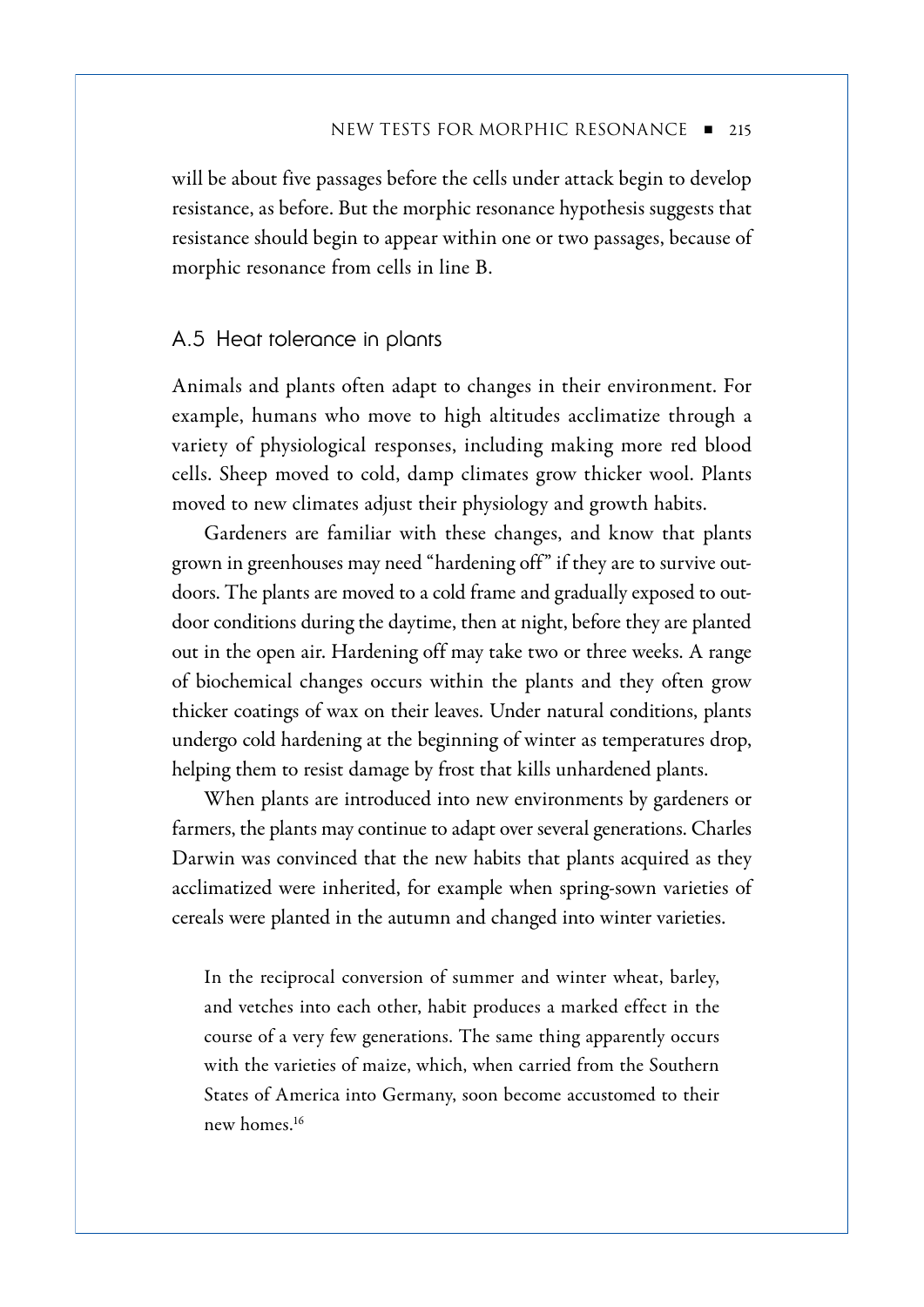# 216  $\blacksquare$  APPENDIX A

Trofim Lysenko and his colleagues in the Soviet Union continued to study the interconversion of winter and spring wheat varieties, and they applied these principles to Soviet agriculture on a large scale, with some success. But the subject became intensely politicized, and neo-Darwinians in the West denounced the findings of the Soviet researchers as bogus.17 The inheritance of adaptive habits is prohibited by neo-Darwinism; only genes can be inherited.

Darwin was not a neo-Darwinian. In his book *The Variation of Animals and Plants Under Domestication,* he brought together impressive evidence for the inheritance of acquired characteristics. He thought heritable habits played an important part in evolution, along with spontaneous variation and natural selection: "We need not . . . doubt that under nature new races and new species would become adapted to widely different climates, by variation, aided by habit, and regulated by natural selection."18

Morphic resonance provides a means whereby habits can be inherited and is in accord with Darwin's own ideas. But however much it agrees with Darwin, it is still only a hypothesis. Does it really play a part in the adaptation of plants to new conditions?

I propose a simple test in which plants of an inbred strain, say a standard variety of pea, are grown from seed in a controlled environment under near lethal high temperatures. The proportion that survives is recorded. The same procedure is repeated again and again. An increasing proportion of plants should survive because of morphic resonance from those that adapted successfully in previous trials.

This experiment could be done with two parallel lines. In C, plants are grown from the original stock of seeds, so there is no possibility that any adaptive changes are passed on through the genes (figure A.5 above). Any increase in adaptation over time would be a result of morphic resonance.

In line D, seeds are taken from plants that have survived the high temperature and are used for growing the next generation (figure A.5 below). In this line, any increase in adaptation from generation to gen-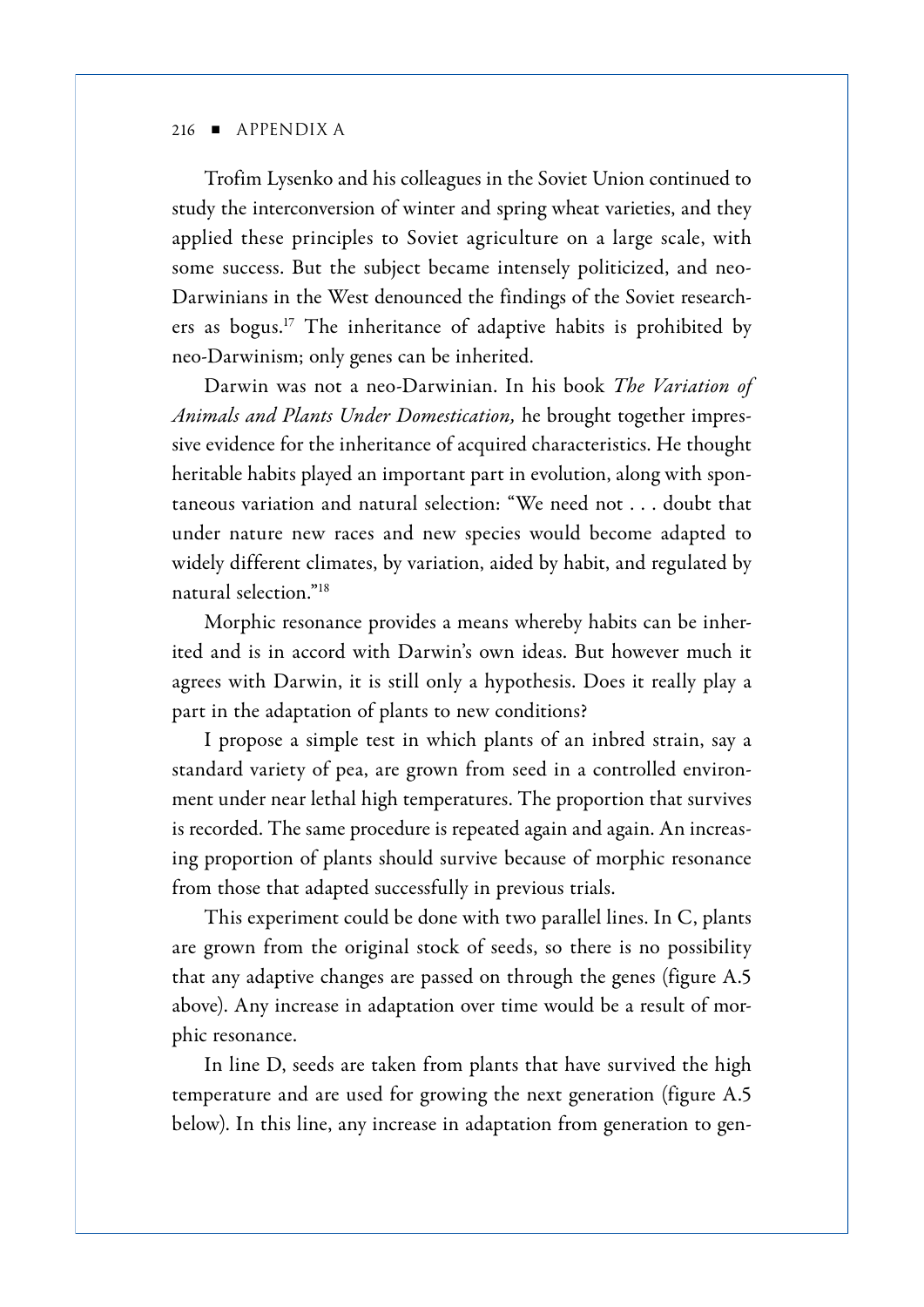#### NEW TESTS FOR MORPHIC RESONANCE **217**



*Figure A.5. An experiment on heat tolerance in plants. Abo*v*e: Seeds of an inbred variety are grown under high temperature conditions in successive trials. If morphic resonance is at work, they should show greater adaptation in successive trials. Below: Seeds taken from heat-adapted plants are used in the next trial. Increased heat adaptation in successive generations could be due to a combination of epigenetic inheritance and morphic resonance.*

eration would be due to a combination of morphic resonance and epigenetic inheritance.

The recognition of epigenetic inheritance took place only after the turn of the millennium, and it provides a legitimately mechanistic basis for the inheritance of acquired characteristics. Now that a mechanistic explanation is available, the taboo against the inheritance of acquired characteristics has been lifted (section 7.7). Evidence for the inheritance of acquired characteristics that was previously anomalous and rejected or ignored has been rehabilitated.19

If heat adaptation has heritable epigenetic effects, the progeny of adapted plants will tolerate high temperatures better than plants grown from the original batch of seeds (figure A.5). Epigenetic inheritance will not only pass on patterns of gene activation and inactivation but also, at the same time, make the progeny of adapted plants more similar to previous adapted plants, and hence more strongly affected by morphic resonance from them. Any improvements in the adaptation of plants in line D would be a result of both direct epigenetic inheritance and increased morphic resonance.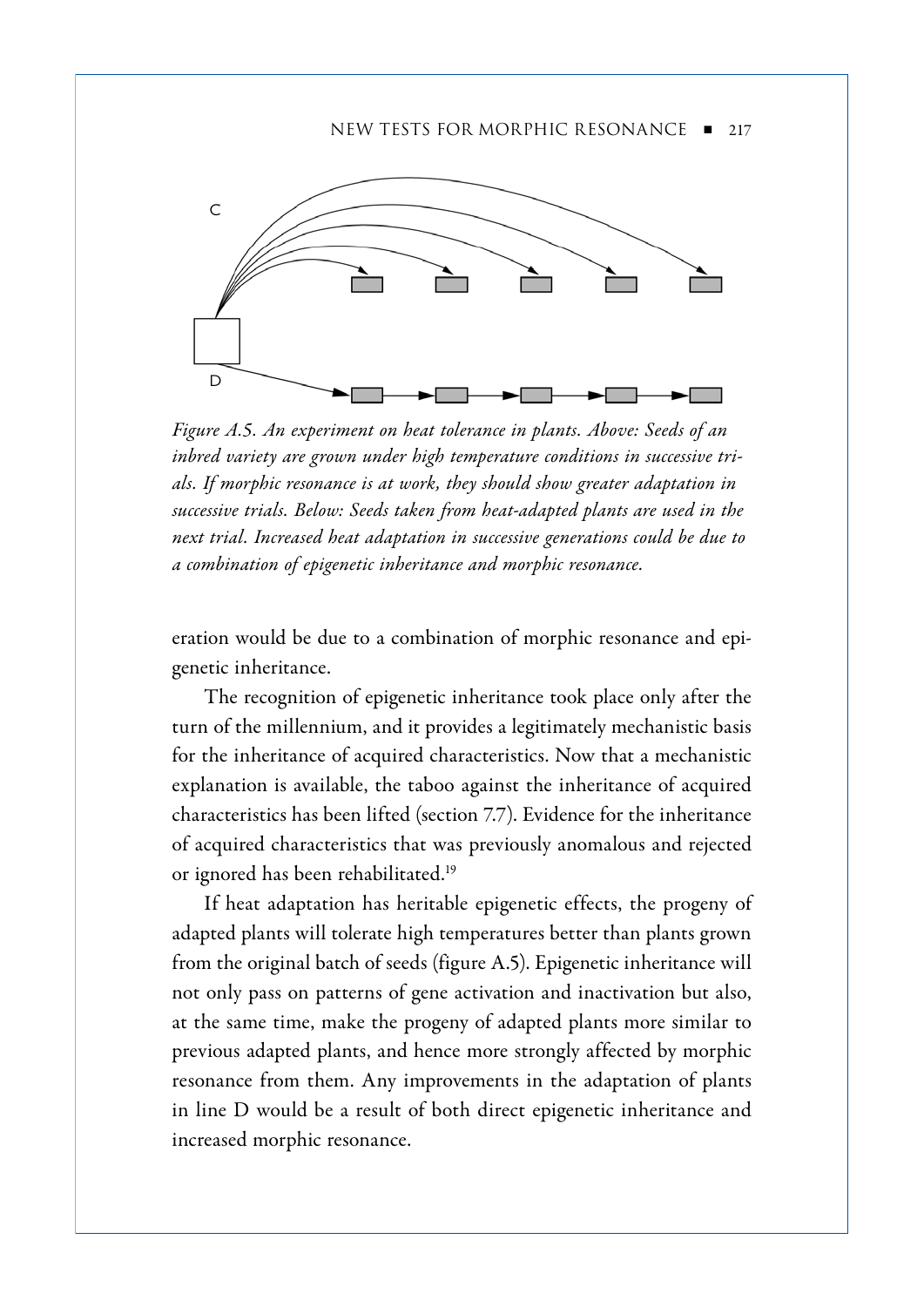The conventional expectation would be that line C would show no change. The hypothesis of formative causation predicts that both lines C and D will show a progressive heat tolerance in successive trials, but line D will show this effect more strongly.

#### A.6 The transmission of aversion

Conditioned aversion is a rapid and long-lasting form of learning. Animals avoid eating something that has made them ill. If you eat a new kind of food and are sick soon afterward, you will probably avoid that food thereafter. Conditioned aversion occurs in invertebrates, too. Its evolutionary advantages are obvious—it helps animals avoid harmful foods, and hence survive better.

Conditioned aversion is associated with the brain stem, the part of the brain that helps control the gut, the secretion of gastric juices, and vomiting. Learning at this level operates unconsciously. If a cancer patient receives chemotherapy that makes her feel sick, and eats something just before the sickness starts, she will probably find its smell nauseating for the rest of her life, even though she knows that the cancer treatment and not the food was the cause of her illness. Conditioned aversion overrides conscious understanding.

Could conditioned aversion be transmitted by morphic resonance? If animals of a particular species have become averse to eating a harmful kind of food, will animals of the same species tend to avoid that food as a result of morphic resonance from similar animals that have already become averse to it? Some preliminary experiments suggest this might happen.

In 1988, I wrote an article about morphic resonance in the *Guardian,* a British newspaper. Soon afterward the same newspaper published a response by Steven Rose, a neuroscientist, who challenged me to test "this seemingly absurd hypothesis" in his laboratory at the Open University. Rose was well known in Britain for his strong political views—he was a Marxist—and his robust polemical style.

I accepted his challenge, and raised the funding for the tests to be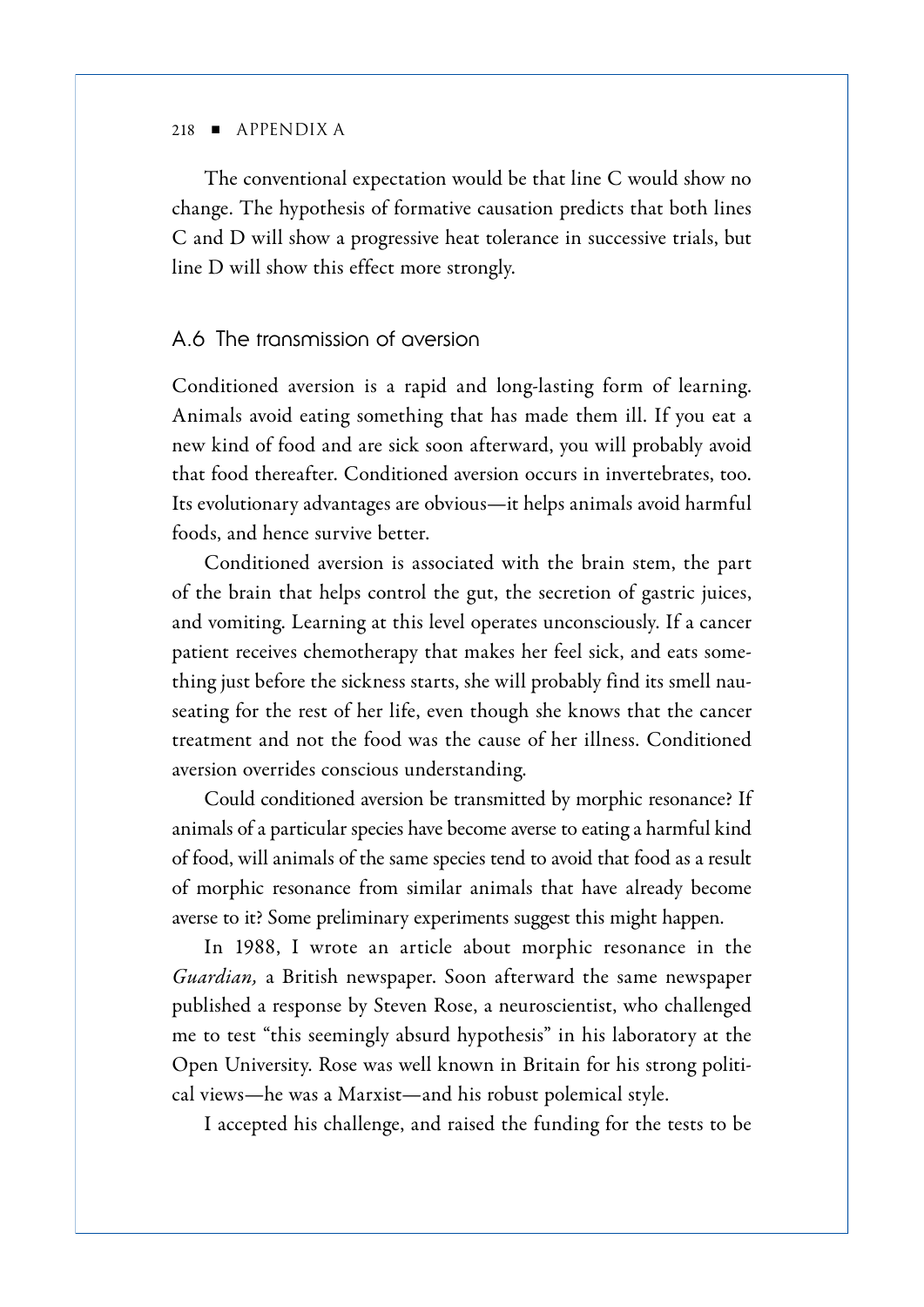carried out by a student, Amanda Harrison, in Rose's laboratory. She worked under Rose's supervision and was not informed of the hypothesis being tested.

At that time, Rose was studying changes in the brains of day-old chicks as a result of conditioned aversion. Chicks instinctively peck at small bright objects in their environment, and Rose's standard procedure was to expose chicks to a test stimulus, for example a small yellow light–emitting diode (LED). Soon after the chicks pecked it, they were made mildly sick with an injection of lithium chloride. As a result, they developed an aversion to pecking the same kind of bead again. Control chicks were exposed to a control stimulus, say a chrome bead. After pecking at the chrome bead, the control chicks were injected with a harmless saline solution, and developed no aversion to it. This form of learning was different from conditioned taste aversion in that it involved a visual stimulus, but like taste aversion it provided a rapid form of learning that needed only one trial.

Rose and I designed an experiment with a new stimulus, a yellow LED not previously used in experiments of this kind, to avoid any carryover of morphic resonance from previous aversion experiments with green LEDs. Indeed, we found that the chicks pecked a yellow LED much more readily than a green LED: there was an average delay of 4.1 seconds before they pecked the yellow LED and 19.0 seconds with green.<sup>20</sup> For the control stimulus, we used a chrome bead.

Every day for thirty-seven days the same tests were performed with fresh batches of day-old chicks. Half the batch of chicks, selected at random, was tested with the yellow LED, the other half with the chrome bead. Then the chicks exposed to the yellow LED were made mildly sick. Three hours later they were tested again, and exposed to both the yellow LED and the chrome bead. Most avoided pecking the yellow LED, but had no aversion to the chrome bead. The control chicks that had pecked at the chrome bead were injected with saline solution, and they too were tested three hours later with both the chrome bead and the yellow LED.

I predicted that if morphic resonance was taking place, successive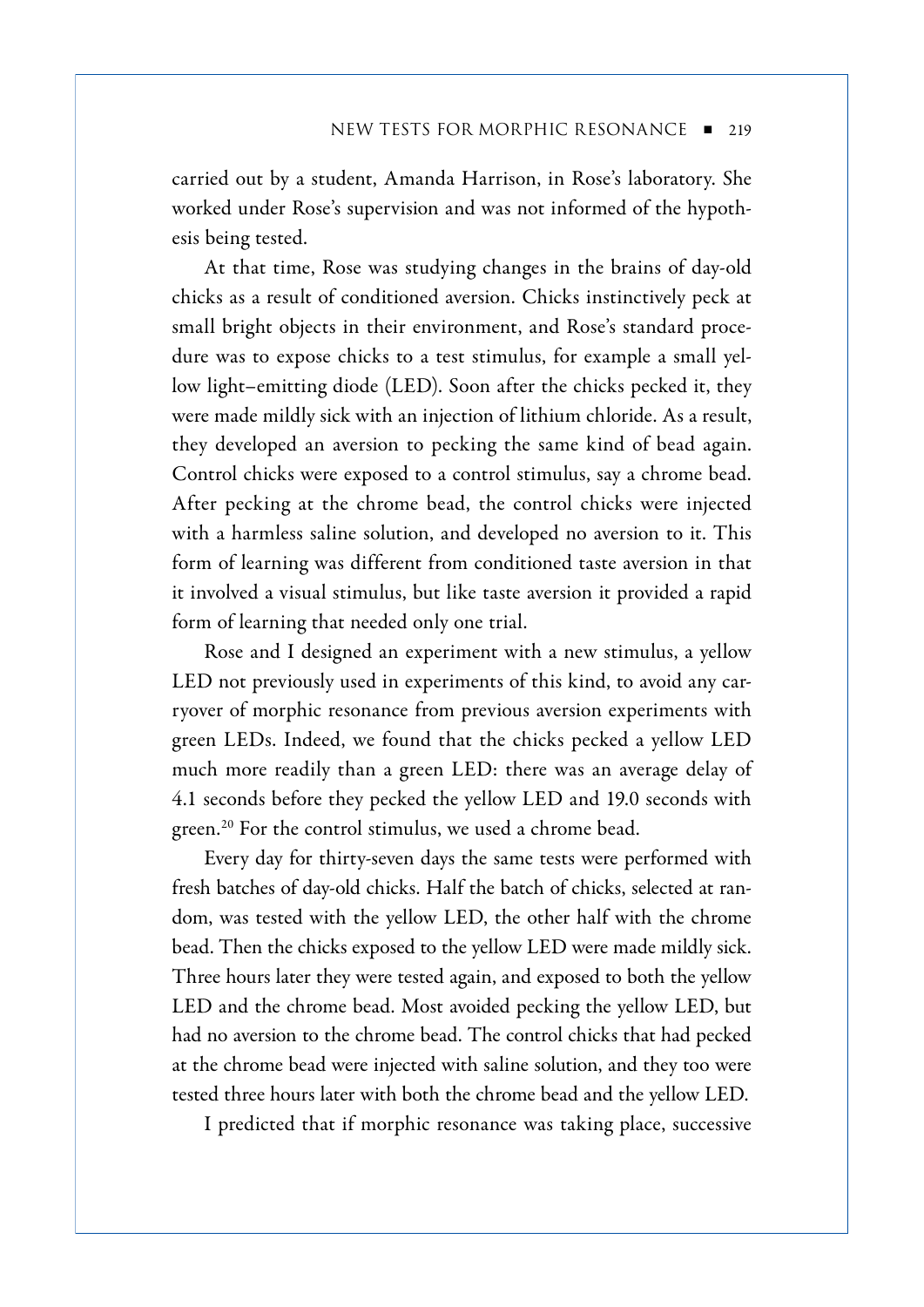batches of day-old chicks should show an increasing aversion to the yellow LED when first exposed to it. No such aversion to the chrome bead would be expected with the control chicks. Rose predicted that there would be no increase in aversion with the control *or* the test chicks.

What did the data show? First of all, there was an effect that neither of us had predicted, though in retrospect we should have done so. The student carrying out the tests had never worked with chicks before, and took about a week before she learned how to handle the chicks and carry out the tests properly. The data from the first few days showed a big learning effect—not by the chicks but by the student. From then on, after she had learned the techniques, there was a consistent pattern. Relative to the controls, the test chicks exposed for the first time to the yellow LED became progressively averse to pecking it (figure A.6). This effect was statistically significant.



*Figure A.6. An experiment on conditioned aversion with day-old chicks. "Test" chicks were exposed to a yellow light–emitting diode (LED) and control chicks to a chrome bead. There was an increased delay in pecking at the LED relative to the control stimulus in successive three-day periods. The measure of delay, or " latency," was the proportion of chicks that did not peck*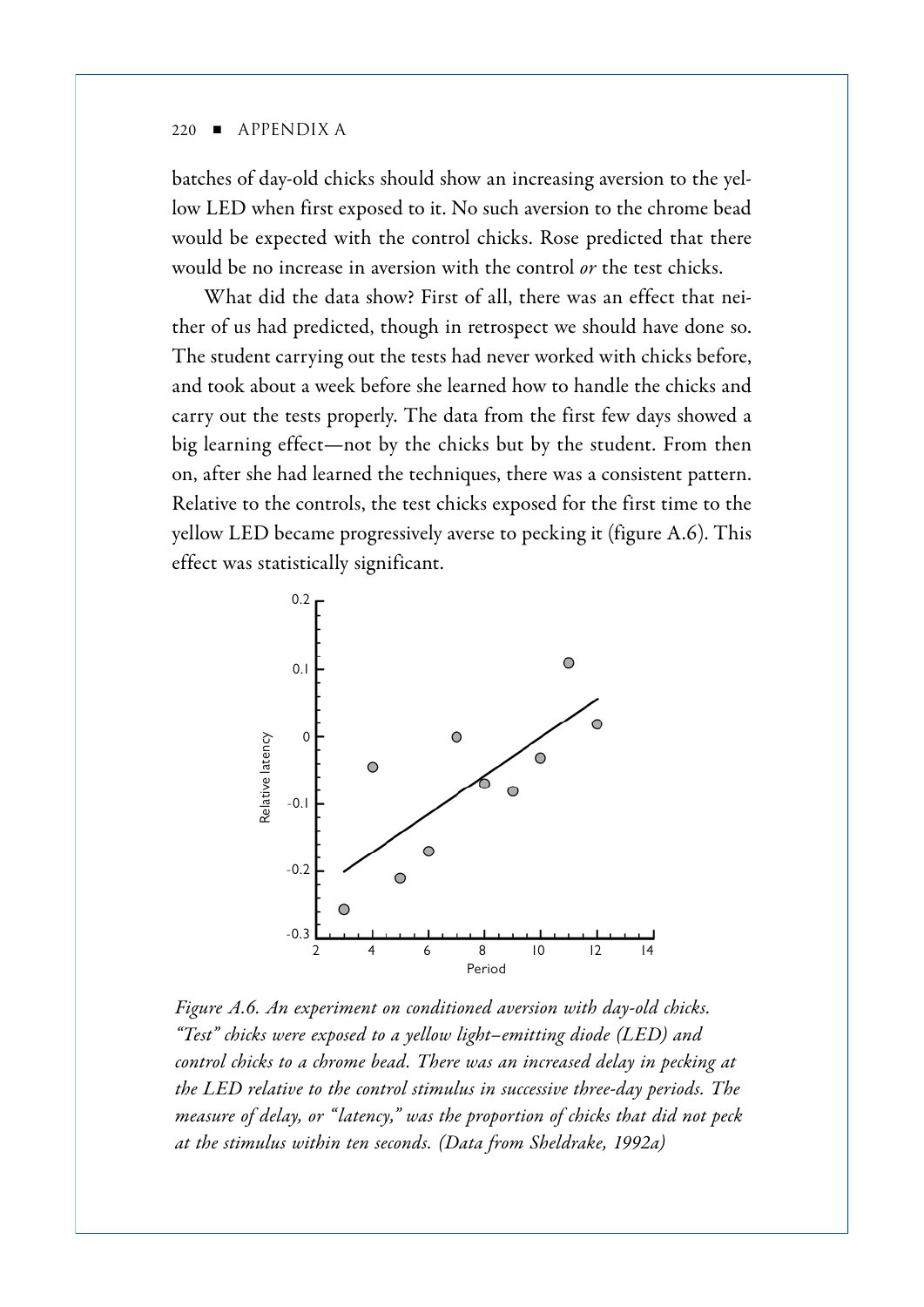In my view, the data were consistent with the operation of morphic resonance. In Rose's view, they were not.<sup>21</sup>

&

Perhaps the best opportunity for further research on the transmission of aversion is with rats. Conditioned aversion is an important practical problem for the rat-control industry. If rats are fed bait laced with a quick-acting toxin, the poison kills a few rats to start with, but the other rats soon avoid it. They rapidly become "bait shy." For this reason, the most effective rat poisons are slow-acting, like warfarin, which does not cause illness soon after being eaten. Warfarin, first licensed for use as a rodenticide in 1952, is an anticoagulant and works slowly because it kills rats through internal bleeding. Some bleed to death after being bitten by other rats.

After warfarin had been in use for about ten years, resistant strains of rats began to appear in Britain, then in other parts of Europe, the United States, and Asia. In the 1970s, poison manufacturers rose to the challenge by producing a second generation of rodenticides, "superwarfarins" such as brodifacoum. Resistance to these new toxic agents is now increasing all over the world.<sup>22</sup>

When anticoagulant poisons fail to eradicate all the rats in an infestation, pest-control operatives usually revert to using a fast-acting, oldstyle rat poison like zinc phosphide. Because rats so rapidly become bait shy, a technique called prebaiting is used. The rats are fed on an attractive food that does not contain poison and when they are used to it, zinc phosphide is added. The rats are no longer cautious and eat enough to kill them.

Without prebaiting, individual rats may eat only a small amount of poisoned bait. They fall ill but then recover and are bait shy because of conditioned taste aversion. Rats are social animals, and bait-shy individuals communicate their aversion to other members of the group by "social learning." One component of social learning is imitation, especially the imitation of parents by their young. Another component is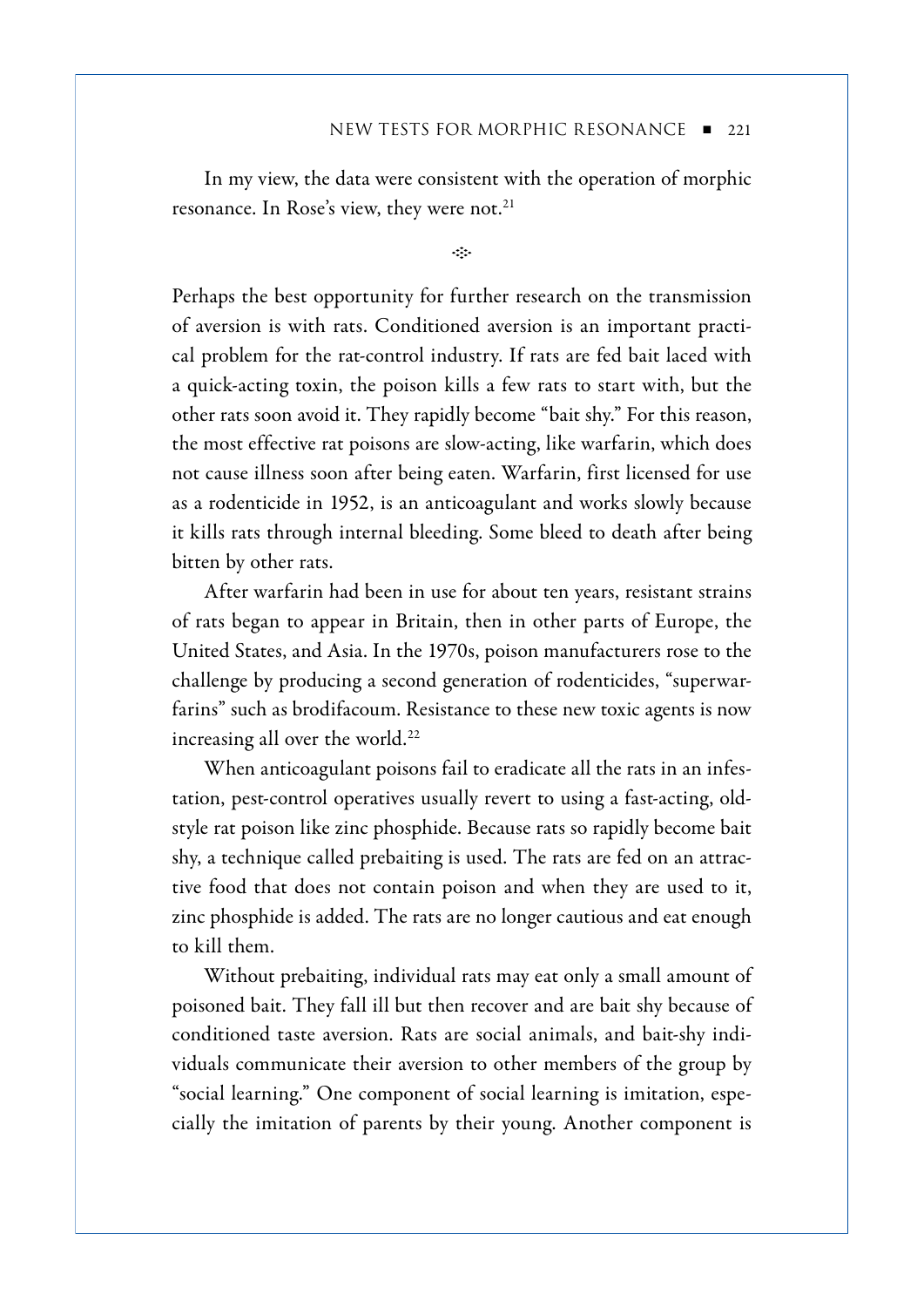the smelling of the breath of other members of the colony, enabling other rats to know what they have been eating. Morphic resonance may also play an important role in social learning. But as bait shyness spread through a colony, it would be impossible to tease apart the relative contributions of morphic resonance and other kinds of information transmission. To test for morphic resonance, it would be necessary to compare the behavior of separate colonies miles apart.

Here is a simple experimental design. Two new kinds of food, designated G and H, are given unusual flavors that rats are unlikely to have encountered before. Ten colonies are selected for this experiment, located miles away from each other. Five of these colonies are selected at random and both G and H are made available to them. The rates at which the rats eat them are recorded. Now one of the foods is selected at random—say G—and poisoned with low doses of zinc phosphide. The rats become bait shy and avoid G.

Now rats in the other five colonies are given unpoisoned G and H to eat. If morphic resonance is at work, the rats should show a tendency to avoid G but not H.

Similar experiments could be done under more-controlled conditions with captive colonies of rats or mice, but to minimize unnecessary suffering, it would be better to do these experiments in situations where the animals are going to be poisoned anyway.

#### A.7 The evolution of animal behavior

In *The Presence of the Past,* I described the spread of a new pattern of behavior suggestive of morphic resonance: the stealing of cream by blue tits. In Britain, fresh supplies of milk were (and still are) delivered to the doorsteps of houses every morning except Sunday. In the 1920s, blue tits and several related species of birds began to steal cream by removing the caps and drinking from the tops of the bottles.

The first record of this habit was in 1921 from Southampton, and its spread throughout Britain was monitored by amateur bird-watchers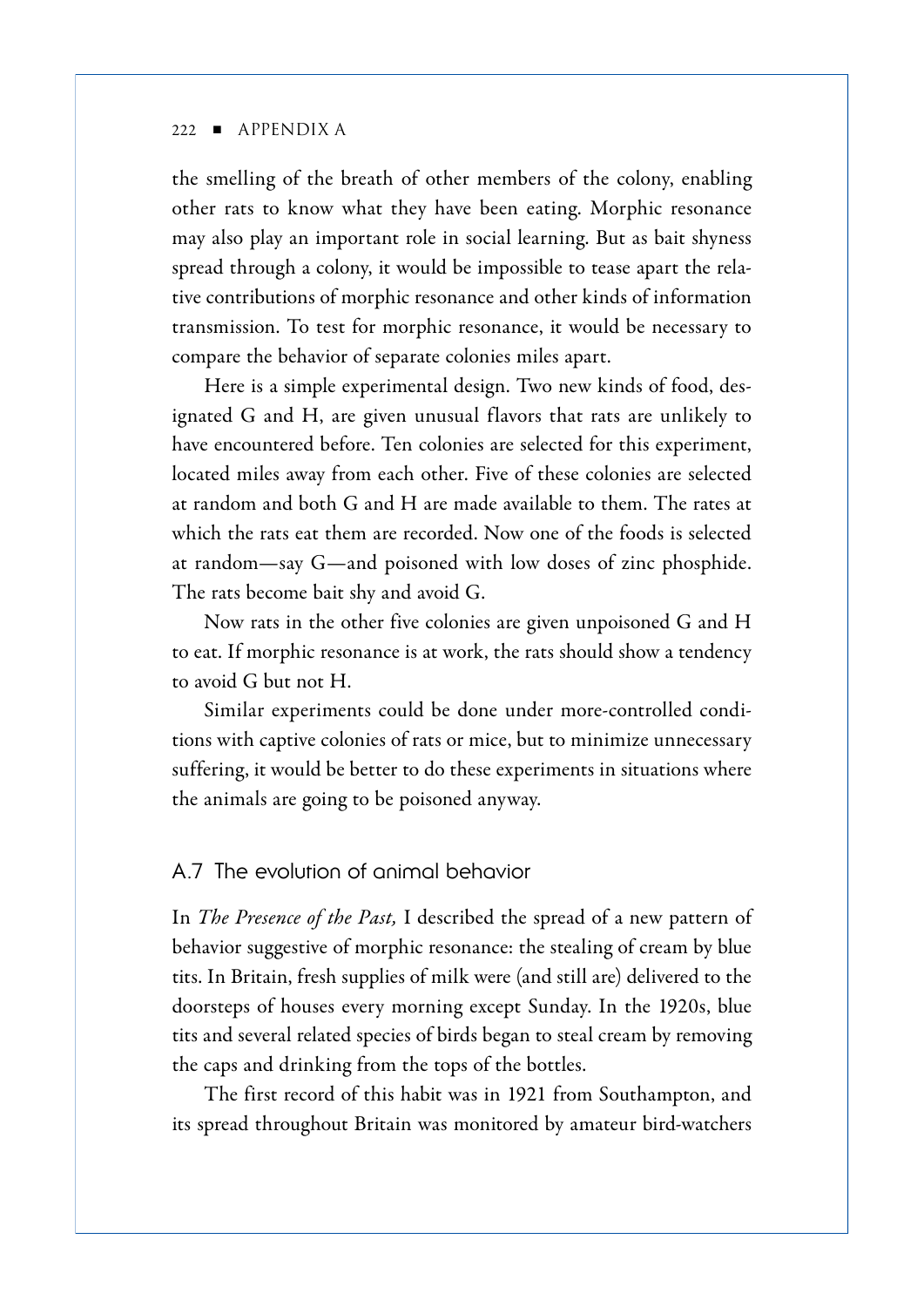between 1930 and 1947. The main cream-stealing species were blue tits, great tits, and coal tits. Once cream-stealing had been discovered in a particular place, it spread locally by imitation.

Tits do not usually move more than a few kilometers from their nesting place, and appearances of this habit over gaps of more than twenty-five kilometers probably represented new discoveries by individual birds. A detailed analysis of the records by scientists at Cambridge University showed that cream-stealing was probably discovered independently at least eighty-nine times in the British Isles. The spread of the habit accelerated as time went on.<sup>23</sup>

This habit also appeared in continental Europe, particularly Sweden, Denmark, and Holland. The Dutch records are particularly interesting. Milk deliveries stopped during the Second World War and began again in 1947. Tits live only a few years, and probably none that had learned this habit before the war would have survived until this date. Nevertheless, attacks on milk bottles began again rapidly. "It seemed certain that the habit was started in many different places by many individuals."24

Incidentally, cream-stealing now seems to be dying out. In the late 1980s, tits regularly attacked milk bottles delivered to our family house in London. In the early 1990s, we switched from full-cream to semiskimmed milk, like many other people, and the attacks soon stopped. I have not seen a milk bottle attacked by tits for more than ten years, although there are still plenty of tits in the neighborhood. The birds seem to have given up now that there is so little cream to steal.

Several other examples of the rapid evolution of new patterns of behavior suggest morphic resonance could have played a part.

According to an eminent Texas naturalist, Roy Bedichek, when barbed wire was first introduced, in the late nineteenth century, skeptics predicted that it would never be suitable for horse pastures. Horses dashed right into it and "cut their own throats, tore great slugs of flesh from their breasts, while wounds not fatal or mere scratches became infested with screw worms." In 1947 he wrote, "I can remember the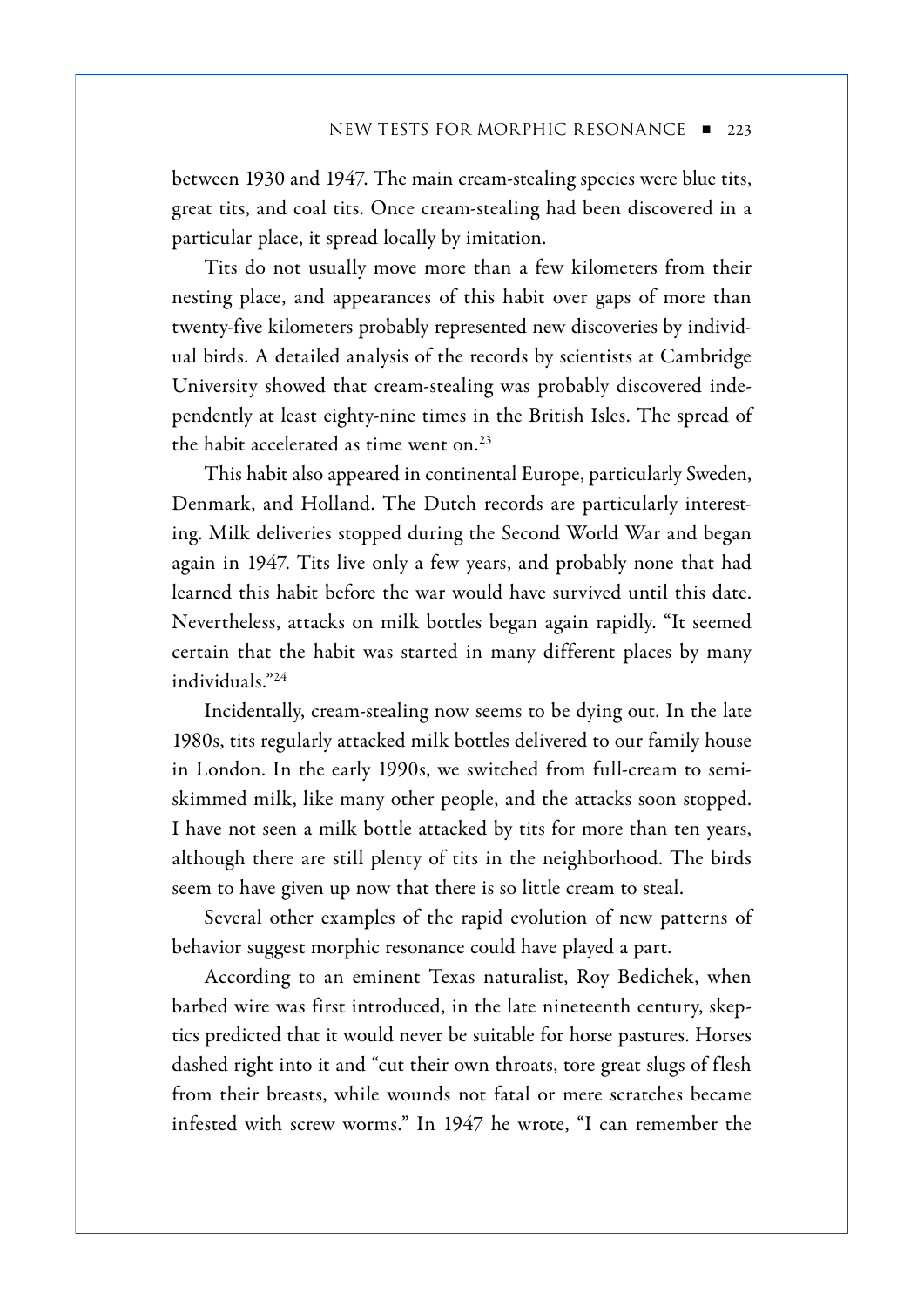time when there was hardly a horse to be found in Texas farming or ranching sections that was not scarred from encounters with barbed wire."<sup>25</sup> Yet by the middle of the twentieth century, this was now no longer a serious problem: "In half a century the horse has learned to avoid barbed wire. Colts rarely dash into it. The whole species has been taught a new fear."

Bedichek also commented on the changed reactions of horses to cars.

When automobiles first appeared, horse-drawn traffic was disorganized. The more considerate autoist would drive out of the road and cut off the motor immediately a team of horses hove in sight. Not only that, the motorist would get out of his car and help the driver lead the rearing, snorting horses by it. Many the vehicle wrecked and many the neck broken in making the introduction of horse to automobile and establishing his tolerance for it. Loud were the demands for laws to keep automobiles in their place . . . We no longer have breakneck runaways every time a team of horses meets an automobile.26

Another example of behavioral evolution in farm animals concerns cattle grids (known as cattle guards in the United States), which are pits with a series of parallel steel tubes or rails over the top. They make it physically impossible for cattle to walk across them, and serve as both a gate and a fence; they keep livestock from passing, but allow vehicles and people to cross freely. Cattle guards were invented in the United States in the nineteenth century to stop animals wandering onto railway lines. They began to be used on American roads around  $1905$ ,<sup>27</sup> and are now widely used in many other countries.

When cattle grids were first introduced, animals may have had to learn the hard way that they could not pass. But this is no longer the case. Farm animals seem to avoid these grids instinctively and do not even try to cross them.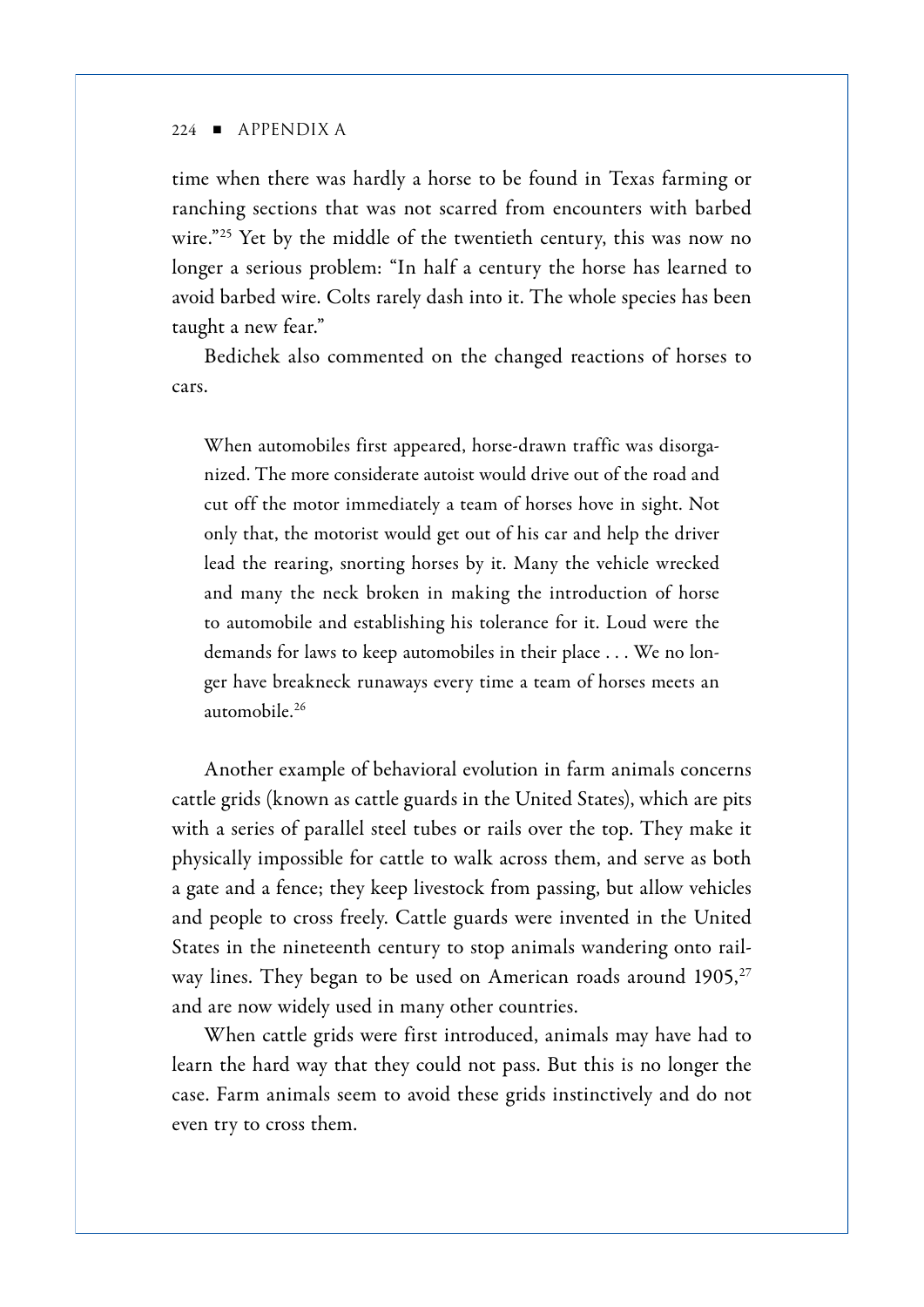Several decades ago, ranchers throughout the American West found that they could save money on cattle grids by using fake grids instead, consisting of stripes painted across the road. The painted grids worked because the animals did not even try to cross them.

In response to my inquiries, several ranchers in the western United States told me that there is no need for herds to be exposed to real cattle grids first. Animals that have never seen a real cattle grid avoid the fake ones. When young cattle approach a painted grid, they "put on brakes with all four feet," as one rancher expressed it. I corresponded with researchers in the Departments of Animal Science at Colorado State University and at Texas Agricultural and Mechanical University (A&M) who confirmed this observation.

Professor Ted Friend, of Texas A&M, systematically tested the responses of several hundred head of cattle to painted grids, and found that naive animals avoided them just as much as those previously exposed to real grids. Sheep and horses also showed an innate aversion to crossing painted grids. Nevertheless, the spell of a fake grid could be broken. When cows were driven toward one under pressure, or when food was placed on the other side, sometimes one of them examined the stripes closely and then walked across. When one member of a herd did this, the others soon followed. Thereafter, the phony grid ceased to act as a barrier.28

Perhaps painted cattle grids work simply because they create the illusion of a drop. In this case, they should have worked all along, and ranchers need not have used real grids in the first place. It would be interesting to find out if *wild* species never before exposed to cattle grids show a comparable aversion to crossing them. It would also be good to find out whether cattle respond equally well to a variety of striped patterns, or just stripes that look like cattle grids.

Interestingly, a new response to cattle grids is currently evolving. In 1985, sheep near Blaenau Ffestiniog, in Wales, started escaping from their pastures by rolling over grids. So did sheep in Sweden, around Malmohus. An editorial in the *Guardian* in 1985 commented: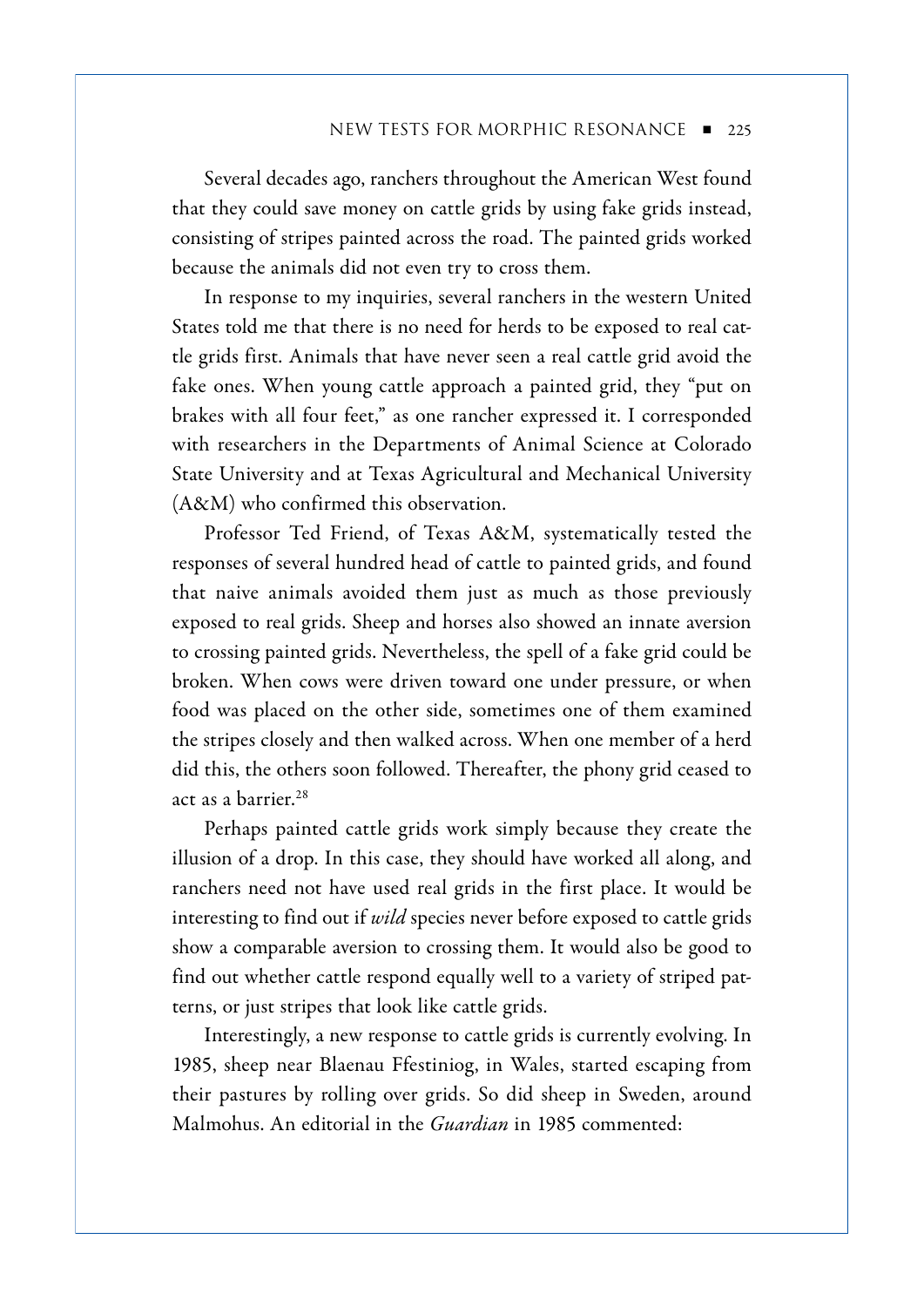#### 226  $\blacksquare$  APPENDIX A

To the best of our knowledge the sheep in the Yorkshire Dales, which are mostly Swaledales or Dalesbred, have yet to master the technique of crossing cattle grids by curling up and rolling over them. Yet the sheep of Blaenau Ffestiniog, which are a different breed, have learned how to do it (to the annoyance of the town, which may have to put up a fence) and so have the lowland sheep of southern Sweden. Among the questions that immediately arise are how long will it take the Swaledales to learn and whether, when they do, they will be demonstrating the theory of formative causation.<sup>29</sup>

Twelve years later, sheep started crossing cattle grids in Hampshire. To start with, they used a "commando" technique, with one of them lying on the cattle grid while others scrambled across her. But then they started crossing by rolling across the bars of the grid, like the Welsh sheep.<sup>30</sup> Similar behavior was observed in the Valais region of Switzerland.<sup>31</sup>

In 2004, nineteen years after the editors of the *Guardian* had anticipated the possibility, sheep on the Yorkshire moors began escaping from the moors by rolling over cattle grids and grazing on the nearby gardens of villagers.32

Animals, both wild and domesticated, continue to evolve in response to man-made changes in their environment, and the emergence of new patterns of behavior provides opportunities for documenting how these patterns spread. The monitoring of cream-stealing in Britain by amateur bird-watchers in the 1930s and 1940s provides a good precedent for research with widespread participation. Such studies will never be able to provide such clear-cut data as laboratory experiments, but they could shed light on the possible role of morphic resonance in evolution, with very different implications from the neo-Darwinian theory.

# A.8 Collective human memory

According to the hypothesis of morphic resonance, that which has been learned by many people in the past should be easier for people to learn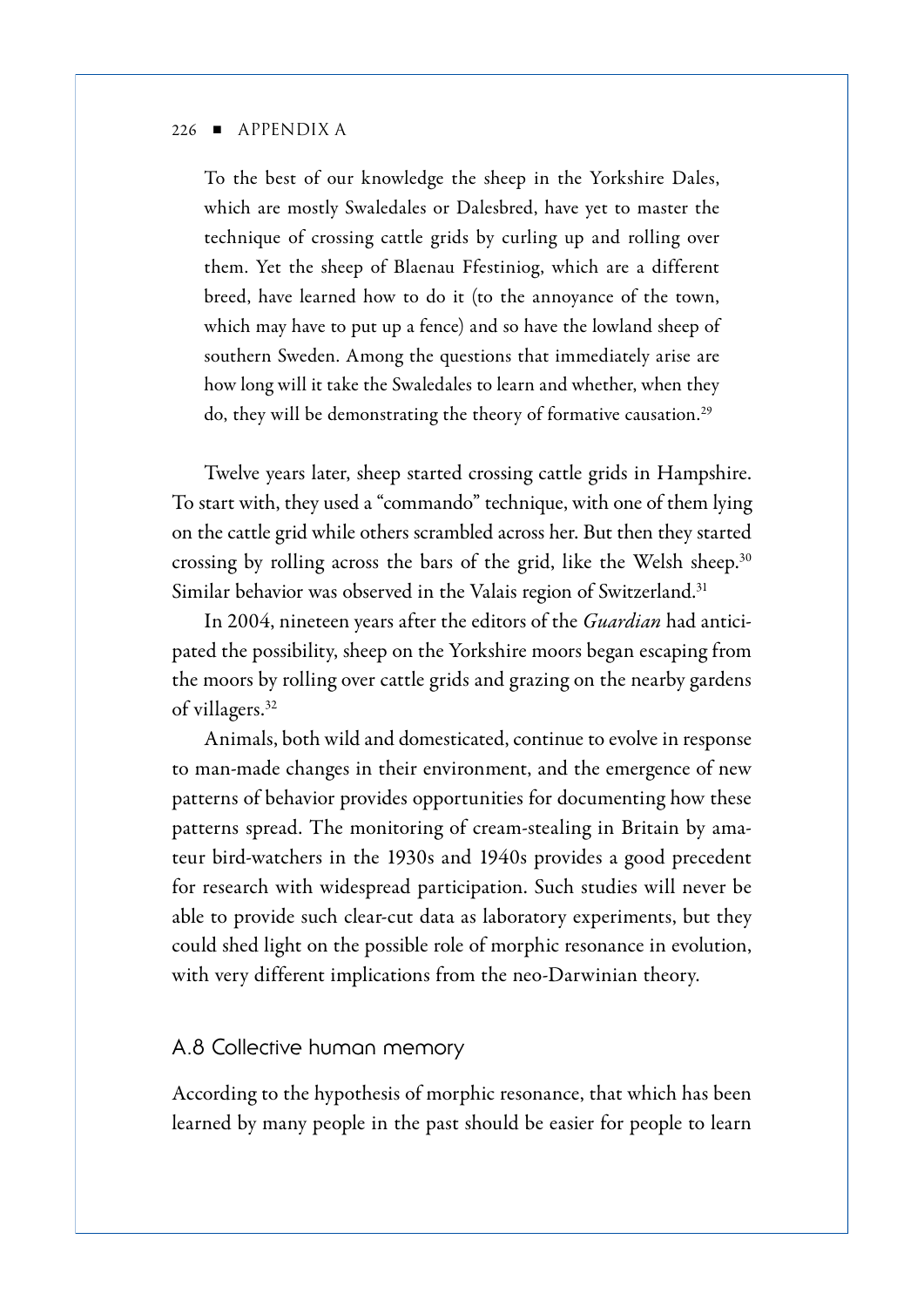today. Everyone draws upon and in turn contributes to a collective human memory.

In 1982, the British magazine *New Scientist* held a competition for ideas for tests of morphic resonance. The winning entry was by a psychologist, Richard Gentle, for an experiment involving Turkish nursery rhymes. He suggested that English-speaking people be asked to memorize two short rhymes in Turkish, a traditional nursery rhyme known to millions of Turks over the years and the other a new rhyme made by rearranging the words in the genuine nursery rhyme. The participants would not be told which was which. After equal periods spent memorizing each of the rhymes, they would be tested to find out which they remembered better. If morphic resonance were at work, the traditional rhyme would be easier to memorize than the new one.

This is an example of an "old field" test, whereby learning of something with a long-established morphic field is compared with learning something new. Many old-field tests of morphic resonance have been conducted. Most have given positive results.

I took up Gentle's suggestion but used Japanese rather than Turkish nursery rhymes. A leading Japanese poet, Shuntaro Tanikawa, kindly supplied me with a genuine nursery rhyme known to generations of Japanese children and two others specially composed to resemble it in its structure, one meaningful and the other meaningless. In tests conducted in Britain and America, people did indeed remember the genuine rhyme significantly better than the others.<sup>33</sup> But this experiment raised a difficulty that applies to all old-field experiments. How can one be sure that the new rhymes, with which the old one was compared, were of similar intrinsic structure? Perhaps real nursery rhymes became popular precisely because they have features that made them easier to memorize in the first place. Although a poet is more likely to be able to produce comparable new rhymes than an amateur, it is hard to know whether the new rhymes would be intrinsically comparable to the old ones in the absence of any morphic resonance effects.

Most old-field tests have involved foreign scripts. Gary Schwartz, a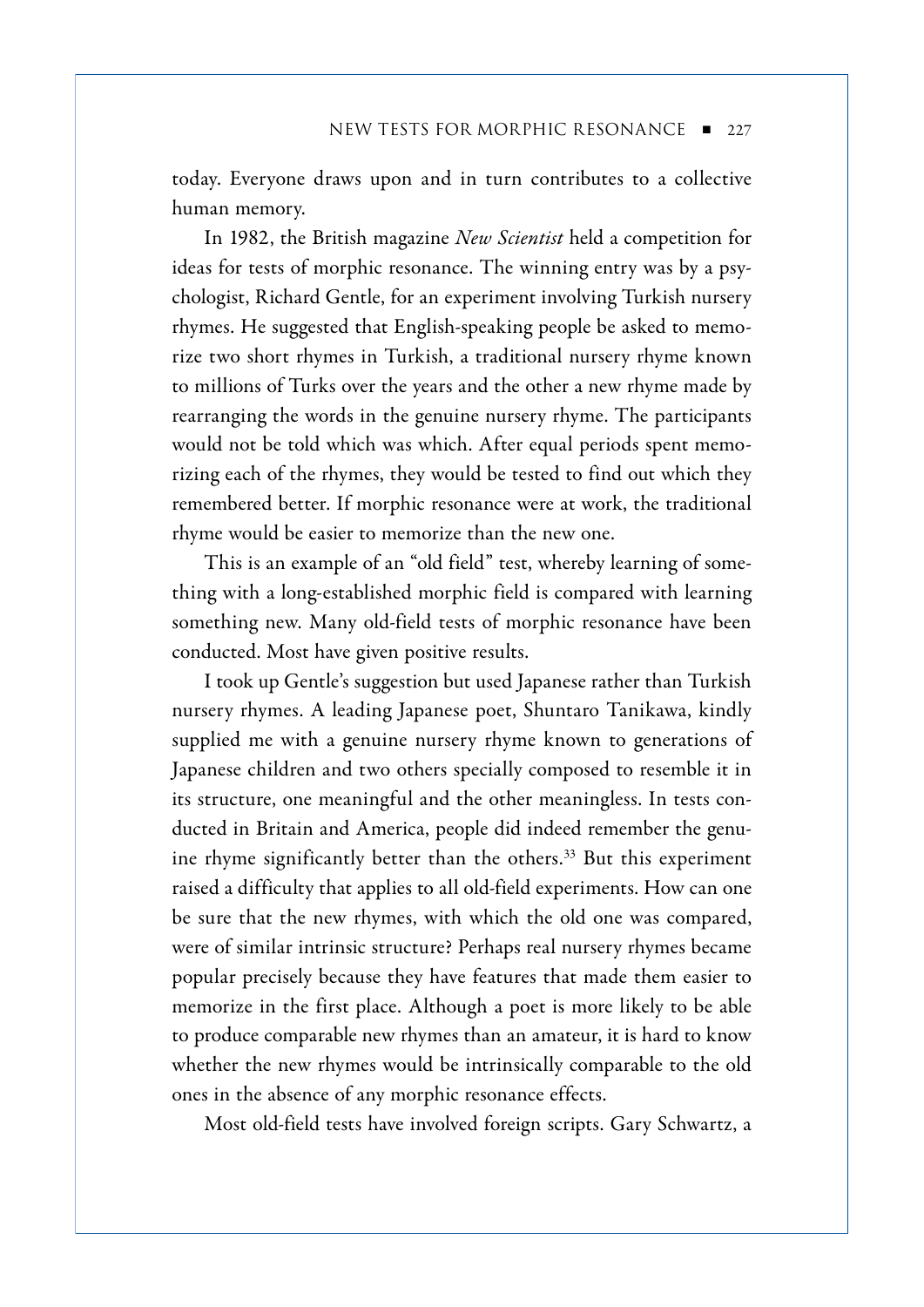professor of psychology at Yale University, carried out one of the first. His idea was that ordinary words should be associated with morphic fields that facilitate their recognition. For example, the English word *cat* is recognized as a whole—as a Gestalt—and involves a morphic field sustained by resonance from millions of readers in the past. By contrast, a meaningless anagram of the same letters, like "tca," has no such resonance. Schwartz reasoned that people who are unfamiliar with a foreign script might find it easier to recognize real words in this language than false words.

Schwartz selected forty-eight three-letter words from the Hebrew Old Testament, twenty-four common and twenty-four rare, and then produced a meaningless anagram of each word, giving ninety-six words in all. Over ninety participants who were ignorant of Hebrew were shown these words one by one, projected on a screen in a random order. They were asked to guess the meaning of each word by writing down the first English word that came to mind. Then they estimated on a 0–4 scale the confidence they felt in their guess. They were not told the purpose of the experiment, nor that some of the words were scrambled. This test depended entirely on the visual pattern of the written words; it did not involve hearing the words or attempting to pronounce them.

A few participants did in fact guess the meanings of some of the Hebrew words correctly, but Schwartz excluded them from his analysis on the grounds that they might have had some knowledge of Hebrew. He then examined the replies of the participants who always guessed the wrong meanings. Remarkably, on average, they were more confident about their guesses when viewing real words than scrambled words, even though they did not know that some of the words were real and others false. The effect was roughly twice as strong with the common words as with the rare words. The results were very significant statistically.<sup>34</sup>

Only after Schwartz had tested his participants did he inform them that half the words were real and the other half were scrambled. He then showed them the words again, one by one, asking them to guess which was which. The results were no better than chance. The partici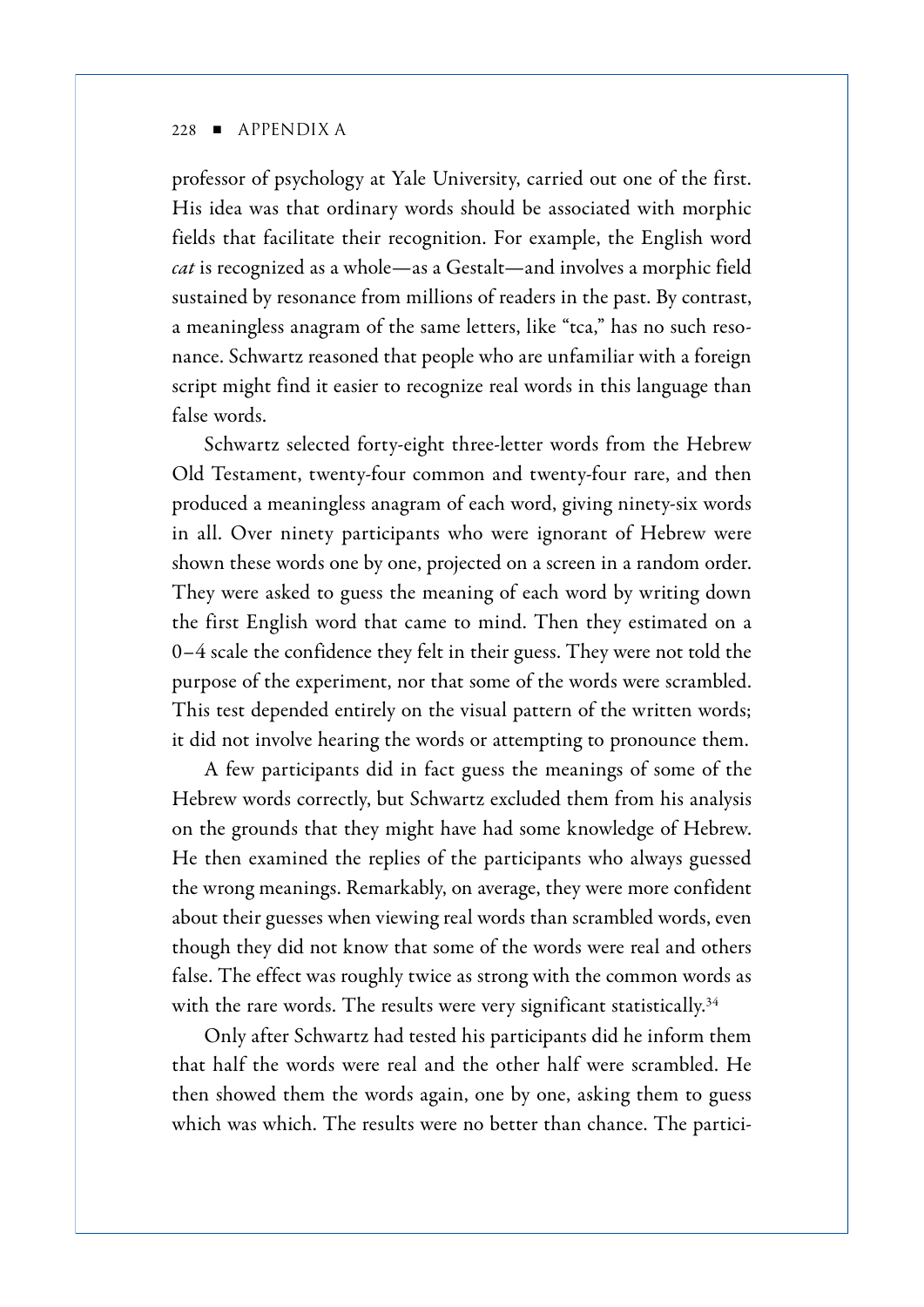pants were unable to do consciously what they had already done unconsciously. Schwartz interpreted the greater confidence participants felt about their guesses of the meanings of the real words in terms of an "unconscious pattern recognition effect."

Alan Pickering, a psychologist at Hatfield Polytechnic in England, used Persian words rather than Hebrew words, written in Persian script. His test, like Schwartz's, involved real and scrambled words. Participants were shown a word and asked to look at it for ten seconds. They were then asked to draw it. Independent judges evaluated the reproductions of real and false words. Neither the experimenter nor the judges knew which words were real and which were scrambled. The real words were reproduced significantly more accurately than the false words.

Subsequent experiments carried out as student projects by Nigel Davidson with Persian words and by Geraldine Chapman with Arabic words gave similar positive results.

Arden Mahlberg, an American psychologist, performed an analogous test with Morse code. He constructed a new version by assigning dots and dashes to different letters of the alphabet. The participants did not know Morse code. He compared their ability to learn the new code and genuine Morse code, presenting the material in a written form. (The letters *S* and *O* were excluded because many people who do not know Morse code are nevertheless familiar with the code for S.O.S.) On average, participants learned real Morse code significantly more accurately than the new code.<sup>35</sup>

Suitbert Ertel, a professor of psychology at Göttingen University, Germany, investigated the possible effects of morphic resonance on the recognition of Japanese hiragana script, a phonetic component of the Japanese writing system. Participants were shown nine different hiragana characters in a random order, projected on a screen for eight seconds. They then turned to an answer sheet with twenty hiragana characters, among which the nine characters they had just seen were randomly mixed. They were asked to mark the characters they thought they had just seen. The same test was repeated with the characters in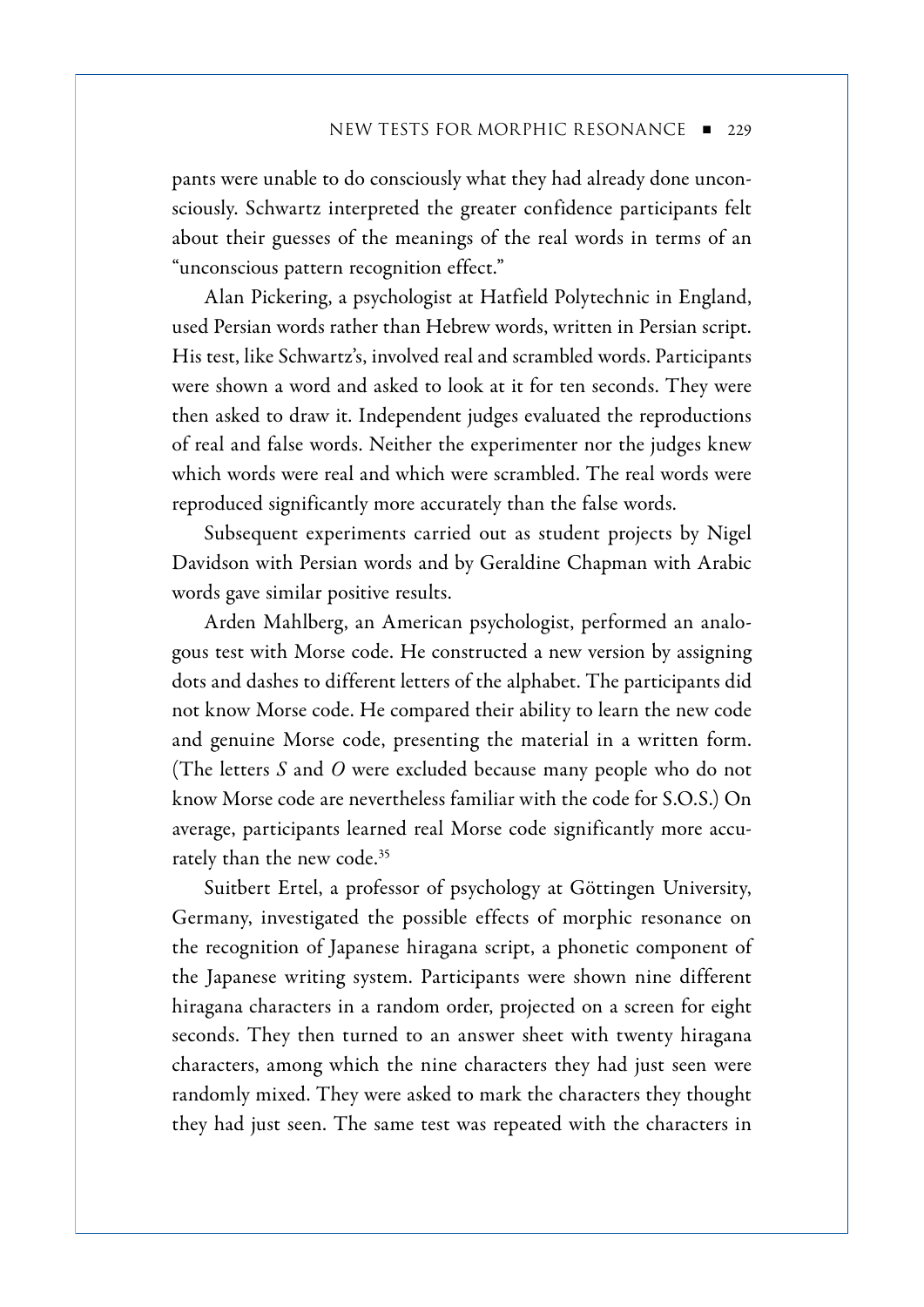different random orders. Each participant did six trials, and the recognition of the hiragana characters generally improved trial by trial.<sup>36</sup>

Ertel predicted that if morphic resonance were playing a part, hiragana characters should be recognized more readily when they were the right way up than when they were upside down, because millions of Japanese were used to recognizing these characters in their normal position. Sure enough, this is what he found.

In a further experiment, he used artificial hiragana characters invented by a graphic designer. Before running the learning tests, he and his students showed participants genuine and artificial hiragana characters and asked them to pick the genuine ones. They could not tell the difference. The Göttingen team then carried out its standard memory tests, and found that the real characters were remembered better than the false ones, in accordance with the predictions of the hypothesis of morphic resonance.

Ertel and his team then carried out a further test, which they regarded as crucial. They compared the effect of putting the real characters upside down with that of putting fake characters upside down. Ertel argued that with fake Hiragana characters, rotation should have no effect because morphic resonance plays no part in the recognition of these characters either way up.

The results were confusing and Ertel's interpretation was hard to follow. In the first two trials, there was indeed almost no difference in the recognition of the upside-down and right-way-up fake hiragana characters (figure A.7). But in the subsequent trials, the false hiraganas were remembered better the right way up. Ertel argued that the faster rate of learning in the later trials with the fake hiraganas the right way up was because of "intrinsic factors" that had nothing to do with morphic resonance. Surprisingly, he provided no statistical analysis to show whether this effect was significant.

However, Ertel's fake hiragana characters were *designed* to look like real hiragana characters when they were the right way up. Insofar as they resembled real hiragana characters, it may be that they did so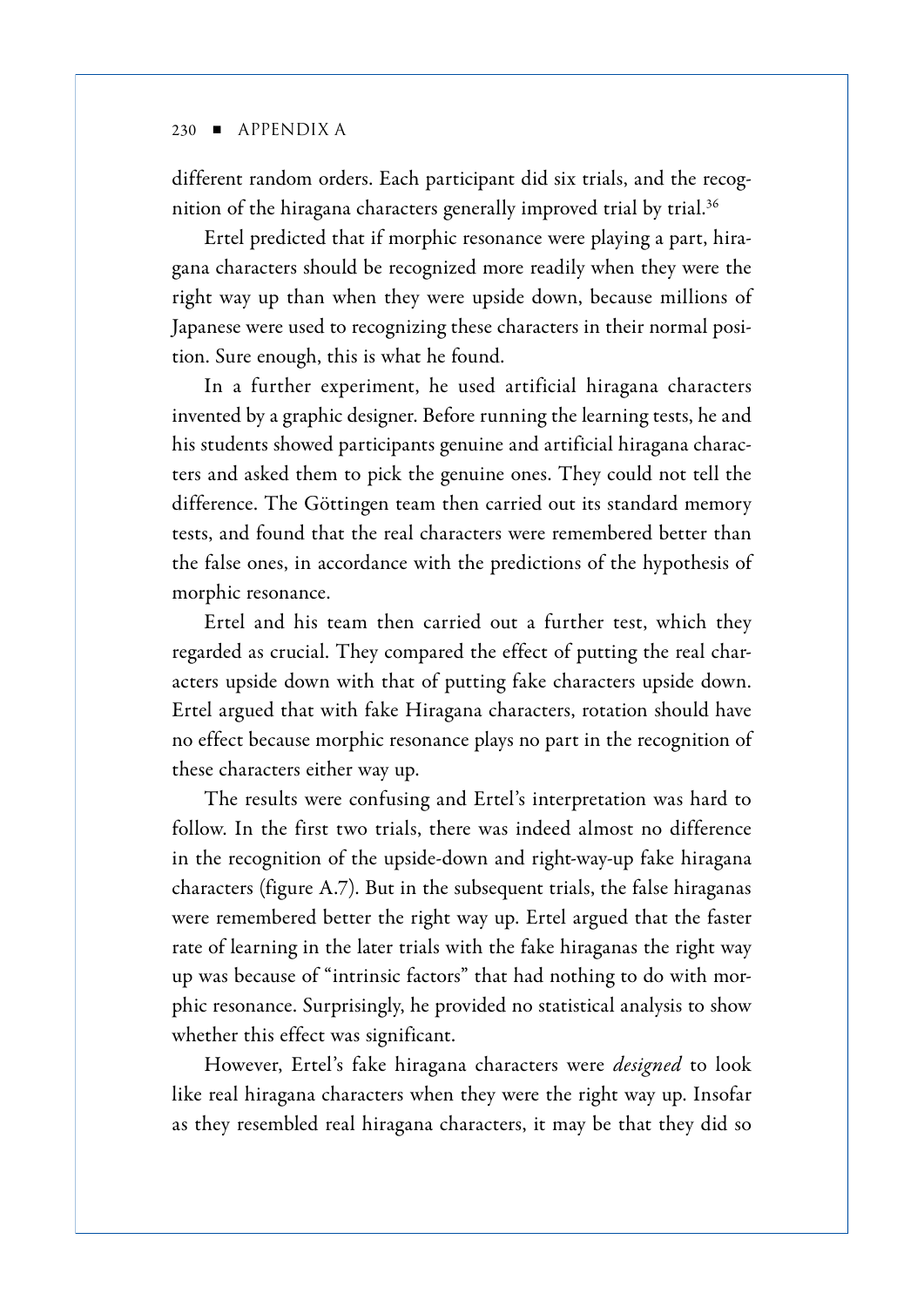#### NEW TESTS FOR MORPHIC RESONANCE 231



*Figure A.7. The results of Suitbert Ertel's experiment on the recognition of hiragana characters. The vertical axis shows the number of words recognized in six successive trials. The four sets of data points refer to real and false characters, right way up and upside down. (Reproduced by courtesy of Suitbert Ertel)*

precisely because they had a "right-way-up" feel to them, because of a generic resemblance to real characters. This "intrinsic factor" may not be an alternative to morphic resonance, but rather may depend on their generic resemblance to right-way-up hiragana characters, which was built in from the start.

In retrospect, Ertel thought that he and his students had made a mistake in their initial tests when they were trying to find out whether the fake hiragana characters were indeed similar to real ones: "It gradually dawned on us that we had not instructed the participants of the preliminary tests optimally. We should have asked them to look at the 40 symbols on the piece of paper and mark those that seemed *simpler,*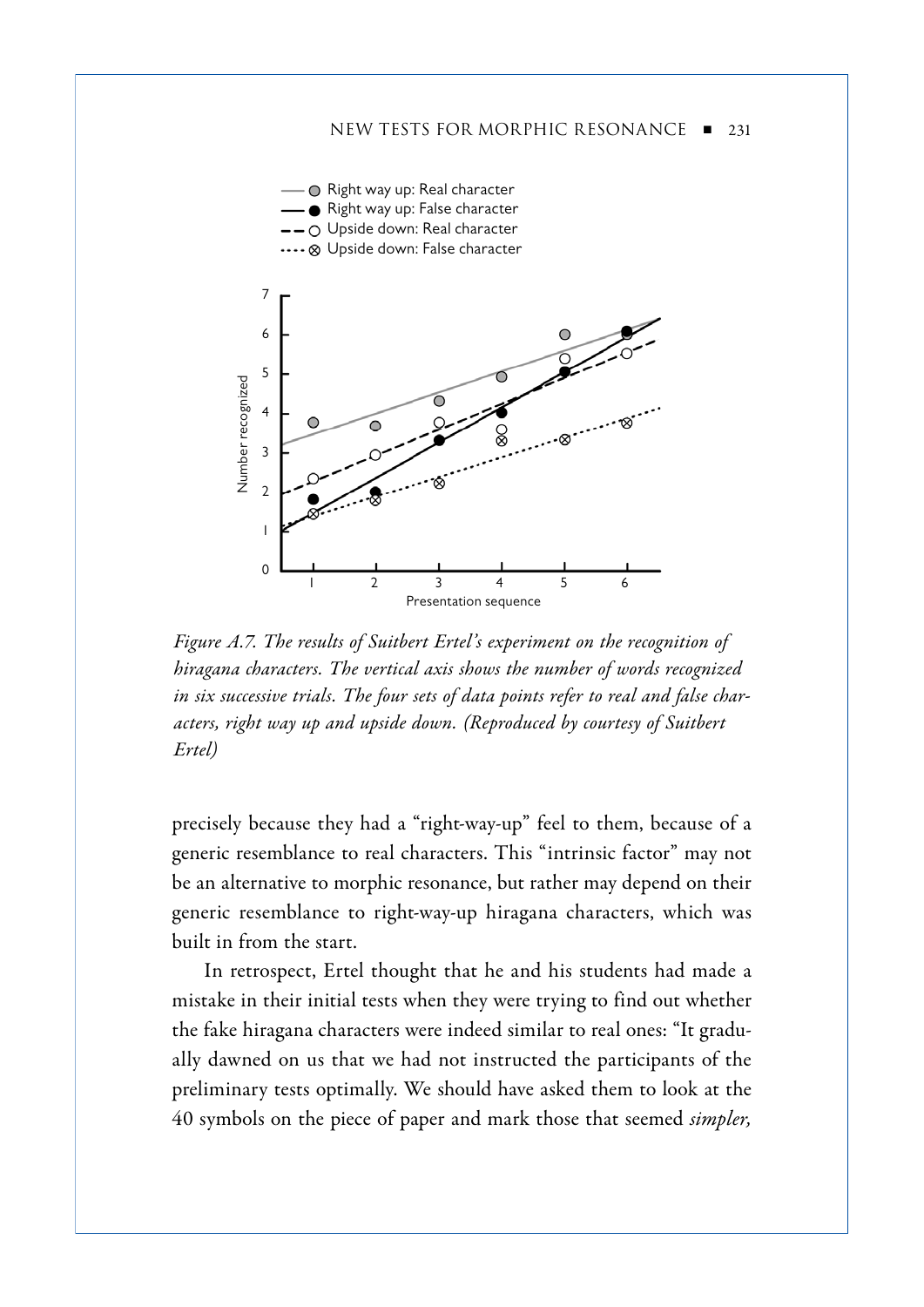*more pleasant, and less strange* to them. These were the intrinsic features that another test had already revealed to be relevant. Instead we had informed the participants that there were 20 genuine and 20 artificial Japanese symbols and asked them to mark the 20 genuine."

The complexity of Ertel's interpretations illustrates how difficult it is to obtain clear-cut results in old-field experiments. Robert Schorn, Gottfried Tappeiner, and Janette Walde recently carried out an old-field test at the University of Innsbruck. They used stimuli consisting of political, religious, and economic symbols such as flags, emblems, and trademarks that were once well known but have now fallen into oblivion, or ones that are familiar to many people in foreign countries, such as the Chinese Coca-Cola symbol, Indian trademarks, and Far Eastern religious symbols. For each of the symbols, a designer created a corresponding control symbol with a similar general pattern and similar complexity.

In order to find out whether the new symbols were indeed comparable, the experimenters conducted seven pretests with more than two hundred participants, who were asked to indicate which of the symbols in each pair they found less credible or real. In their main experiment, they employed false symbols that were as credible as the originals, if not more credible. Participants were shown pairs of symbols, one real and one false, in a randomly determined order, and they were asked to judge which of each pair had more "spirit." They selected the real symbols significantly more often than the fake ones.<sup>37</sup>

In a second test, the Innsbruck team compared real Russian words written in Cyrillic script with meaningless anagrams of these words. Again the real and false stimuli were presented in pairs, and the participants were asked to judge which had more "spirit." The real words were selected significantly more than the anagrams.

Some of these tests took place through the Internet, illustrating the potential for widespread public participation in automated morphic resonance tests. Kimberly Robbins and Chris Roe, at the University of Northampton, England, carried out the most recent old-field experiment using genuine and false Chinese characters. The experimental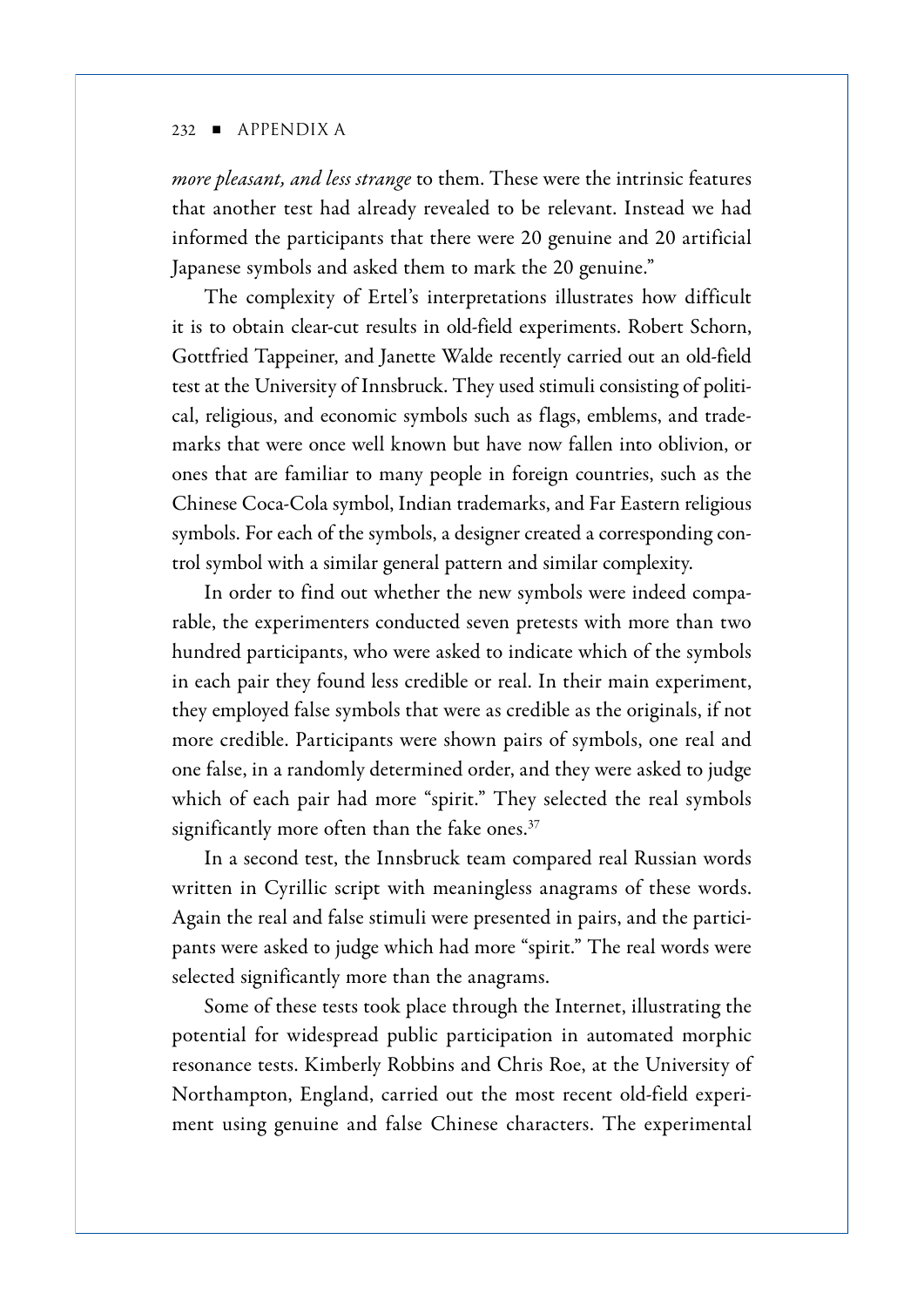# NEW TESTS FOR MORPHIC RESONANCE 233

design was similar to Ertel's. Participants were first shown a PowerPoint presentation consisting of five real and five false Chinese characters in a random sequence, seeing each character for three seconds. They were not told that some characters were real and others false. They were then given a sheet with twenty characters on it and asked to circle the ten they had just seen. The other ten characters were "decoys," and again five were real and five false. The participants recognized the real characters significantly better than the false ones. With the decoys, participants had significantly more false memories of real than false characters, consistent with a morphic resonance effect.<sup>38</sup>

Nevertheless, all old-field tests face the difficulty of controlling for "intrinsic factors" that might make old symbols, words, or rhymes more memorable or more attractive than newly invented ones. But are intrinsic factors and morphic resonance genuine alternatives? Intrinsic factors may themselves depend on morphic resonance.

# A.9 Improving human performance

The simplest new-field tests start with two new patterns. The first step is to find out how easily they can be learned or recognized. The second step is to build up morphic resonance from one and not the other. If morphic resonance is playing a part, the one that has been "boosted" should subsequently be easier to learn or recognize; there should be no such change with the control.

The first new-field test was carried out with hidden images, following a suggestion by Nicholas Humphrey. Such pictures seem to make no sense at first, or contain only vague hints of patterns (see figure A.8a). Seeing the underlying image (figure A.8b) involves a sudden Gestalt shift; the picture takes on a definite meaning. After this has happened, it is difficult not to recognize the hidden image and hard to believe that others cannot see it. If morphic resonance is at work, a hidden image should become easier to recognize if many people have already seen it.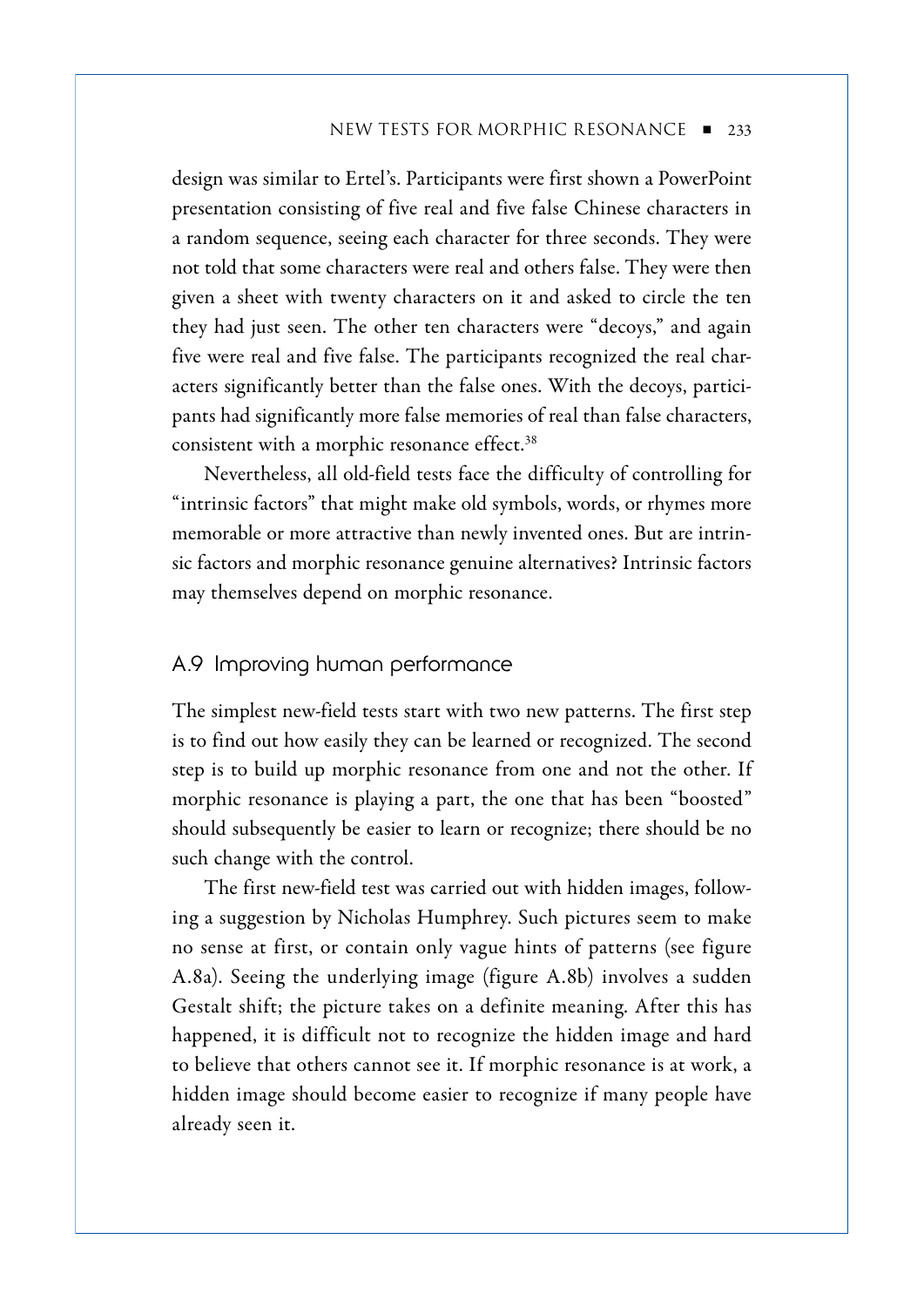

*Figure A.8a. A hidden image, as used in a television test for morphic resonance. The image is revealed in figure A.8b.* 



*Figure A.8b. The image hidden in figure A.8a.*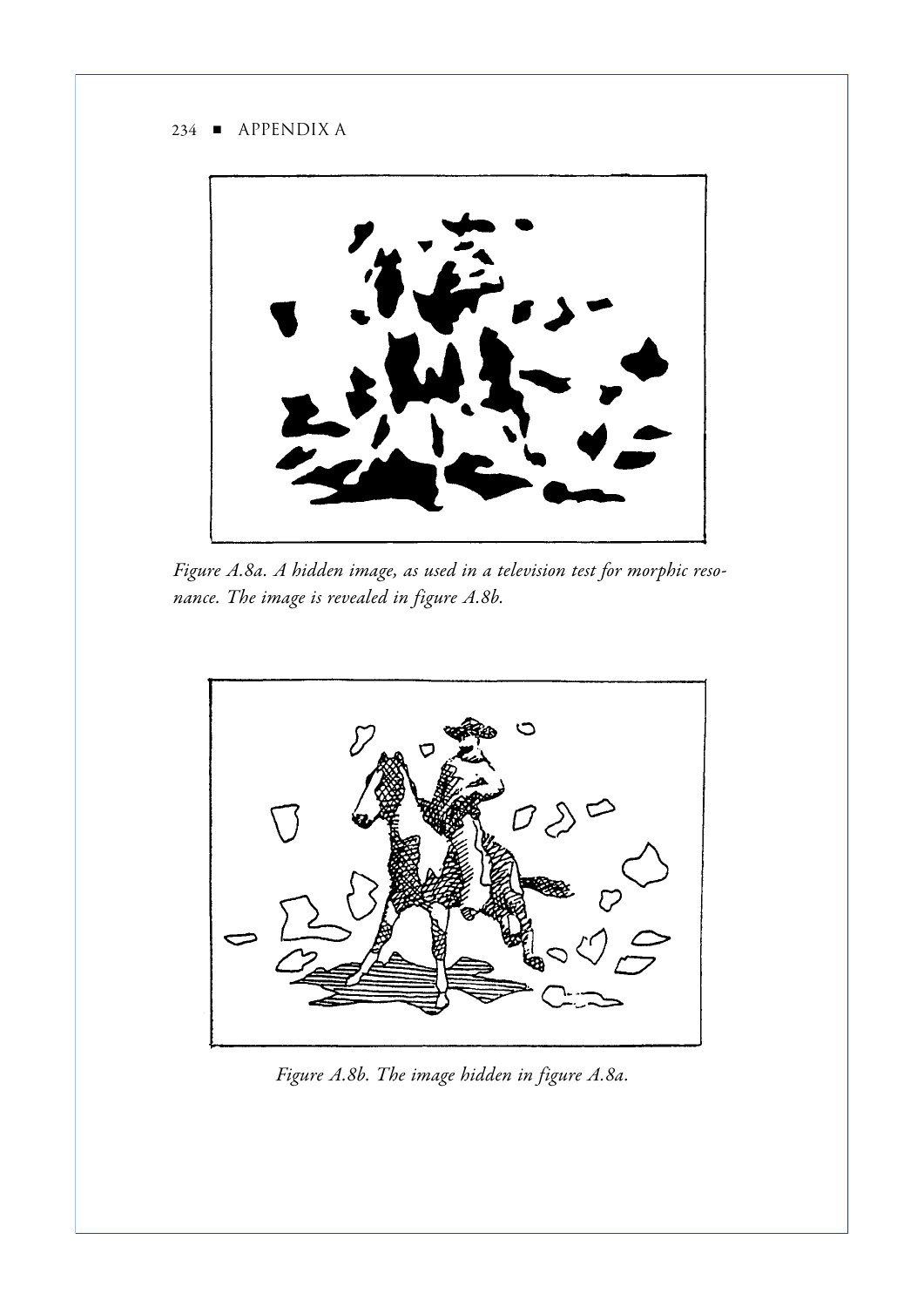# NEW TESTS FOR MORPHIC RESONANCE 235

In the summer of 1983, a British television company, Thames Television, made it possible for me to conduct an experiment of this kind. The two puzzle pictures were specially produced by an artist and designed to be difficult, so that only a small minority of people could spot the hidden images. Before the television broadcast in Britain, I sent both these pictures to collaborators in Europe, Africa, and the Americas. Each experimenter showed both pictures for one minute each to a group of participants before the transmission, and afterward to another group of comparable participants. The number of people who recognized the hidden image was recorded.

The experimenters did not know which of the pictures was going to be shown on television, and nor did I. On the TV show itself, one was picked at random and shown to about two million viewers. After several seconds the answer was revealed, and this then "melted" back into the puzzle picture so that the previously hidden image was now readily apparent. The same picture was shown once more at the end of the program.

The percentage of participants recognizing the control picture before and after the TV broadcast did not change, while the percentage recognizing the image shown on TV in Britain increased. This effect was statistically significant, with a probability of less than one in a hundred that the result arose by chance.<sup>39</sup>

The experiment was repeated, using different images, on BBC television in November 1984 on a popular science program called *Tomorrow's World*. Again there were two puzzle pictures with hidden images. Experimenters all over the world tested groups of participants to find out what proportion could recognize the hidden images within thirty seconds. Such tests were carried out in a five-day period before the TV transmission in Britain, and with comparable participants in a five-day period afterward. On the TV show, one of the two images was selected at random and shown to eight million viewers, to whom the answer was revealed.

This picture did in fact become significantly easier to recognize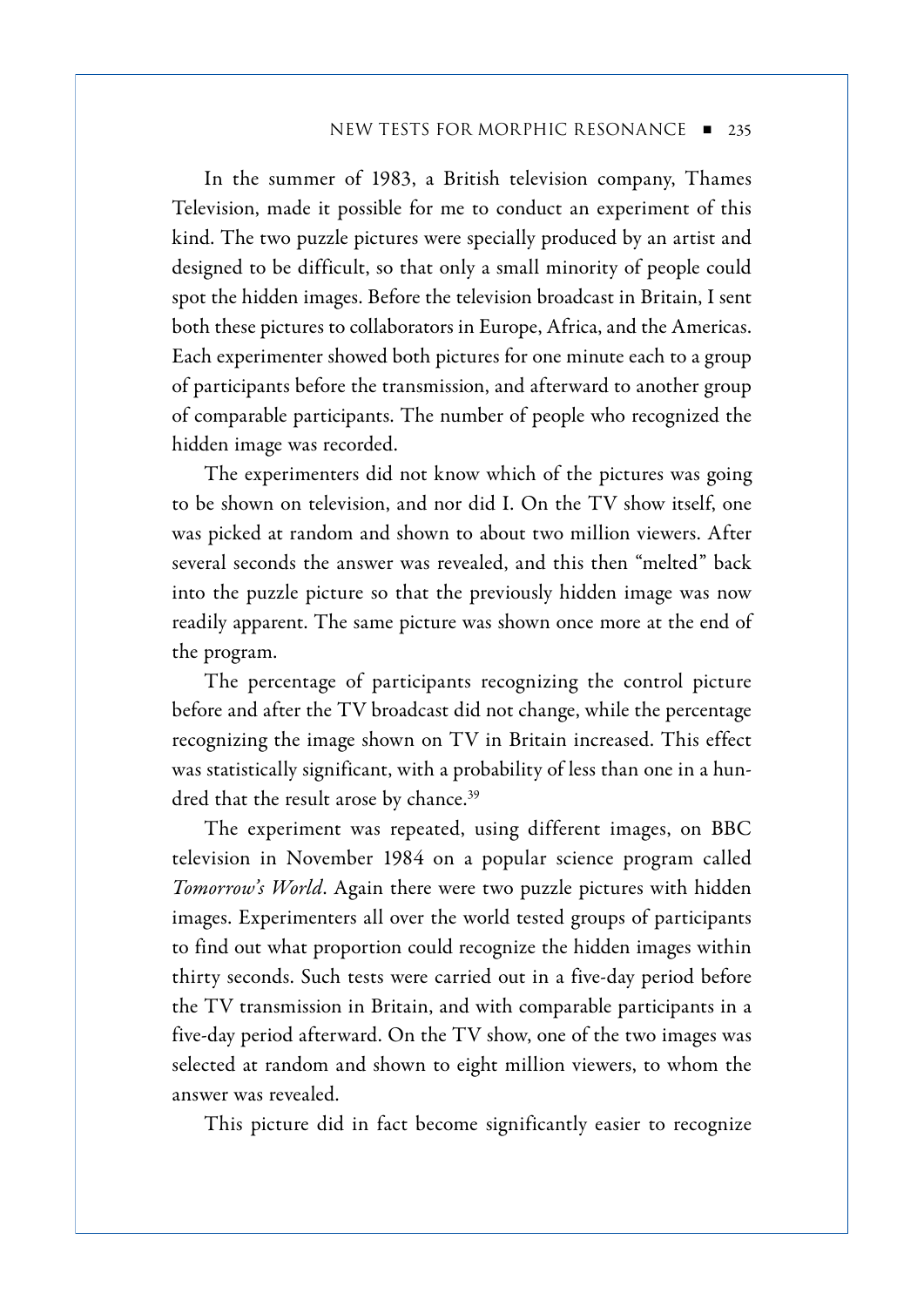# 236  $\blacksquare$  APPENDIX A

elsewhere while there was no change with the control. But this positive effect was confined to participants in continental Europe; there was no effect in North America. The disparity was surprising. Morphic resonance should not be distance-dependent. One possible explanation was that in Europe, where the time difference from Britain is only one hour, people were more "in phase" with the British TV audience than people in America, with a five- to eight-hour time difference.

A new hidden-image experiment was carried out in February 1985, with a TV transmission in Germany by Norddeutscher Rundfunk. Again there were two pictures, of which only one was shown on television. This experiment was coordinated by Susan Fassberg, in Freiburg im Breisgau. She arranged for thousands of participants to be tested in various parts of the world, predominantly in Britain. As in the previous experiments, there was no significant change in the proportion of people recognizing the control picture, but the proportion recognizing the test picture *declined* in Britain and elsewhere after being seen by about half a million people in North Germany! The decline was significant, at the 2 percent level of probability. From the point of view of morphic resonance, there should have been an increase. From a Skeptical point of view, there should have been no change. Nobody predicted a decrease.

This result showed that other factors were coming into play, but what were they? No one knew. This puzzling finding discouraged anyone from doing more tests on television, which were complicated to arrange.

In 1987, the Institute of Noetic Sciences (IONS), near San Francisco, announced an award for the best student research on morphic resonance. An independent panel of judges assessed the entries, and the results were announced in 1991.40

The winner of the undergraduate award was Monica England, a psychology student at the University of Nottingham, England. Her test was stimulated by anecdotal evidence that some people find it easier to do newspaper crosswords the day after they have been published than when they first appear, an effect that could be due to morphic reso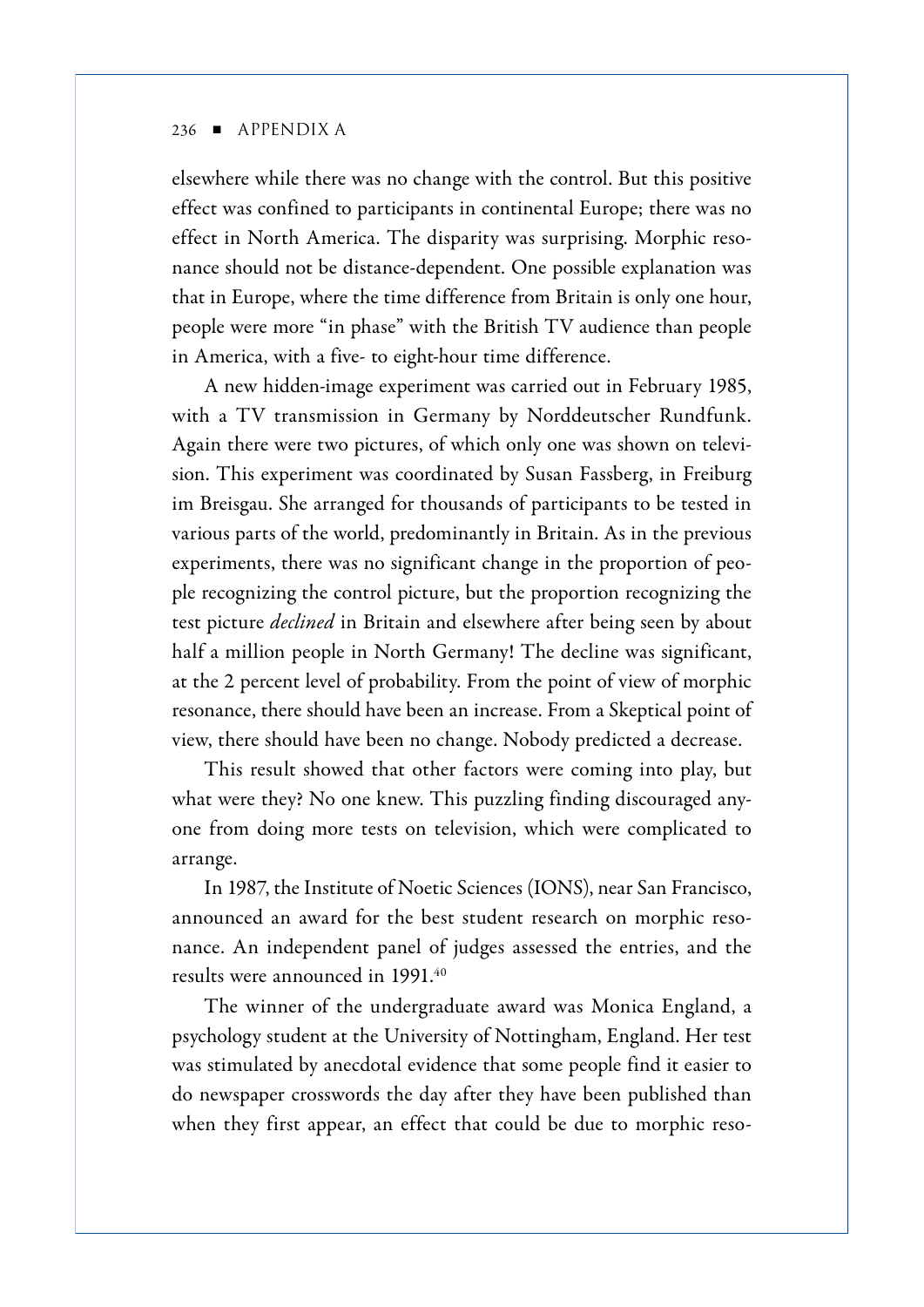nance from thousands of people who have already done the puzzle.

The experiment involved two puzzles from a London newspaper, the *Evening Standard,* which was not distributed in Nottingham. The newspaper kindly cooperated by supplying two unpublished puzzles a week before they appeared: the "easy crossword" and the "quick crossword." The easy crossword had simple cryptic clues and the quick crossword had single-word clues that required synonyms as answers.

Monica England tested about fifty students the day before the crossword puzzles were published in London, and a further fifty the day after. Both groups of participants were also given two control puzzles, which had been published in the *Evening Standard* two weeks earlier. The participants were given ten minutes with each crossword to solve as many clues as possible.

On average, participants solved significantly more clues with the easy puzzle after it had been published than before. There was no change with the control crossword. By contrast, with the quick crossword there was no significant difference in the test crossword relative to the control.

I repeated this experiment in 1990, again using easy and quick crosswords from the *Evening Standard,* and testing people with the help of experimenters who lived far from London, where the participants would not have seen this London newspaper. Again, the scores with both crosswords were compared with controls. There was a slight improvement in scores with the easy crossword after it was published, but this change was not statistically significant. By contrast, there was a statistically significant increase with the quick crossword. Thus the results were inconsistent, giving a positive effect with one crossword but not the other, as in Monica England's experiment. In her test the easy crossword showed a positive effect, and in mine the quick crossword.

While reflecting on these results, I realized that I taken it for granted that all the crossword puzzles were new, and I had assumed that they would be unaffected by morphic resonance from crosswords in the past. I then inquired how the crosswords were put together, and found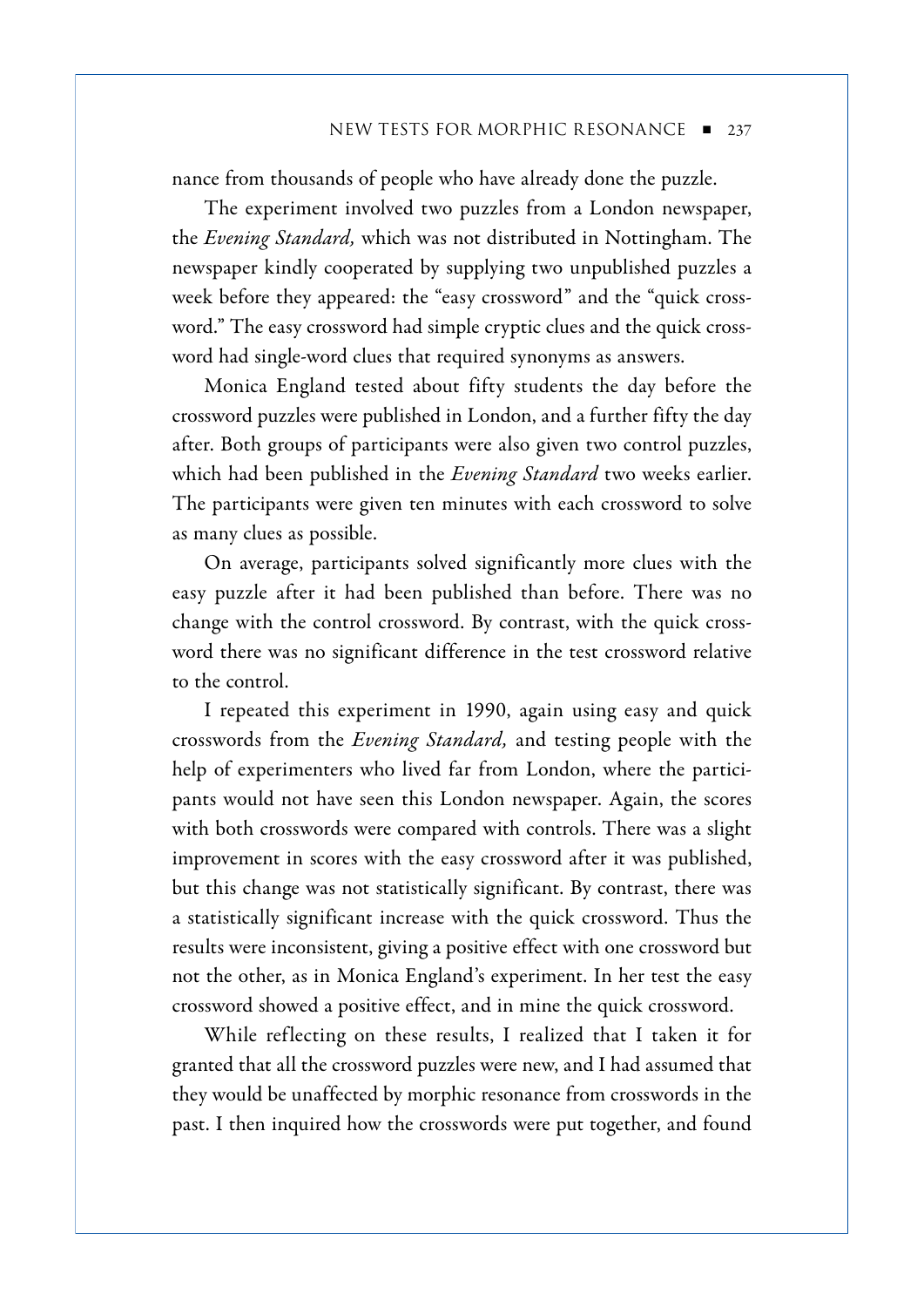that the compilers frequently recycled clues from previous crosswords. Hence these simple crosswords did not provide a good test for morphic resonance, since many of the clues were in fact not new.

Zoltan Dienes, then in the psychology department at the University of Oxford, won the IONS award for graduate students. His participants were required to decide quickly whether a string of letters they saw on a computer screen was a meaningful English word or a nonword. This experiment involved a phenomenon known to psychologists as "repetition priming," which occurs when a word (or other stimulus) is recognized more quickly after repeated exposure to it. Dienes reasoned that later participants might find it easier to recognize stimuli if others had done so earlier.

The participants saw strings of letters flashed on a computer screen and had to indicate whether a string was a real word or a nonword by pressing computer keys as fast as possible. Dienes used two sets of words and non-words. One "shared" word set was presented to all ninety participants, while the second "unique" set was shown only to every tenth participant. The experiment thus involved eighty "boosters" who viewed only the shared stimuli and ten "resonators" who saw the shared stimuli together with the unique ones. If morphic resonance were at work, the speed at which the shared stimuli were correctly judged should increase relative to the speed at which unique stimuli were correctly judged. In order to maximize the resonance between participants, all experimental trials were conducted in a controlled environment with distinctive visual, olfactory, and auditory cues.

The outcome was positive and statistically significant. The more often a nonword had been seen before, the faster subsequent resonators responded to it. However, when Dienes tried to repeat this experiment at the University of Sussex, there was no significant effect.<sup>41</sup>

Professor Suitbert Ertel carried out two new-field experiments in addition to the old-field tests discussed above. The first took place through a magazine called *Übermorgen*. The experiment was based on anagrams, such as "*Seterleirei*" for "*Reiseleiter,*" and the task for the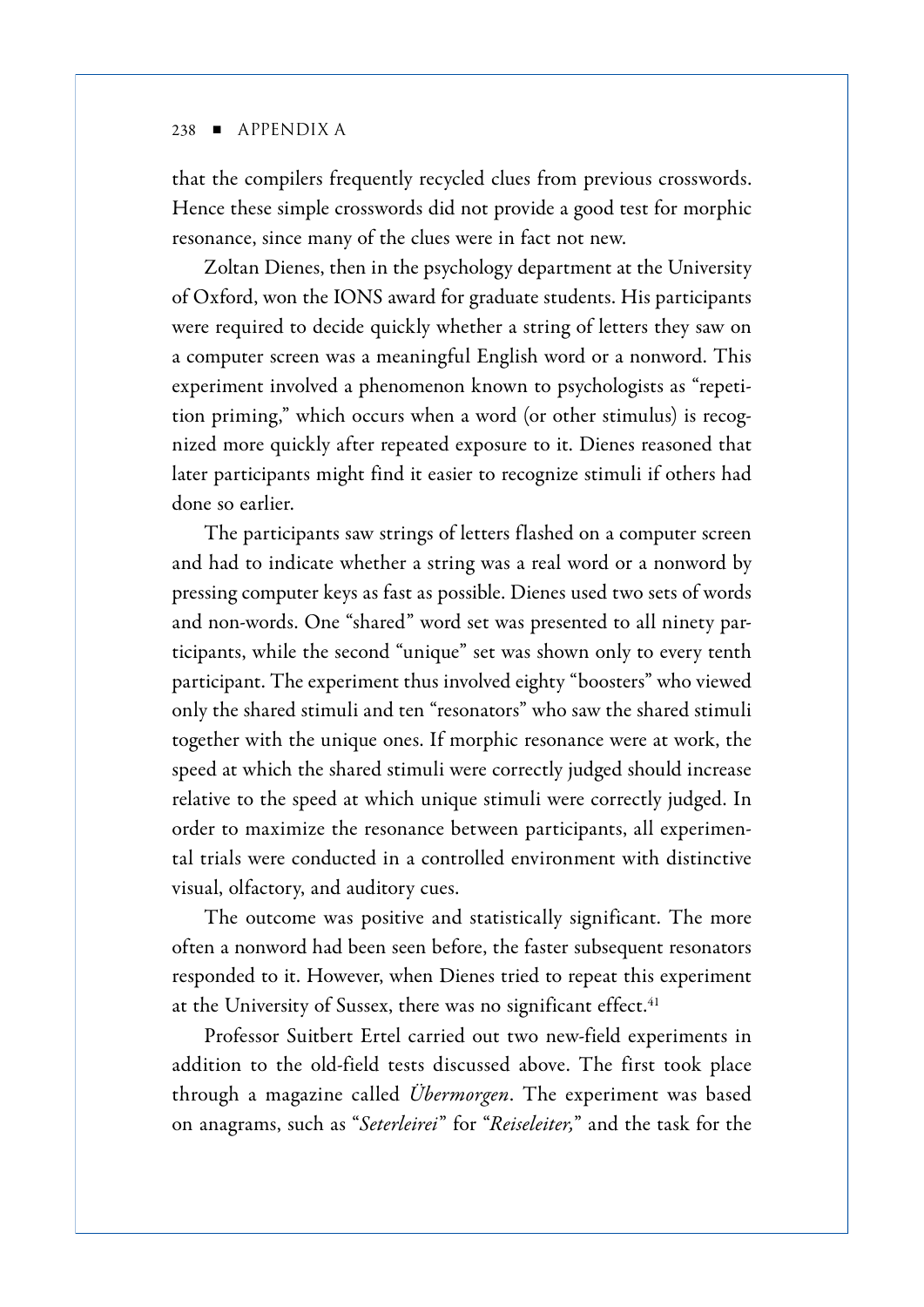magazine's readers was to find the normal words. Readers were asked to repeat each anagram and its corresponding word as often as possible. When they had memorized them, they sent a postcard to the experimenters on which they gave their telephone numbers. Their names were entered for a raffle, and thirty of them received free copies of one of my books. They had to face a possible checkup by telephone to see whether they knew the words, and a random sample of fifty people was actually called, with satisfying results. About a thousand readers participated.

These readers did not know the experiment also included sixty students at Dresden University, where the magazine was not distributed. These students were tested with the same ten anagrams and with ten additional anagrams that had not been boosted by readers of *Übermorgen*. Could the students solve the boosted anagrams better than the controls? On average they could, but the effect was not statistically significant.<sup>42</sup>

Ertel's second experiment took place through another magazine, *PM*. This was designed to be fun for readers, and used artificial German words in standard phrases or proverbs. The meaning of the artificial words had to be guessed from their context, like "*Die blampe Leier*," "*Das ist doch ein blamper Hut*," in which "*blampe*" was invented to replace "*alt*." Ten new words had to be learned in this way, in a total of one hundred phrases. The count of new meanings (e.g., the meaning *alt* = *blampe* occurred eight times) resulted in a ten-digit telephone number that the readers called. If the number was correct, they received a confirmation from an answering machine. Sending a postcard with the correct number enabled the participants to take part in a raffle for fifty copies of my book. Altogether 1,017 readers of *PM* magazine participated.

Again, the influence of this boosting was tested in Dresden, where participants had to push a button saying "artificial" or "real" as quickly as possible after a word had appeared on a computer screen. The boosted artificial words were mixed with twenty other artificial words that had not been boosted. The students in Dresden were tested before and after the *PM* boosting. There was no difference in their success with the boosted and the control words.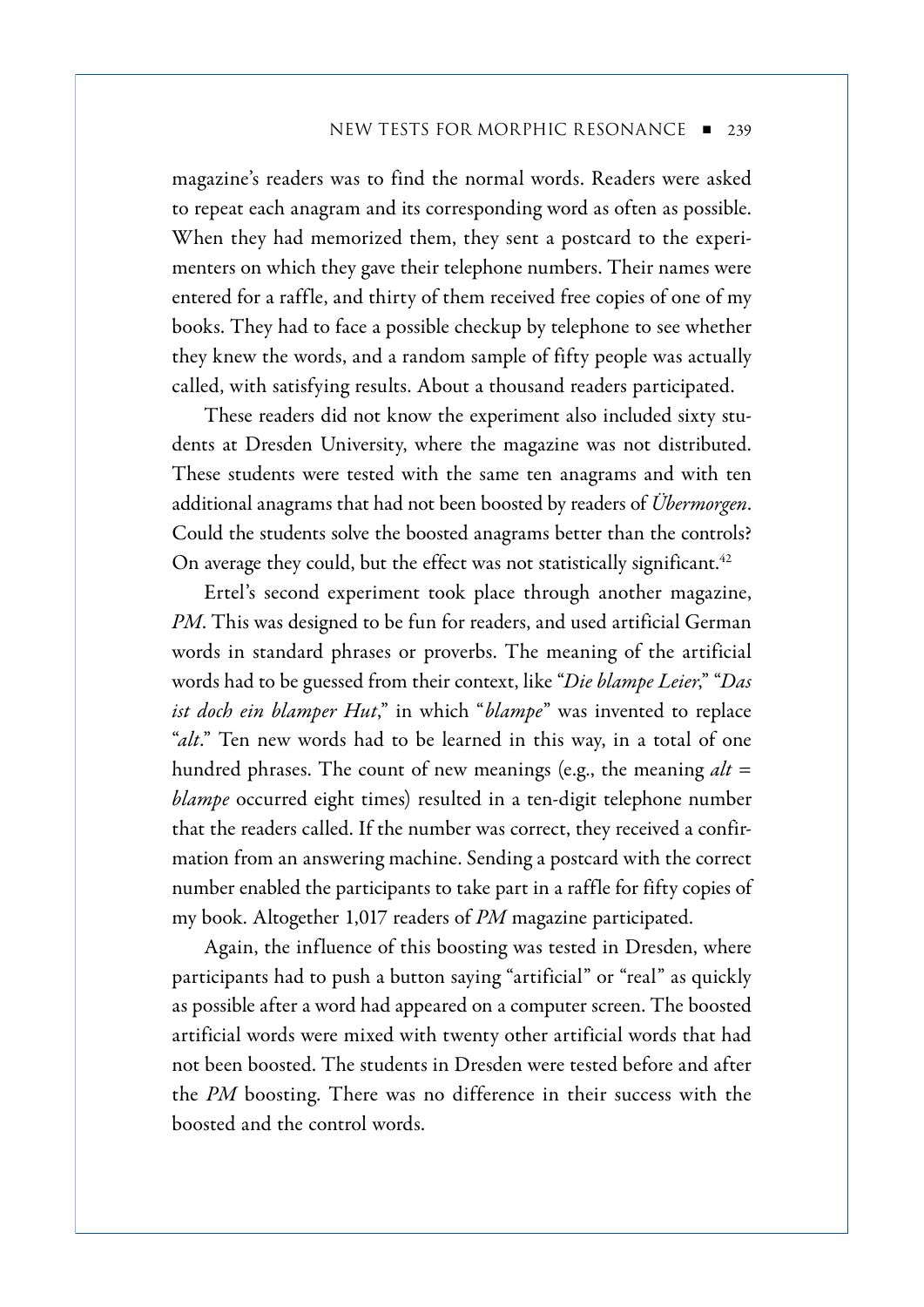One problem with this test was that the conditions in which the participants saw the words were very different from the context in which the *PM* readers learned them. One group of people were doing puzzles in a magazine at home or in other informal settings. The others were being tested for their reaction speed on computers in a laboratory. These dissimilarities could have weakened any resonance effect.

In summary, small-scale new-field tests have not given consistent, repeatable results. But perhaps they are not sensitive enough; the resonance may be too weak to be detectable with only a few hundred or a few thousand boosters.

Morphic resonance can be investigated on a much larger scale by studying changes in human performance over time. Does the performance of new skills show a tendency to improve as time goes on? Do video games get easier to play? Do new sports such as skateboarding and windsurfing become easier to learn? Anecdotal evidence suggests that they do, but such changes are not documented quantitatively, and the situation is complicated by other factors, like improvements in equipment, fashion, better teaching methods, and so on.

One of the few areas in which detailed data are available over many years is for the scores of IQ (Intelligence Quotient) tests. Around 1980, I realized that if morphic resonance occurs, average performance in IQ tests should be rising, not because people are becoming more intelligent, but because IQ tests should be getting easier to do as a result of morphic resonance from the millions who have done them before. I searched for data that would enable this prediction to be tested, but could not find any published figures. I was therefore intrigued in 1982 by the finding that average IQ test scores in Japan had been increasing by 3 percent a decade since the Second World War.<sup>43</sup> Soon afterward, it turned out (to the relief of many Americans) that IQs had been rising at a similar rate in the United States.

The psychologist James Flynn first detected this effect in America in his study of intelligence tests by U.S. military authorities. He found that recruits who were merely average when compared with their con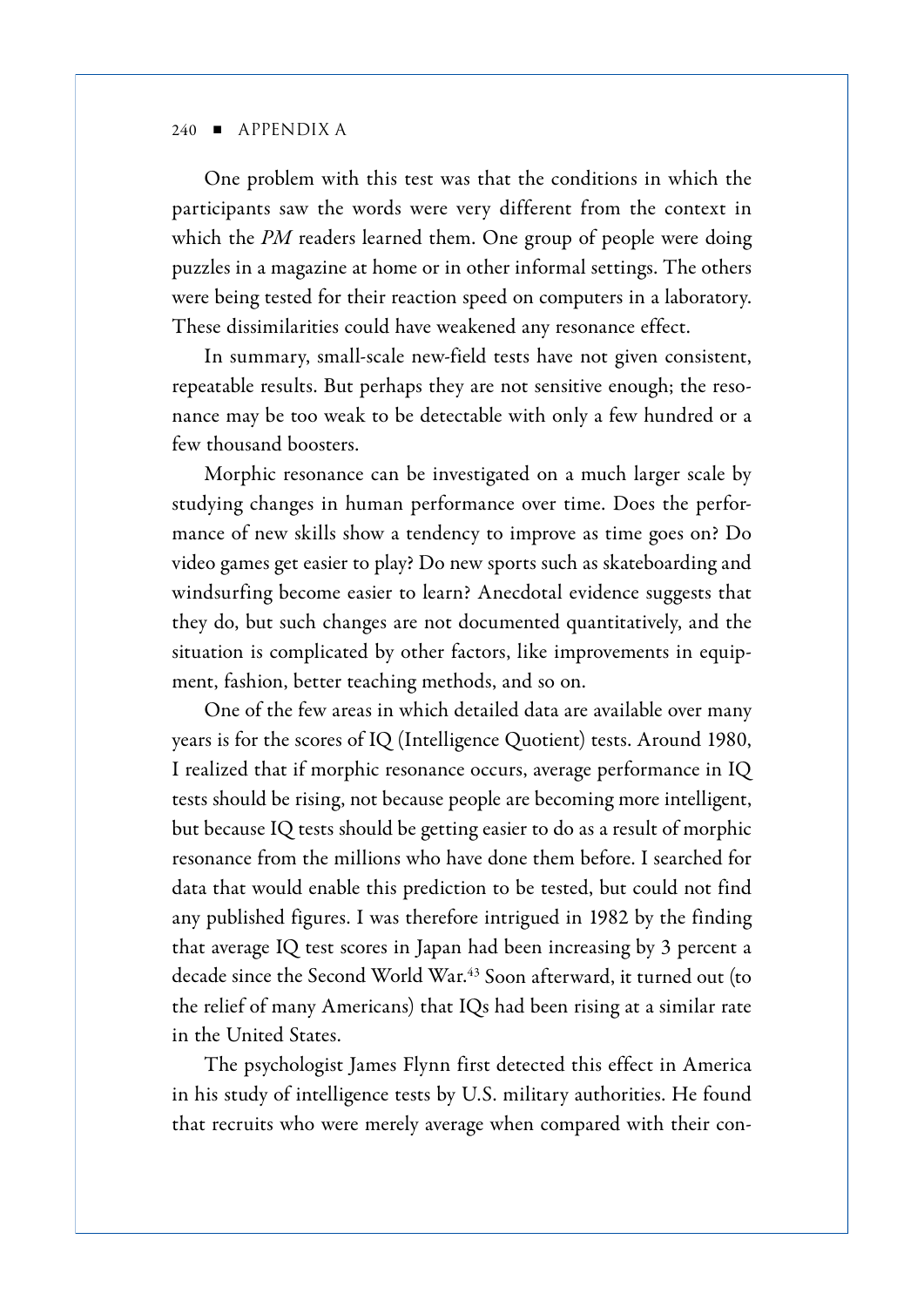temporaries were above average when compared with recruits in a previous generation who had taken exactly the same test (figure A.9). No one had noticed this trend because testers routinely compared an individual's score with others of the same age, tested at the same time; at any given time, the average IQ score is set to one hundred by definition.<sup>44</sup>

Comparable increases are now known to have occurred in twenty other countries, including Australia, Britain, France, Germany, and Holland.45 Many attempts have been made to explain this "Flynn effect," but none has succeeded.<sup>46</sup> For example, very little of this effect can be ascribed to practice at taking such tests. If anything, such tests have become less common in recent years. Improvements in education cannot explain it either. Nor, as some have suggested, can increasing exposure to television. IQ scores began rising decades before the advent of television in the 1950s, and as Flynn has commented wryly, television was usually considered "a dumbing down influence until this effect came along."47 The more research there has been, the more mysterious



*Figure A.9. Changes in average IQ test scores in the United States from 1918*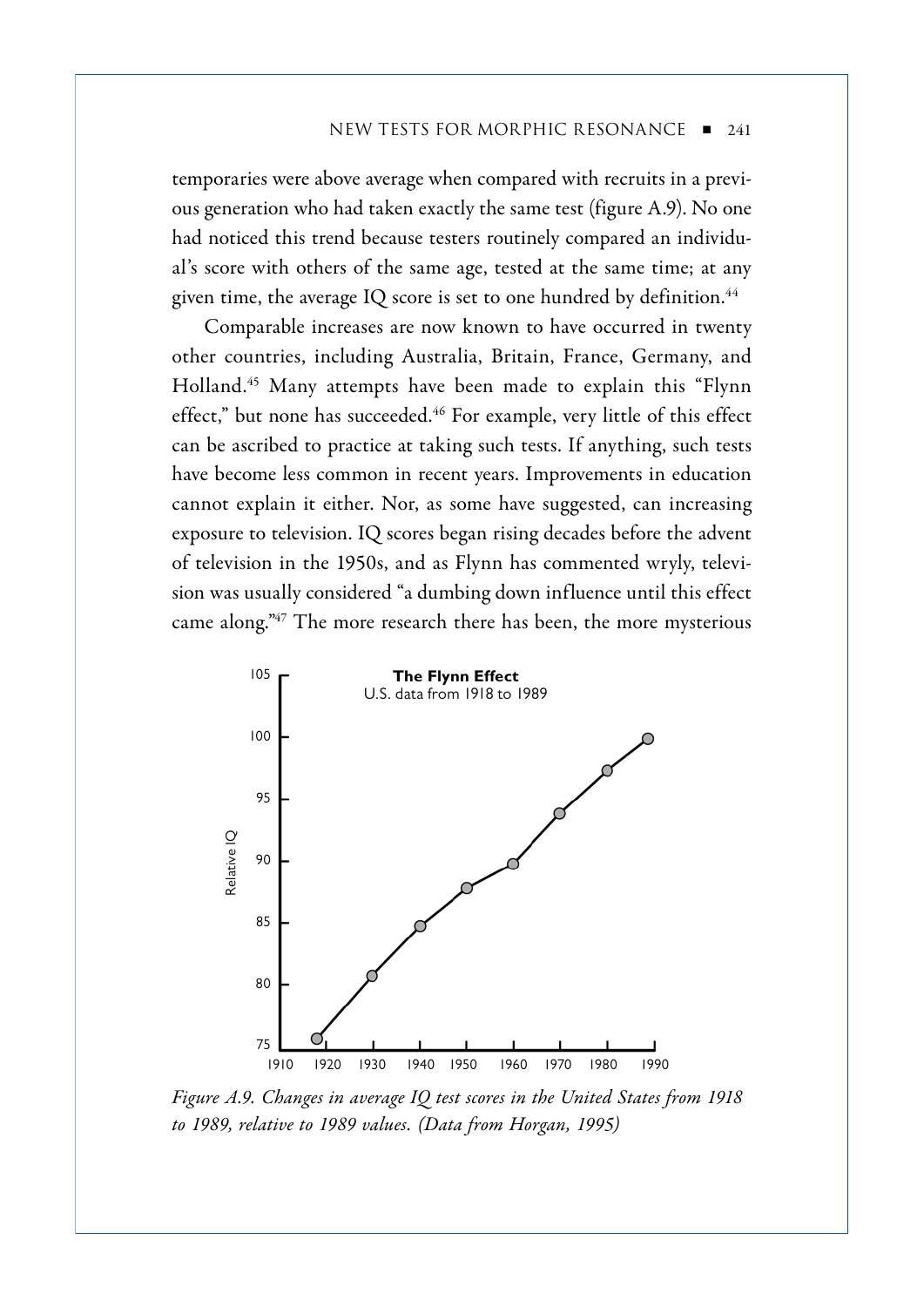the Flynn effect has become. Flynn himself describes it as "baffling."48 But morphic resonance could provide a natural explanation.

If the Flynn effect is indeed explicable in terms of morphic resonance, it shows that such resonance effects are relatively small. If millions of people taking IQ tests lead to increased scores of only a few percentage points, then in experiments involving a few hundred people, or at most a few thousand, the morphic resonance effects may be too small to detect against the "random noise" due to wide variations in performance from participant to participant.

Morphic resonance might also have a bearing on "grade inflation," the phenomenon of increasing academic grades over time. An evaluation of the grading practices in American colleges and universities shows that since the 1960s, grades in the United States have risen at a rate of 0.15 per decade in a 4.0 scale. In Britain, the proportion of students achieving A grades in school examinations and first-class university degrees has also been increasing steadily. This phenomenon has caused an intense debate: some people lament that standards are becoming more lax, while others assert that students are producing better work. But morphic resonance would again provide a simple explanation. Standard examinations are becoming easier to do because so many people have already done them.

When my elder son, Merlin Sheldrake, was about to take the British GCSE (General Certificate of Secondary Education) examinations at age sixteen, he and a group of his school friends came up with an ingenious plan for increasing their scores with no extra effort. In each exam, they would do the last questions first, and then return to the beginning and follow the normal sequence. Hence they would be about ten minutes behind everyone else in Britain sitting the same exam at the same time, and should therefore receive a boost by morphic resonance. They actually put this idea into practice, reasoning that if morphic resonance existed, they might score better, and if it did not, they had nothing to lose.

This idea raises the possibility of an experiment within the frame-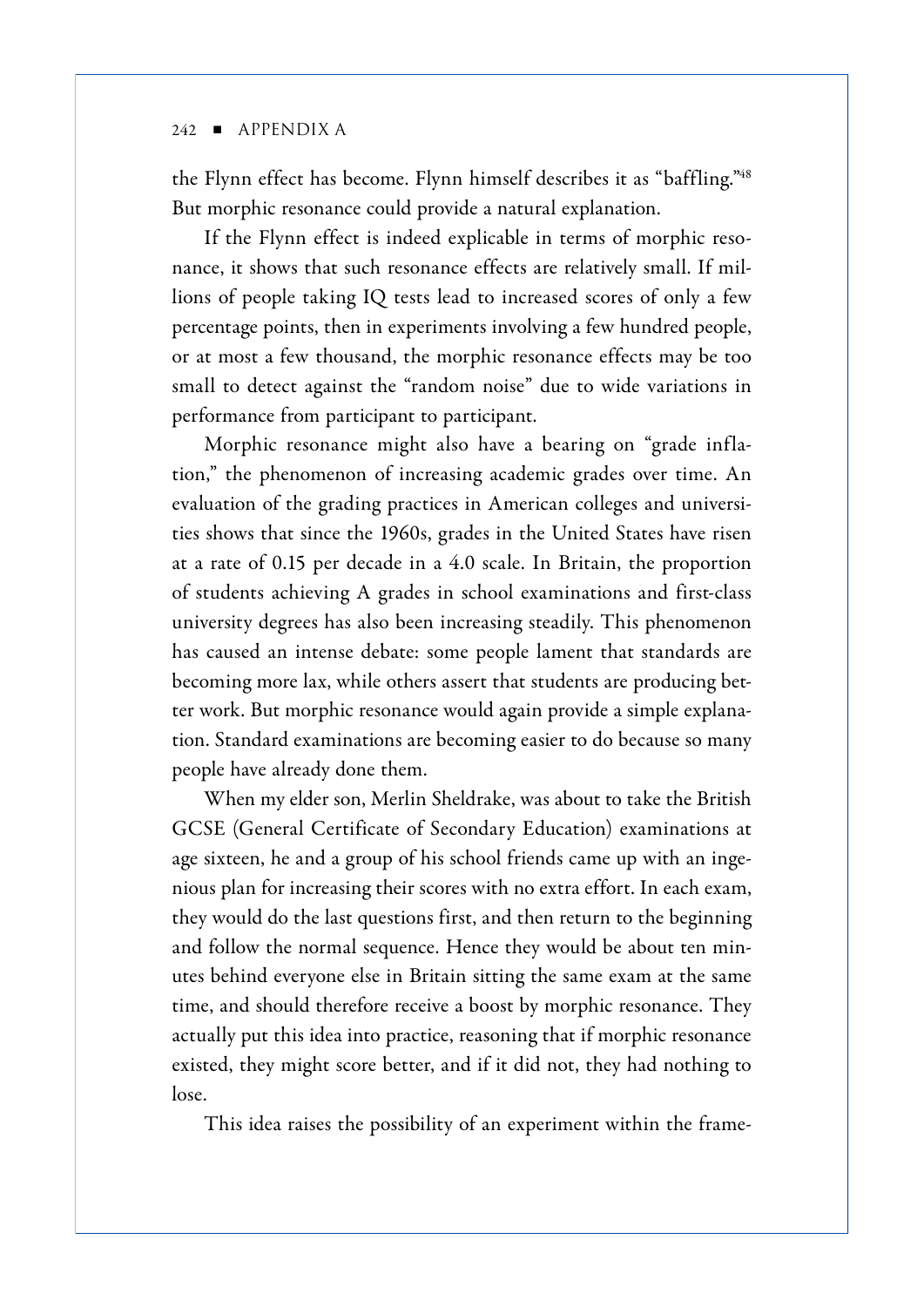work of large-scale examinations. The order of questions carried out by a random sample of students could be changed. Are scores significantly higher on questions that other students have answered earlier?

New-field tests for morphic resonance could also be done on a large scale using newly released puzzles, such as Sudokus and computer games. Such tests would require the cooperation of the game or puzzle companies. As in the hidden-image and crossword experiments, there would need to be a control puzzle or game that was not released during the period of the test. Groups of participants would need to be tested in places where they do not have access to the newly released puzzles or games, and such tests would be done before and after the puzzles or games were released elsewhere.

# A.10 Resonant computers

The hypothesis of formative causation applies to self-organizing systems such as crystals, cells, and animal societies. Morphic fields work by imposing patterns on otherwise indeterminate events. Hence morphic resonance does not apply to machines. Machines are not self-organizing systems, but are made of components put together in factories according to human designs. Their functioning is strictly determinate—they are designed to be predictable, and to do the same things over and over again. Even when computers incorporate "randomness" in their programming, the random numbers are generally provided by pseudorandom algorithms, rather than by sources of genuine random "noise."

Francisco Varela, a neuroscientist, tried to test for morphic resonance in a computer in the 1980s. He programmed it to carry out the same sequence of operations with 100 million repetitions, and measured how long these repetitions took.

There was no speeding up. Varela published this result in the *Skeptical Inquirer,* claiming that it falsified the hypothesis of formative causation.49 He argued that the changes imposed on silicon chips by the workings of the computer were equivalent to repeated crystallizations,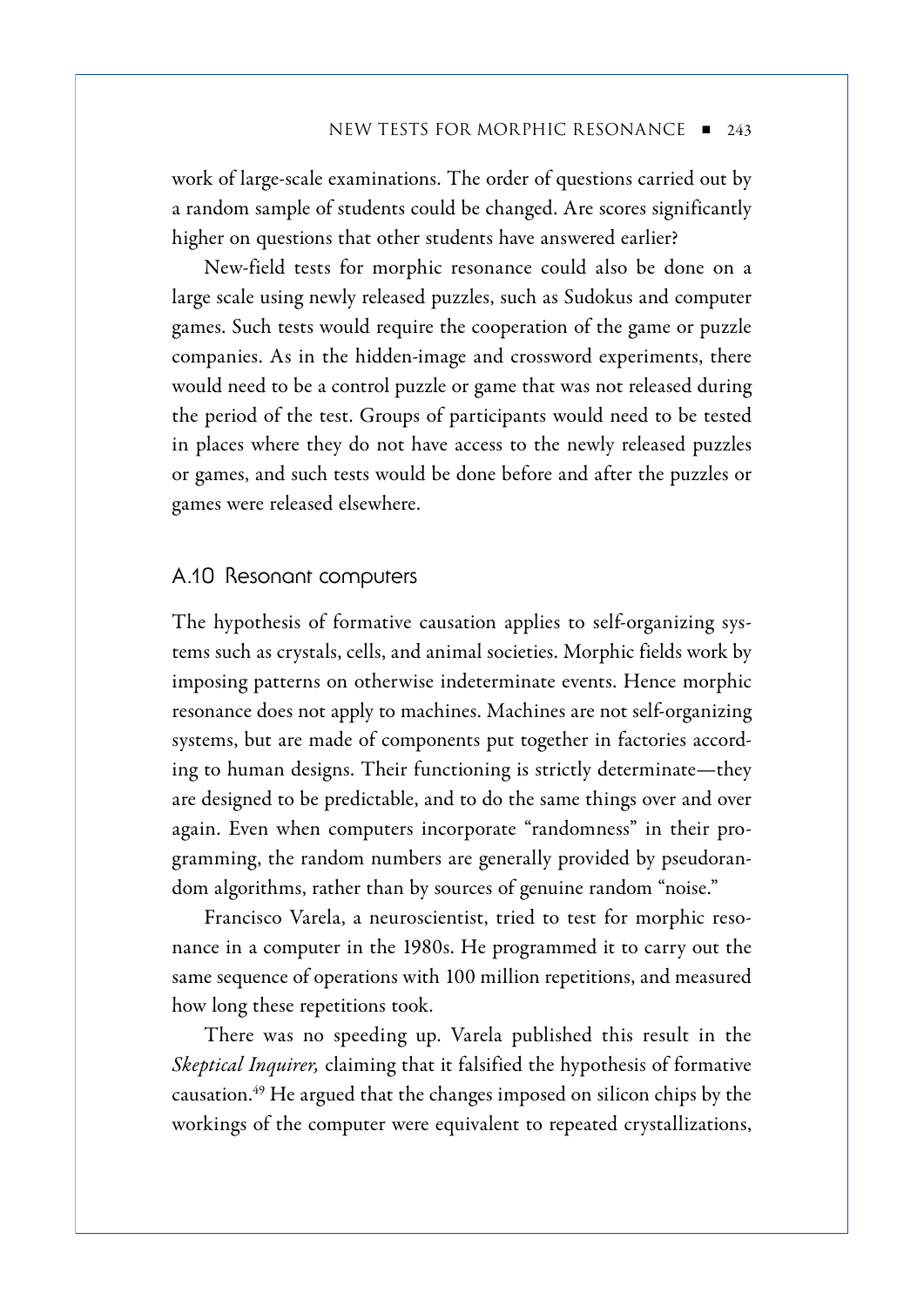and hence they should happen faster if the hypothesis of morphic resonance was correct.

I replied that there was a difference in kind between the spontaneous formation of a crystal and the changes imposed on a silicon chip in a computer. But most important, the experiment was technically misconceived. Computers work by a rapid series of operations pulsed by the computer's internal clock. In Varela's computer, the clock paced the instructions in the program with a unit time of one microsecond. Even if the silicon chips had responded faster to the pulsed instructions as a result of morphic resonance, the sequence of operations was fixed by the clock and could not have speeded up.50 Many readers of the *Skeptical Inquirer* independently pointed out this fatal flaw in the test.<sup>51</sup>

One morning in the spring of 1990, I was suddenly deluged with telephone calls from science journalists and computing science departments at universities. The cause of the excitement was an article in a British magazine, *Computer Shopper,* describing some remarkable results about which I knew nothing. The report stated that an Italian computer scientist, Dr. Lora Pfilo, had recently been carrying out an experiment with genetic algorithms, trying to find the best solution to an engineering problem by letting prospective solutions play against each other over successive "generations." The simulation was running on the Bologna University connection machine, a massive parallel computer with 256,000 processors. The article stated that Dr. Pfilo noticed that the first time the program ran it took forty minutes to complete, yet the second time she ran it, it took twenty-three.

She found the sudden decrease in processing time a little worrying perhaps it had not run correctly owing to a power surge. So she ran the program again, and although the results matched up with results from the second run, the processor time had decreased to thirteen minutes. She ran the program repeatedly, and eventually the time decreased to one minute and twelve seconds. The result amazed her. What was this extra causal factor that led to the decrease in programming time? In January she contacted a colleague visiting Milan University—Professor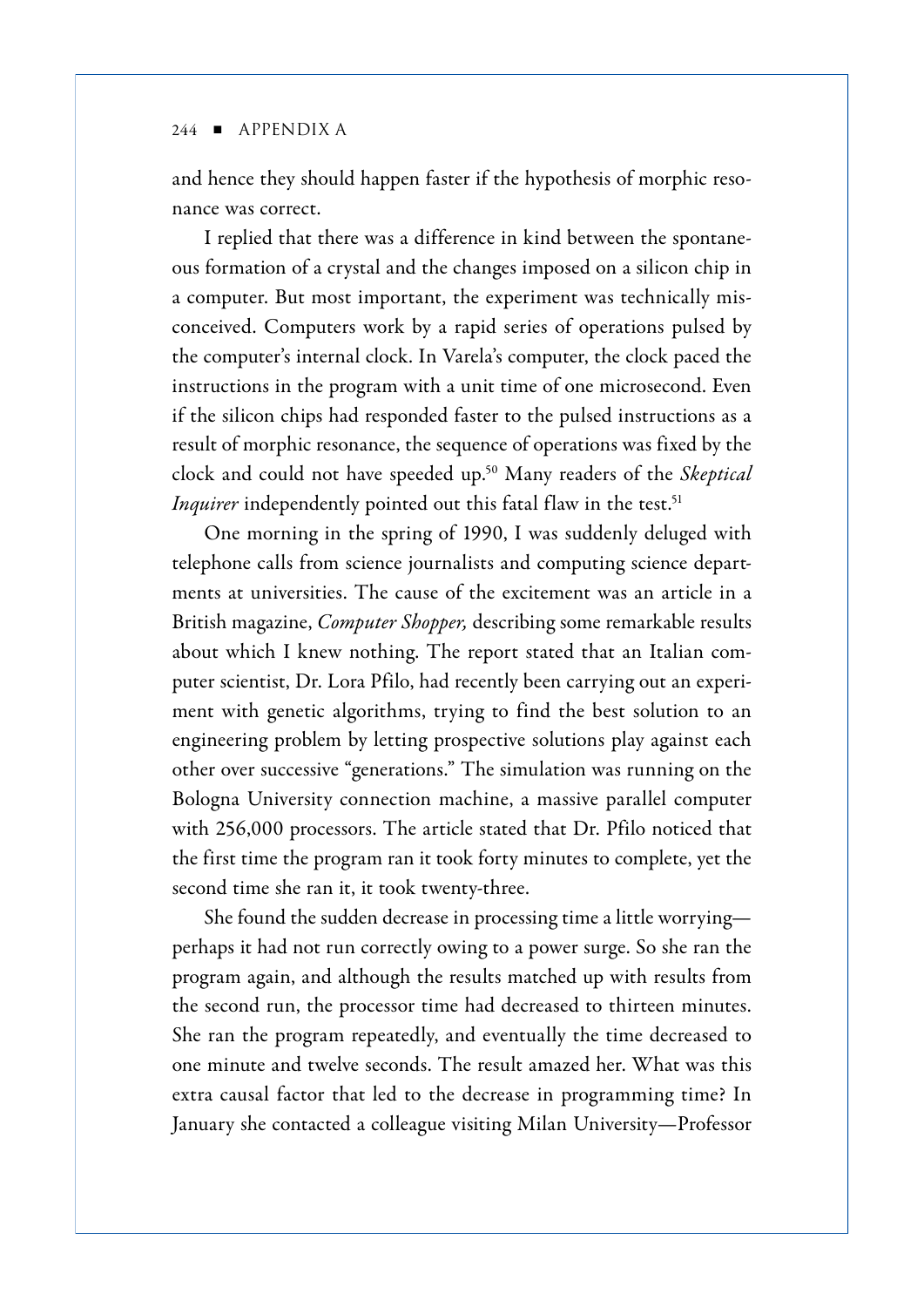Kvitlen Duren, a professor of mathematics from the Institut Svit Chotiri in Kiev.

The article continued with an interview with Professor Duren, who was in London to address the Royal Society. He too claimed to have noticed a decrease in processing time in one of his computers, but not in another that was running the same genetic algorithm program. He found that the computer that ran more quickly had some additional circuitry, including a hardware random number device based on a reversed Zener diode that generated quantum randomness. The other computer worked on a standard pseudorandom number algorithm. Professor Duren was reported as saying:

We had great difficulty accepting this at first but what must have been happening was that, in some sense, information from previous runs was being "stored" out there. At this point, my good friend Lora Pfilo contacted me and in the course of a general conversation we discovered we had both observed the same effect. What I had been calling causal acceleration, she called morphic resonance . . . What happens on the connection machine is that there is a quantum indeterminacy in the scheduling of the multiple processes. The indeterminacy is sufficient to produce the effects that Lora saw.

I rang up *Computer Shopper* magazine and asked to be put in touch with the author of the article. Soon afterward, he rang me back and said, "Before we go any further, please look at the date on this issue of *Computer Shopper*." I did. It was April 1.

The author, Adrian Owen, and his colleague John Kozak invited me to meet them in a local pub soon afterward. Professor Duren, pictured in the article, was none other than John Kozak with a false beard. Lora Pfilo was an anagram of April fool. They told me that they were both intrigued by morphic resonance and had been thinking about ways in which it might apply to computers. They had also tried to think of an April fool article that would be sufficiently plausible to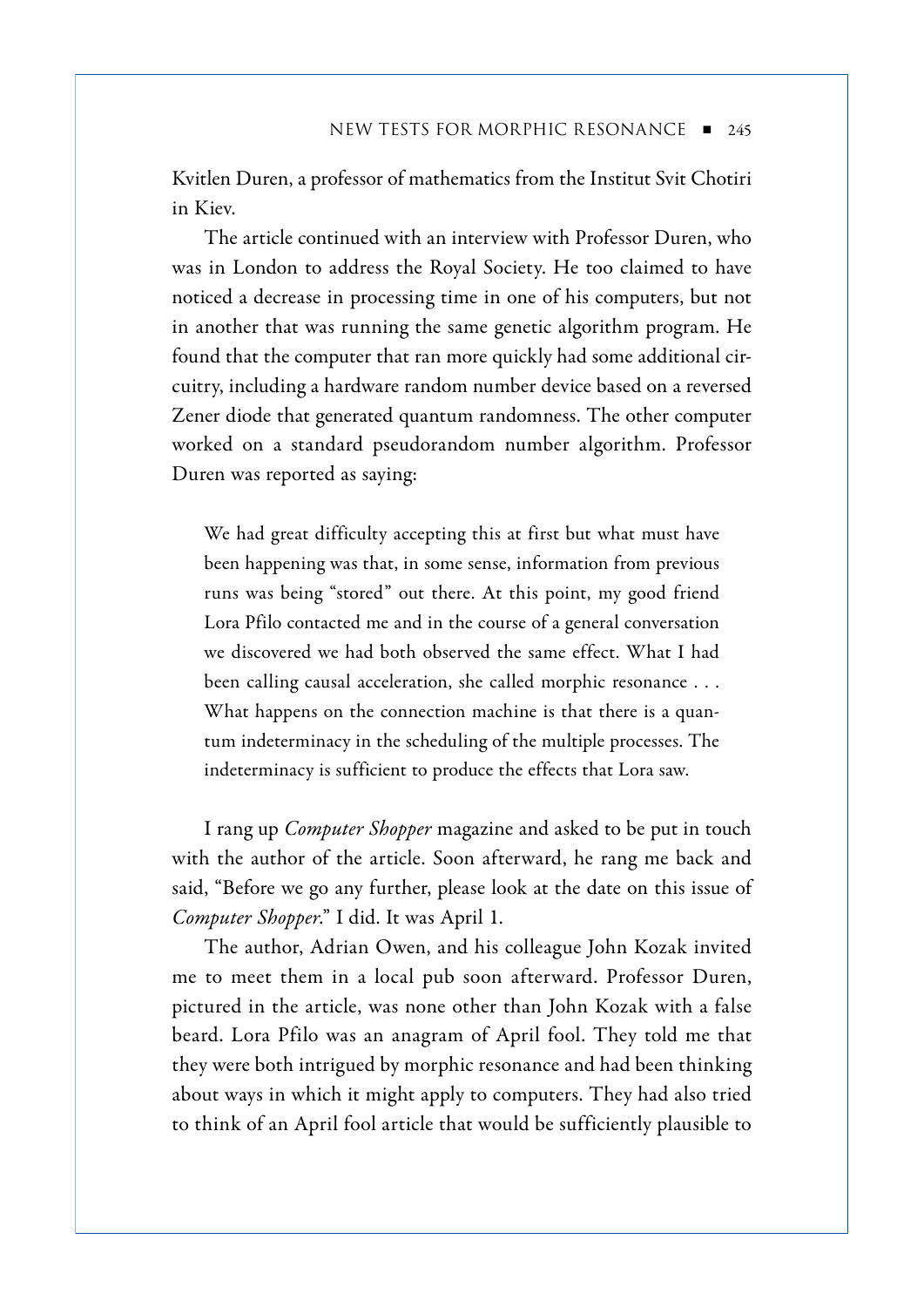stimulate widespread interest, without being recognized immediately as a spoof. They succeeded beyond their wildest expectations.

In 1993, Steven Rooke, of Tucson, Arizona, an experienced computer programmer, explored the possibility of carrying out in reality what the report in *Computer Shopper* had described. He used a computer graphics system, a reversed Zener diode as a source of quantum noise, and a genetic algorithm program that converged on a target image. The question was whether, in a randomized series of runs, the rate of convergence on this target would increase. Rooke had to overcome a variety of technical problems, and the results of the morphic resonance tests were inconclusive. But his programs generated extraordinarily beautiful graphic images, which he then produced commercially.

Looking back on his experience, in October 2007, he doubted whether the quantum event generator and the computer programs were tightly coupled enough to constitute a morphic field.

Even if a genetic program convergence process can resonate with processes occurring fleetingly in time previously, it seems likely that there will need to be a much tighter coupling between the thing generating the source of randomness (the quantum event generator) and the novel thing being produced. Designing such experiments is fraught with difficulties, including keeping track of previous solutions, so as to know whether a new solution is really new; all preparatory work should be done solely with pseudo-random numbers.<sup>52</sup>

In morphic fields, all the different parts of the system are linked together and the fields work by affecting random processes. The problem Rooke highlighted is that the random numbers were fed into the computer, but the random number generator was not linked to the system in any other way. To make it more closely coupled, the random number generator would have to be affected by the processes it was itself affecting. One way to make a more closely coupled system, suggested by the mathematician Ralph Abraham, would be to use optical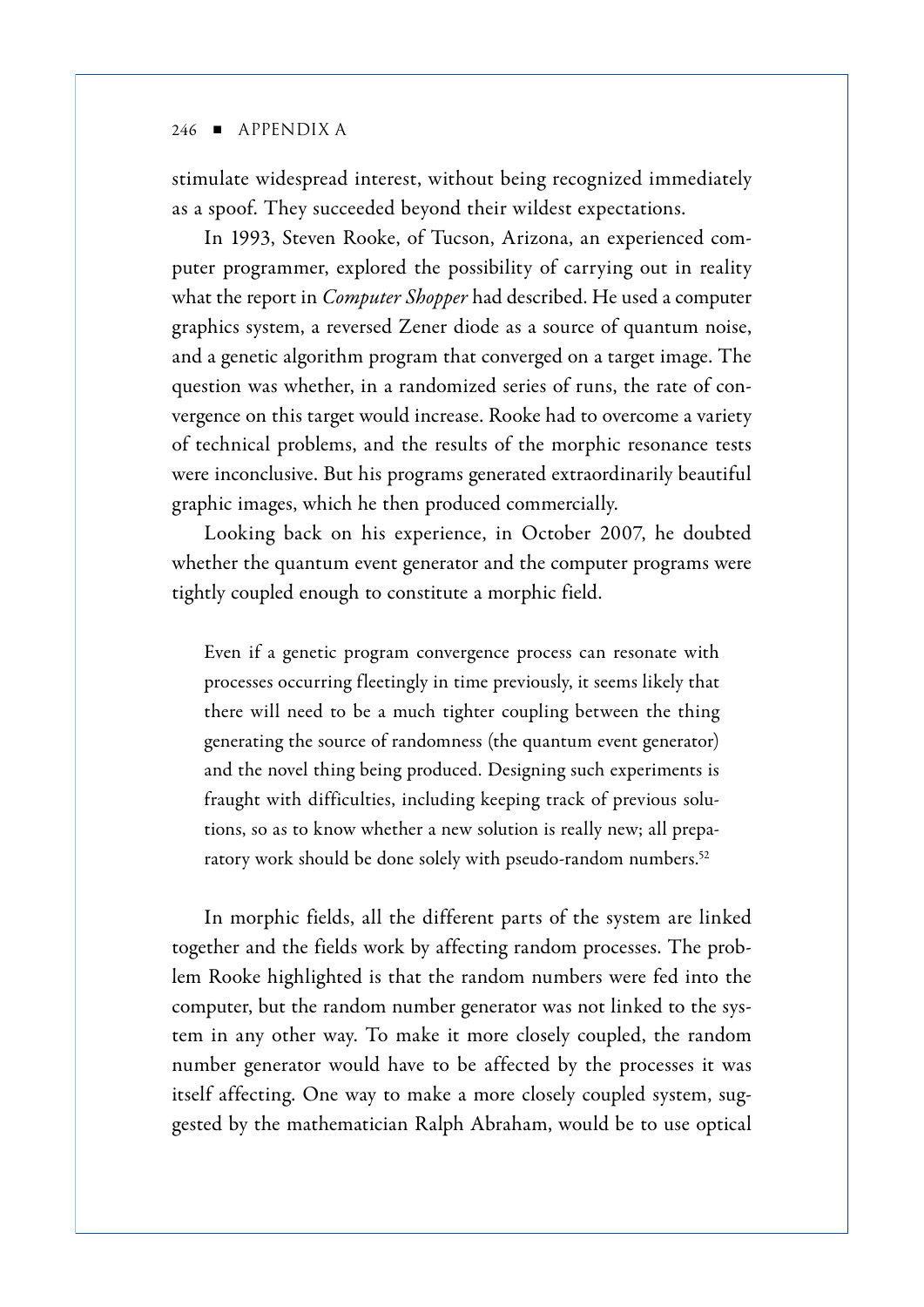feedback—the simplest model being to point a video camera at a screen that displays the output from the camera at low definition, leaving scope for random noise.

But there may be a surprising new possibility. We are used to the idea that all computers are digital; but in the early days of computing, in the 1950s, analog computers were serious contenders for the path of the future. They enabled complex, self-organizing patterns of activity to develop through sometimes chaotic, oscillating circuits in electronic devices. William Ross Ashby, a British pioneer of cybernetics, published in 1952 an influential book called *Design for a Brain,* which showed how analog cybernetic circuits could model brain activity, including leaps from one state or level to another. Then digital computers took over, and analog systems were forgotten.

In a recent revival, the analog approach has led to astonishing results in the creation of "living machines" in the form of insectlike analog robots. These machines achieve feats of self-organization, and even of learning and memory, whose complexity belies the fact that these machines contain less than ten transistors and have no computers within them at all. Mark Tilden, the inventor of these machines, built electronic systems that rely on inputs from sensors as the robots move. The activity of the wavelike, rhythmic circuits is partly chaotic and unpredictable, and is influenced by what has gone before. As Tilden put it, "When conditions are repeated exactly the same way twice, a digital computer will respond in exactly the same way. These analog devices may or may not do the same thing twice! You can influence them, but you don't actually have any power over them."53 Tilden's work has inspired a new kind of "reaction-based" machine building, called BEAM robotics (Biology Electronics Aesthetics Mechanics, or Biotechnology Ethology Analogy Morphology).

Can morphic fields be established in electronic machines? No one knows. But for research on this question, a good starting point might be self-organizing, wave-based analog robots that include truly random elements.